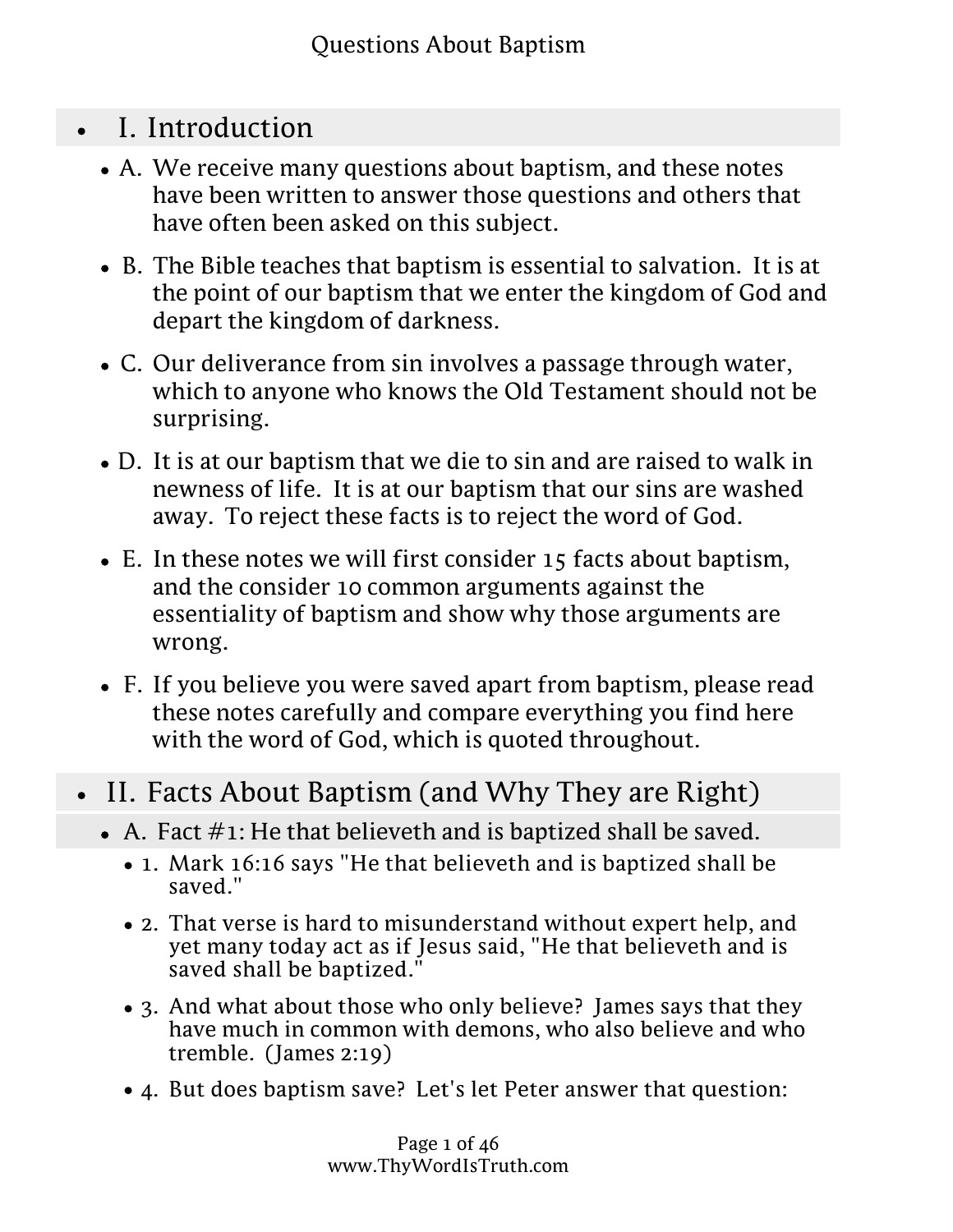- 4. But does baptism save? Let's let Peter answer that question:
	- a. The like figure whereunto even baptism doth also now save us (not the putting away of the filth of the flesh, but the answer of a good conscience toward God,) by the resurrection of Jesus Christ. (1 Peter 3:21)
- $\bullet$  B. Fact  $\#2$ : Baptism is part of every conversion in the book of Acts.
	- 1. Consider each example:
		- a. Pentecost (Acts 2:36-47)
		- b. Samaritans (Acts 8:12)
		- c. Simon (Acts  $8:13$ )
		- d. Ethiopian Eunuch (Acts 8:26-39)
		- e. Cornelius (Acts 10:47-48)
		- f. Lydia (Acts 16:14-15)
		- g. Philippian Jailer (Acts 16:30-33)
		- h. Corinthians (Acts 18:8)
		- i. Saul (Acts 22:10-16)
	- 2. And yet many modern day denominational preachers never mention baptism! Is any more evidence required to show that they are not proclaiming the gospel of Jesus Christ?
	- 3. One denominational preacher has published an outline on salvation that associates concepts about salvation with letters of the alphabet. In his outline,  $\overline{R}$ ," for example, denotes Repentance. When you look at his list, you note that baptism does not appear anywhere -- in fact, he skips right over the letter "B"! Is that gospel preaching? If you think so, then please explain why it is so different from what we find in the New Testament. How does his outline compare with the Great Commission?
	- 4. A book published in 1936 was entitled "History of Denton County Baptist Association and the Sixty Churches Within its Jurisdiction." On pages 82-83 of that book we find the following very interesting account about a "Rev. J. B. Cole." It can only be described as incredible but true!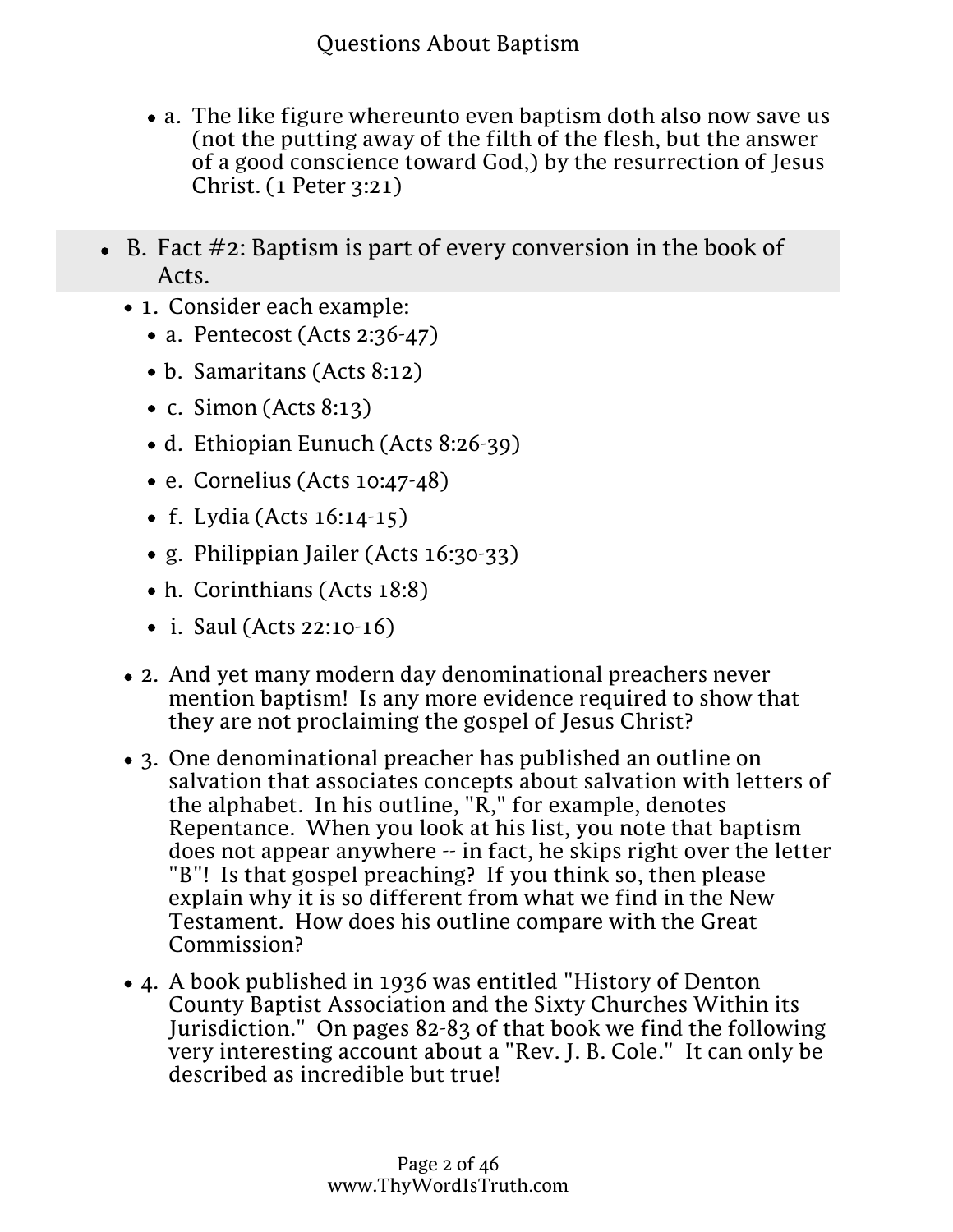- Jurisdiction." **QuaageasA83utBaatibo**ok we find the following honoa m 1796 was entitled i County Baptist Association and the Sixty Churches Within its very interesting account about a "Rev. J. B. Cole." It can only be described as incredible but true!
	- a. "An incident occurred in the Pilot Point church during Rev. J. B. Cole's pastorate, which involved a point of doctrine that subjected Pastor Cole to criticism, and gave the incident much publicity and notoriety. Pastor Cole went fishing one day with a business man who was not a Christian, and he availed himself of the opportunity to talk to the lost man about his unsaved condition, and led him to an acceptance of Christ. Jo Ives, the man converted, said to Pastor Cole, "Here is water, what doth hinder me from being baptized?" **Obviously Brother Cole thought of the story of Philip and the eunuch, and, taking that incident as an example, he led Mr. Ives out into the water and baptized him.** Rev. Cole had been a Baptist but a short time **and was not up on their conception of baptism, and how and when it should be administered**. The new of the incident soon spread among the members, and then the show began. The following Sunday, Mr. Ives presented himself to the church, asking membership, and his application was rejected and he was hurt by the action of the church and turned to another church, which readily accepted his baptism. The criticism of the pastor caused him to ask a committee of eminent brethren to sit in judgment upon his conduct. After reviewing the details of the incident they wrote the church advising it to drop the matter, and Pastor Cole to go his way, **but not to repeat the act**."
	- b. I suppose they would have given Philip the same warning. (If not, why not?)
	- c. The inscription in that book is dated June 6, 1950, and is addressed to my grandfather, Jess Hall, Sr. The final line of the inscription reads, "Use this book in the interest of truth and condemnation of error." I am glad to say that is how the book is still being used almost 60 years after my grandfather received it as a gift!
- C. Fact  $\#_3$ : The Greek word "baptizo" means immersion.
	- 1. Those who ask whether sprinkling is baptism are really asking whether sprinkling is immersion, and the answer is self-evident.
	- 2. Did you ever wonder why the English Bible uses the word "baptism" rather than "immersion"? Alexander Campbell makes the case that King James himself intervened and ordered the word not to be translated because the Church of England, of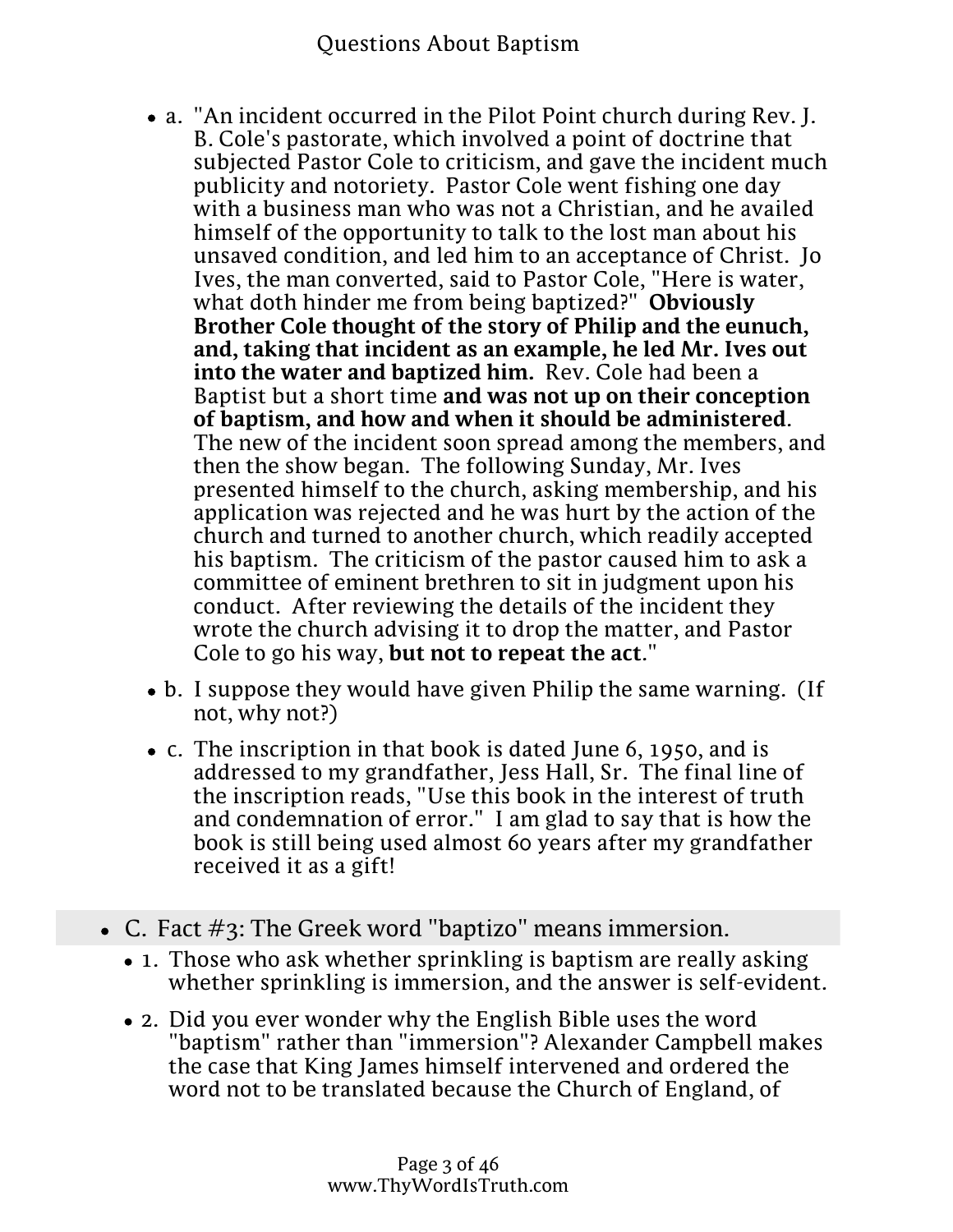which he was head, at the time of the translation practiced sprinkling for baptism.

- 3. The practice of sprinkling began in the 3rd century as a practice called "clinical baptism" that was administered to people who were so ill that immersion might have killed them.
	- a. Even then, however, the convert was literally soaked with buckets of water, thus coming as close to immersion as possible.
	- b. Of course, as with most departures, it moved further and further from the word of God as it began to be applied to those in no need of a clinical baptism and the buckets were replaced with much smaller containers.
- $\bullet$  D. Fact #4: There is one baptism.
	- 1. Ephesians 4:4-6 --- "There is one body, and one Spirit, even as ye are called in one hope of your calling; One Lord, one faith, one baptism, One God and Father of all, who is above all, and through all, and in you all."
	- 2. John the Baptist mentions three baptisms in Matthew 3:11-12.
		- a. Matthew 3:11-12 --- "I indeed baptize you with water unto repentance: but he that cometh after me is mightier than I, whose shoes I am not worthy to bear: he shall baptize you with the Holy Ghost, and with fire"
	- 3. And yet Paul says there is one baptism (Ephesians 4:4-6).
		- a. What did Paul mean? Did he mean that there used to be more than one, but now there is only one baptism left? No. I think as we will proceed we will see that as far as man's obedience is concerned, there has always been just one baptism.
		- b. What then did Paul mean?
			- 1. The context in Ephesians is a focus on unity. Paul listed these "ones" to show why there should be unity in the church.
			- 2. Of the other items in the list, there has always been only one and will never be more than one -- one body, one Spirit, one hope, one Lord, one faith, one God and Father
			- 3. The same is true of baptism -- there has always been one baptism!

Page 4 of 46 www.ThyWordIsTruth.com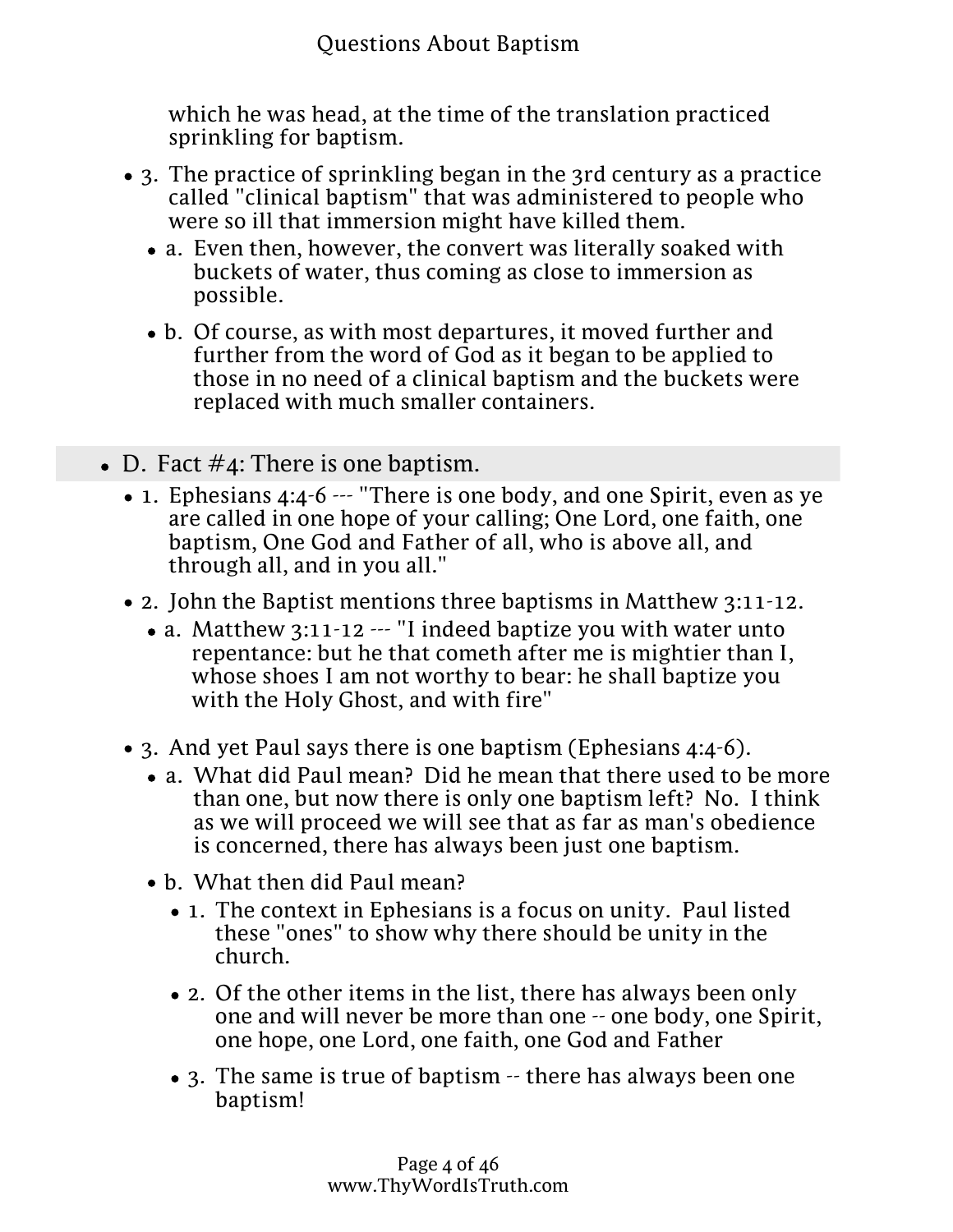- c. What is the one baptism in Ephesians 4?
	- 1. Paul himself had baptized many of the Ephesians in water (Acts 19:1-5). In fact, it was in Ephesus that Paul rebaptized those who knew only the baptism of John. Why? Because that baptism had now been replaced with the Great Commission baptism in the name of the Father, the Son, and the Holy Ghost. (Matthew 28:19)
- d. Were there any other baptisms when Paul wrote this?
	- 1. We have two choices remaining -- Holy Spirit and fire.
	- 2. We will soon see that the baptism in the Holy Spirit had already occurred.
	- 3. But the baptism in fire is likely the destruction of Jerusalem in AD 70, which had not yet occurred.
- e. And yet Paul said there is one baptism. Why?
	- 1. Because at that time -- as today -- there is only one baptism applicable to all men personally; there is only one baptism that men can administer and that men can actively participate in; there is only one baptism that men can personally receive; there is only one baptism that saves and adds people to the one body; there is only one baptism that is taught as part of the one faith --- water baptism.
	- 2. Paul was addressing people who had all been baptized in water, and they needed no explanation by Paul as to the identity of the one baptism.
- $\bullet$  E. Fact  $\#$ 5: Baptism is central to our fulfillment of the Great Commission.
	- 1. Baptism is central to the Great Commission.
		- a. Matthew 28:19 -- "Go ye therefore, and teach all nations, baptizing them in the name of the Father, and of the Son, and of the Holy Ghost."
		- b. Those who ignore baptism in the Plan of Salvation are not following the Lord's Great Commission.
		- c. Christians are commanded by Jesus Christ to proclaim baptism, and that is exactly what the early church did.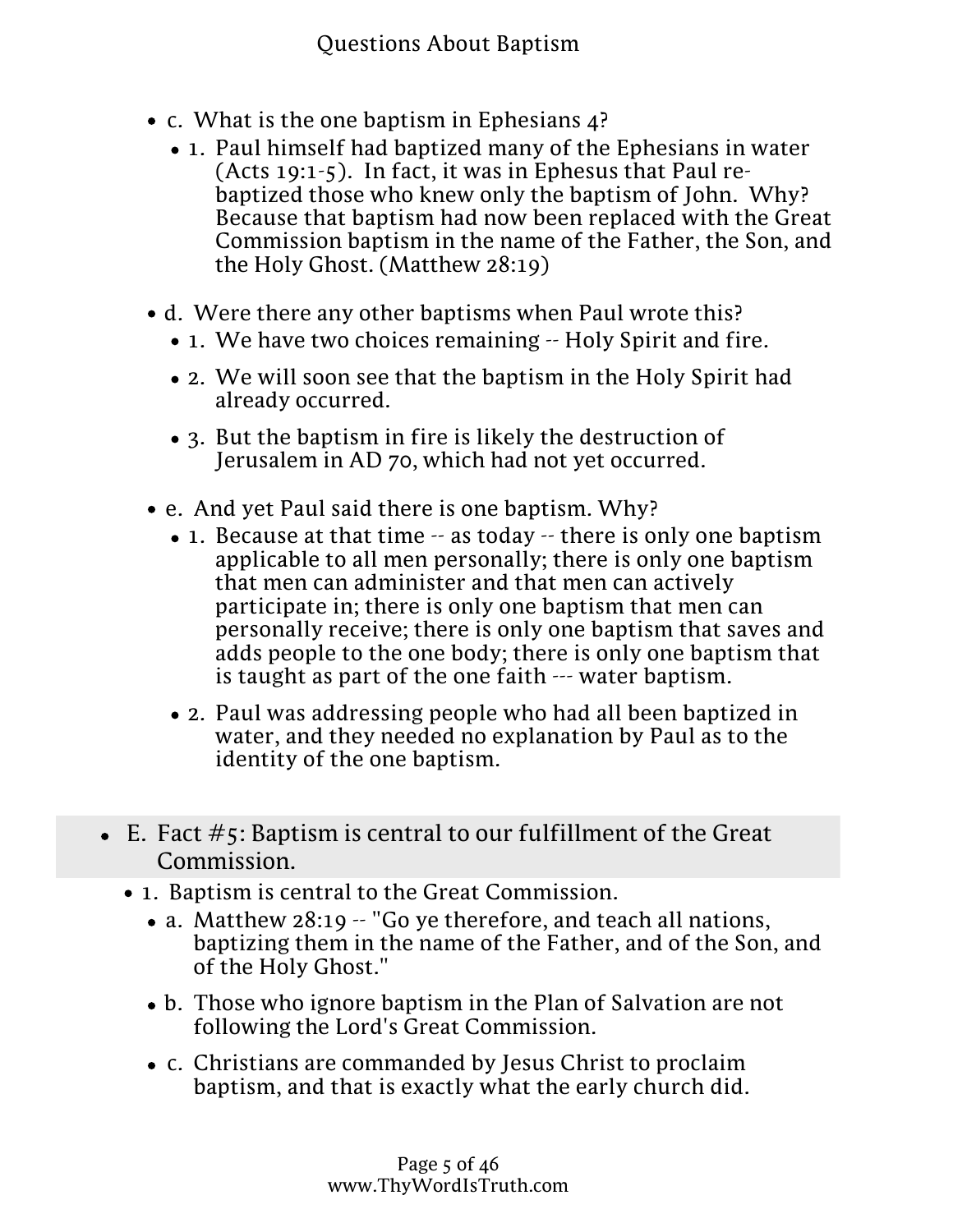- 2. Notice how the early disciples fulfilled the Great Commission shortly after it was given.
	- a. Peter preached in Acts 2, and proclaimed baptism. (Acts 2:38)
	- b. Philip preached in Acts 8, and proclaimed baptism. (Acts 8:12 and Acts 8:35)
	- c. Ananias told Paul what he must do, and proclaimed baptism. (Acts 9:6, 18; Acts 22:16)
	- d. Peter preached in Acts 10-11, and proclaimed baptism. (Acts 10: 33, 48; Acts 11:14)
	- e. Paul preached in Acts 16, and proclaimed baptism. (Acts 16:14-15)
	- f. Paul and Silas preached in Acts 16, and proclaimed baptism. (Acts 16:32-33)
	- g. Paul preached in Acts 18, and proclaimed baptism. (Acts 18:8)
	- h. Paul preached in Acts 19, and proclaimed baptism. (Acts 19:5)
- 3. How can anyone say they are following the Great Commission when they fail to proclaim baptism or belittle baptism? Baptism is central to the gospel; it is central to the plan of God.
- F. Fact  $#6$ : The baptism of the Great Commission is water baptism.
	- 1. This point seems self-evident and few disagree with it. Yet some have come up with various fanciful theories that the water of baptism of John was replaced with something else.
	- 2. Some argue that baptism after Pentecost was Spirit baptism rather than water baptism.
		- a. Yet some of the baptisms during this period specifically mention water.
			- 1. Philip and the Eunuch came to "a certain water" in Acts 8:36ff.
			- 2. Cornelius -- Acts 10:47 -- "Can any man forbid water, that these should not be baptized?"
			- 3. Also, note Hebrews 10:22 -- "having our bodies washed with pure water"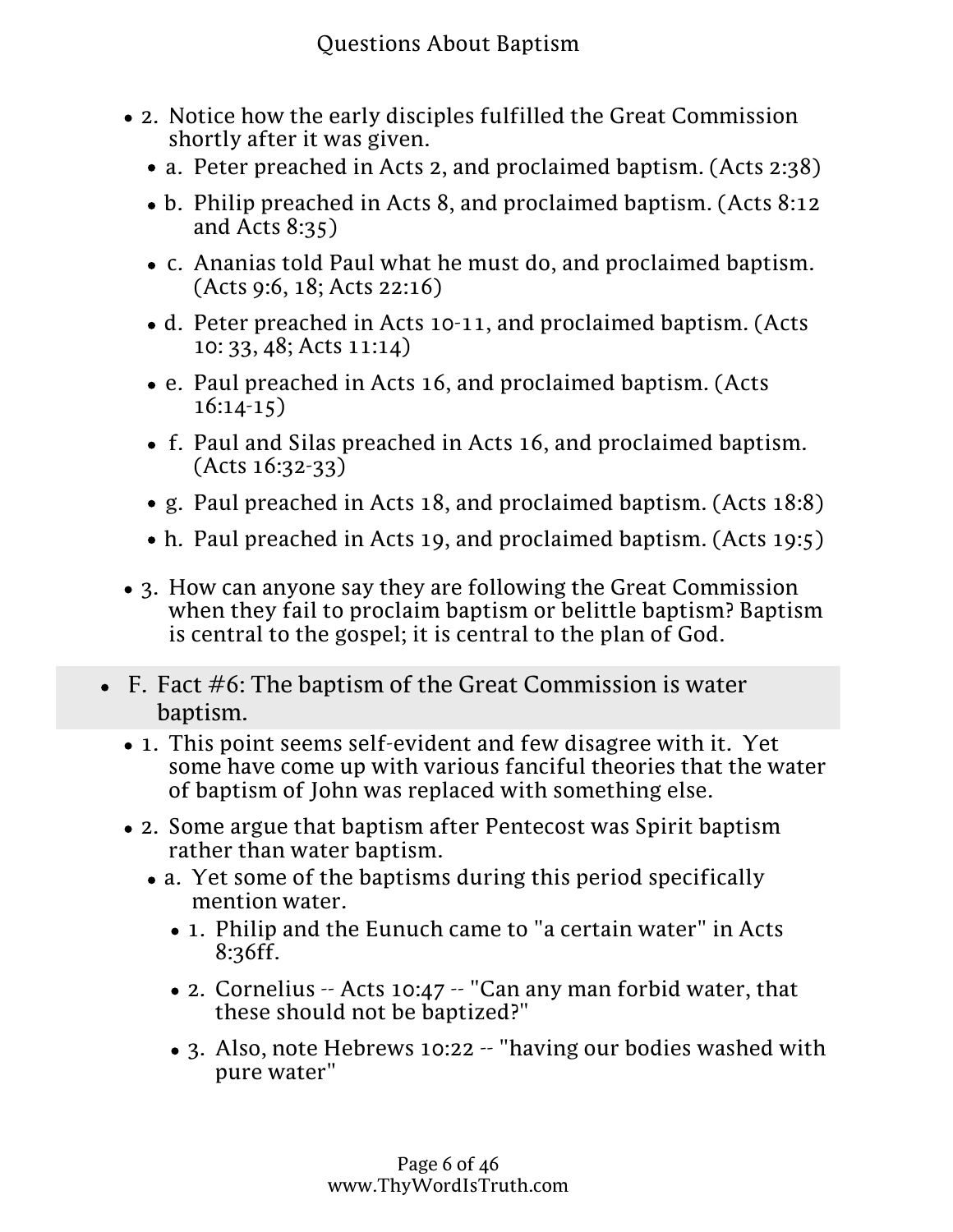- Questions About Baptism 3. Also, note Hebrews 10:22 -- "having our bodies washed with pure water"
- 4. And note 1 Peter 3:20-21 -- Comparing Noah being saved through water with baptism.
- 3. Logic suggests that baptism during this period is a baptism in water.
	- a. Baptism is called a burial and a resurrection in Romans 6:3-6 and Colossians 2:12. A burial in water and then coming up out of the water is a perfect symbol for a burial and resurrection. Do those who believe our baptism is baptism in the Spirit believe that we come up out of the Spirit? Does that make any sense? Wouldn't Romans 8:9 teach that we would be lost as soon as we came up out of the Spirit?
	- b. Baptism is likened to a washing or a bath in Titus 3:5 and Ephesians 5:26. Baths are taken in water, and yet Peter had to explain in 1 Peter 3:21 that baptism is not intended to cleanse the body (as with a normal bath) but to cleanse the conscience. Peter's argument makes no sense if baptism is anything other than water baptism.
- 4. Baptism is illustrated in the New Testament by two Old Testament events.
	- a. The deluge in 1 Peter 3:20-21.
	- b. Crossing the Red Sea in 1 Corinthians 10:1-2.
	- c. In both events, deliverance was wrought by God through water!
- 5. The Bible makes a specific distinction between the baptism of the Great Commission and the falling of the Holy Spirit upon them.
	- a. Acts 8:16 -- "For as yet he was fallen upon none of them: only they were baptized in the name of the Lord Jesus."
	- b. Acts 19:5-6 -- "When they heard this, they were baptized in the name of the Lord Jesus. And when Paul had laid his hands upon them, the Holy Ghost came on them; and they spake with tongues, and prophesied."
- G. Fact  $\#$ 7: Baptism involves purification.
	- 1. Baptism is for the forgiveness of sins. It cleanses us from sin.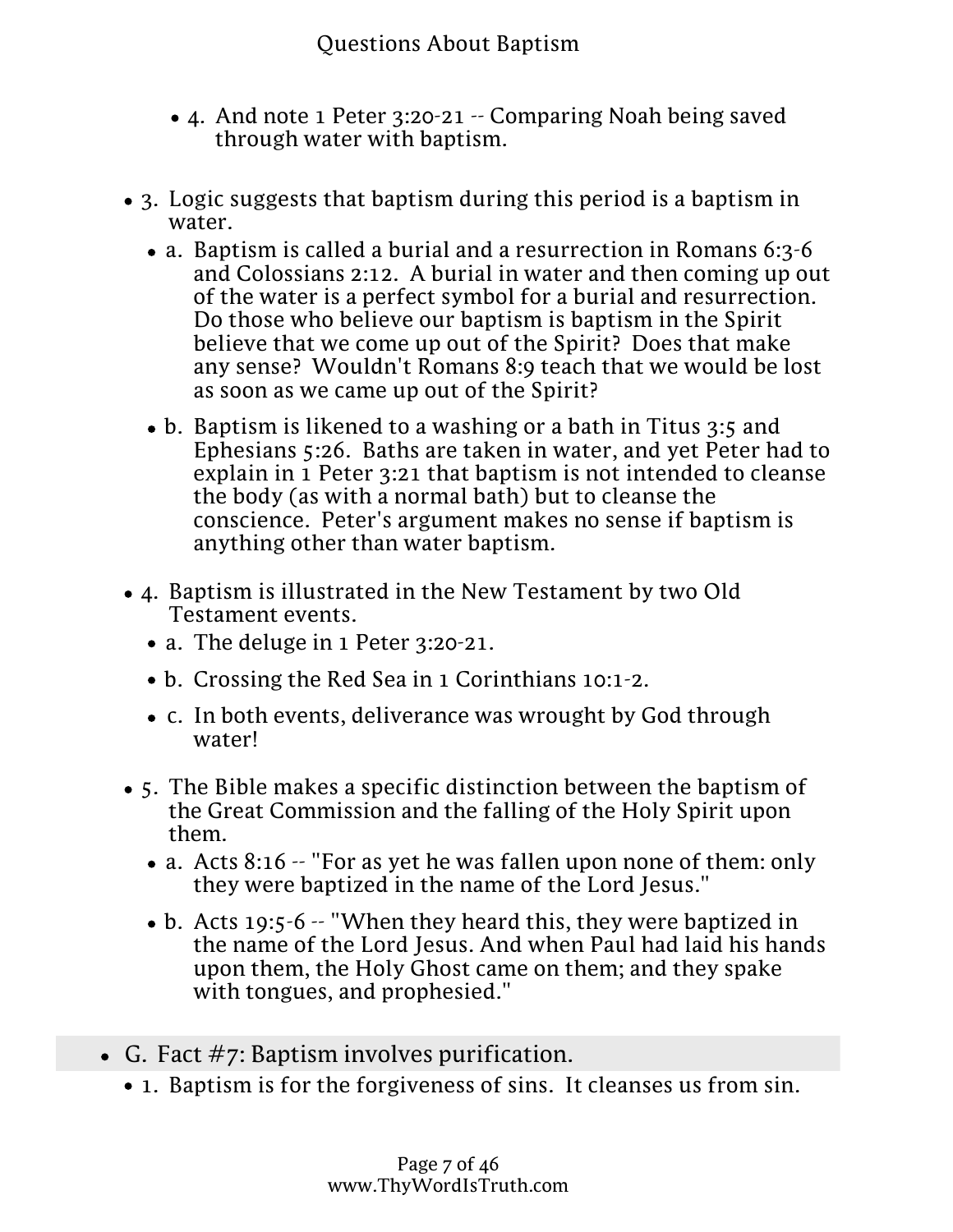- Questions About Baptism G. Fact #7: Baptism involves purification.
	- 1. Baptism is for the forgiveness of sins. It cleanses us from sin.
		- a. Acts 2:38 --- "Repent, and be baptized every one of you in the name of Jesus Christ for the remission of sins, and ye shall receive the gift of the Holy Ghost."
		- b. Acts 22:16 -- "And now why tarriest thou? arise, and be baptized, and wash away thy sins, calling on the name of the Lord."
		- c. Titus 3:5 -- "Not by works of righteousness which we have done, but according to his mercy he saved us, by the washing of regeneration, and renewing of the Holy Ghost."
		- d. 1 Corinthians 6:11 -- "And such were some of you: but ye are washed, but ye are sanctified, but ye are justified in the name of the Lord Jesus, and by the Spirit of our God."
		- e. Hebrews 10:22 -- "Let us draw near with a true heart in full assurance of faith, having our hearts sprinkled from an evil conscience, and our bodies washed with pure water."
		- f. Ephesians 5:26 -- "That he might sanctify and cleanse it with the washing of water by the word."
	- 2. What about Holy Spirit baptism? Was its purpose to save man?
		- a. Christ's purpose in the baptism of the Spirit was to send the Spirit to the earth as he promised.
		- b. The Spirit has many roles to fulfill (inspirer, comforter, etc.) but one of them is not to be our savior from sin. Instead, the Spirit was to bring glory to the one who is our savior. (John 14:26, 15:26, 16:14) The Spirit wants our emphasis to be on the Son.
		- c. The Gift of the Holy Spirit is not received to forgive sins, but because our sins are forgiven. (Acts 2:38) The reception of God's Spirit is not for forgiveness but for the forgiven.
- $\bullet$  H. Fact  $\#8$ : Baptism involves a change of relationship.
	- 1. John 3:3-5 -- Baptism puts one into the Kingdom of God.
	- 2. 1 Corinthians 12:13, 27-28 -- Baptism puts one into the one body, which is the church of Christ.
	- 3. Romans 6:3 -- Baptism puts one into Christ
		- a. 2 Timothy 2:10 It is in Christ that one finds salvation.
		- b. Ephesians 1:7 It is in Christ that one finds redemption from sins.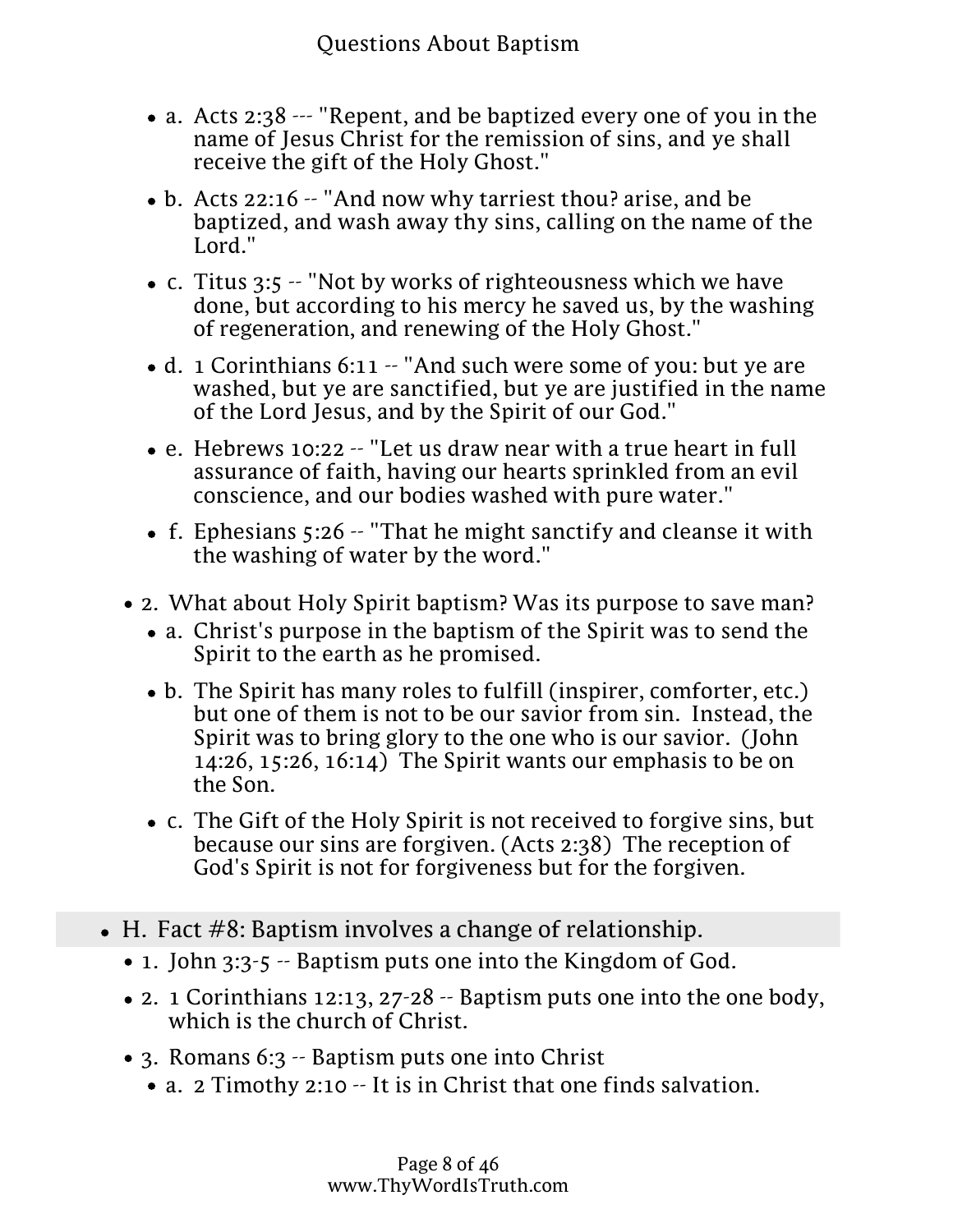- 3. Romans 6:3 -- Baptism putsb9nt Baptismist
	- b. Ephesians 1:7 -- It is in Christ that one finds redemption from sins.
	- c. Colossians 1:14 -- It is in Christ that one finds forgiveness of sins.
	- d. 2 Corinthians 5:17 -- It is in Christ that one finds new creaturehood.
- 4. Galatians 3:27 -- It is at our baptism that we put on Christ.
- I. Fact  $\#$ 9: Preaching Christ involves preaching baptism.
	- 1. Consider Acts 2:37-38. "Men and brethren, what shall we do?"
		- a. "This is the first time [in the history of the church] that this most important of all questions was ever propounded; and the first time, of course, that it was ever answered. Whatever may have been the true answer under any previous dispensation, or any previous day in the world's history, the answer given by Peter on this day of Pentecost, in which the [church] of Christ began, is the true and infallible answer for all the subjects of his authority in all subsequent time."
	- 2. Consider Philip and the Ethiopian Eunuch in Acts 8. Verse 35 says that Philip preached unto him Jesus. In verse 36, the Eunuch asked to be baptized immediately. If your preaching cannot have that effect because you never mention baptize or because you treat it as secondary and non-essential, then you are not preaching the gospel of Jesus Christ.
	- 3. If the Eunuch had heard a typical denominational sermon soaked in Calvinism, what would he have asked in verse 36?
- $\bullet$  I. Fact #10: Man plays some role in his salvation. His participation is not purely passive.
	- 1. If man plays no role in his salvation, then we are faced with only two possibilities:
		- a. Either all men are saved, because God would have no man perish. (2 Peter 3:9)
		- b. Or some are predestined for salvation and others are not, and there is nothing either group can do about it. That option would make God a respecter of persons, which he is not. (Acts 10:34)
	- some role in his salvat**ion**e 9 of 46 www.ThyWordIsTruth.com 2. So where does that leave us? It must be true that man plays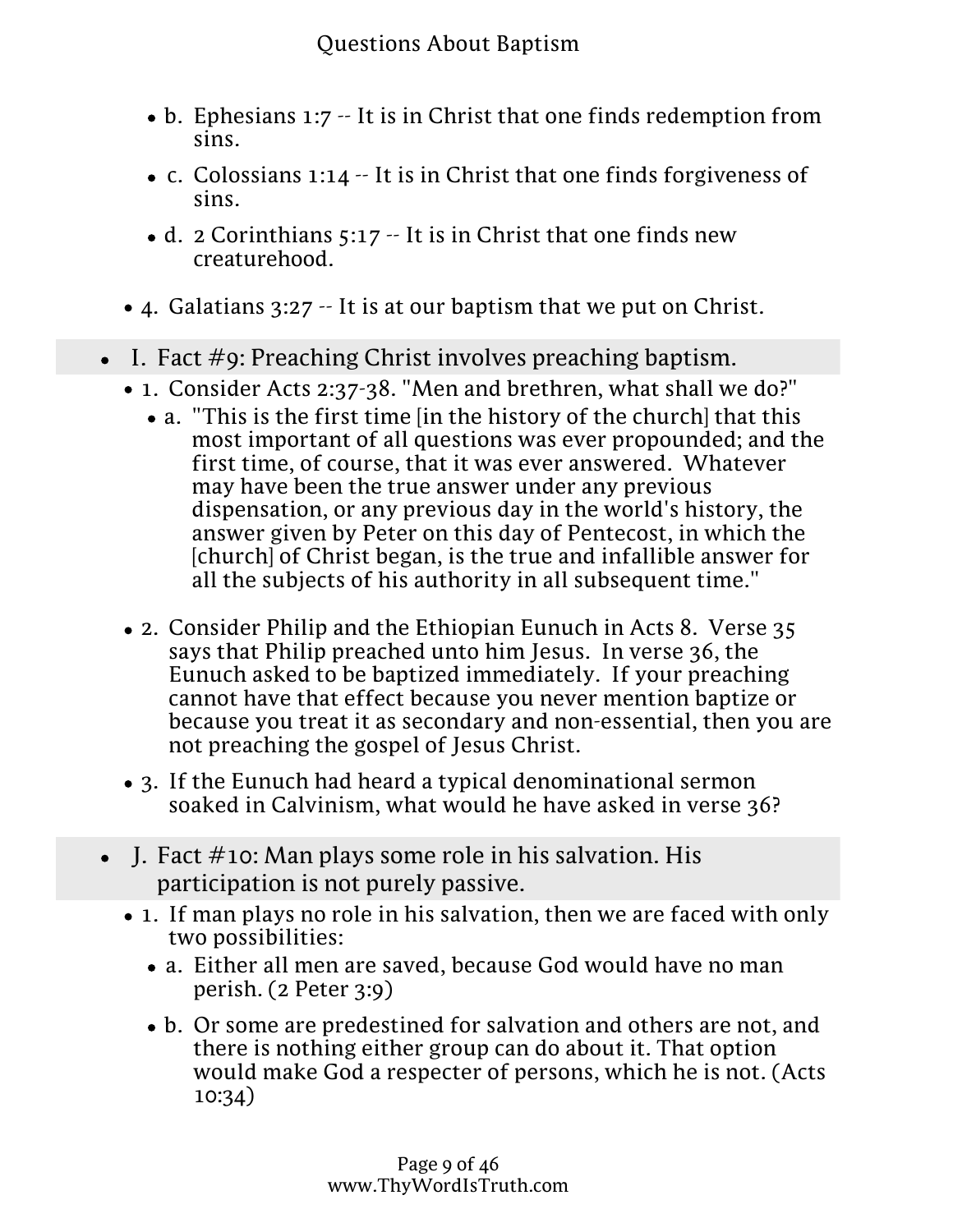- 2. So where does that leave us? It must be true that man plays some role in his salvation.
	- a. What then must he do? We are not the first to ever ask that question. Those who heard the very first gospel sermon in Acts 2 asked that very question, and they were told to repent and be baptized.
- K. Fact  $\#11$ : Preaching in the New Testament prompted immediate baptisms.
	- 1. If nothing else, the immediate response of those being baptized in the New Testament tells us that baptism is essential, and that immediate response differs greatly from how baptisms are performed today in the denominational world --- another clear departure from the pattern revealed in God's word.
		- a. Acts 16:33 ("And he took them the same hour of the night, and washed their stripes; and was baptized, he and all his, straightway.") Note that they were baptized after midnight.
		- b. Paul had been blind and without food or drink for three days, and yet what did he do first after hearing the gospel? He was baptized to wash away his sins. (Acts 22:16)
		- c. "In fact, one can look at every example of conversion in the Book of Acts and not find a soul eating a bite, drinking a drink, hitting a lick, or sleeping a wink between his hearing of the gospel and his being baptized. Why the urgency if baptism was not essential?"
		- d. As Ananias asked Paul, "And now why tarriest thou? arise, and be baptized, and wash away thy sins, calling on the name of the Lord." (Acts 22:16)
- $\bullet$  L. Fact  $\#$ 12: Infants have no need of baptism.
	- 1. Infant baptism had its origin in the correct understanding that baptism is essential for salvation.
		- a. But it also has its origin in the incorrect view that all humans, including infants, are tainted by the sin of Adam.
		- b. The Bible says that death spread to all, not because Adam sinned, but because all sinned. (Romans 5:12)
		- c. Thus, spiritual death does not spread to infants because infants are not capable of sinning.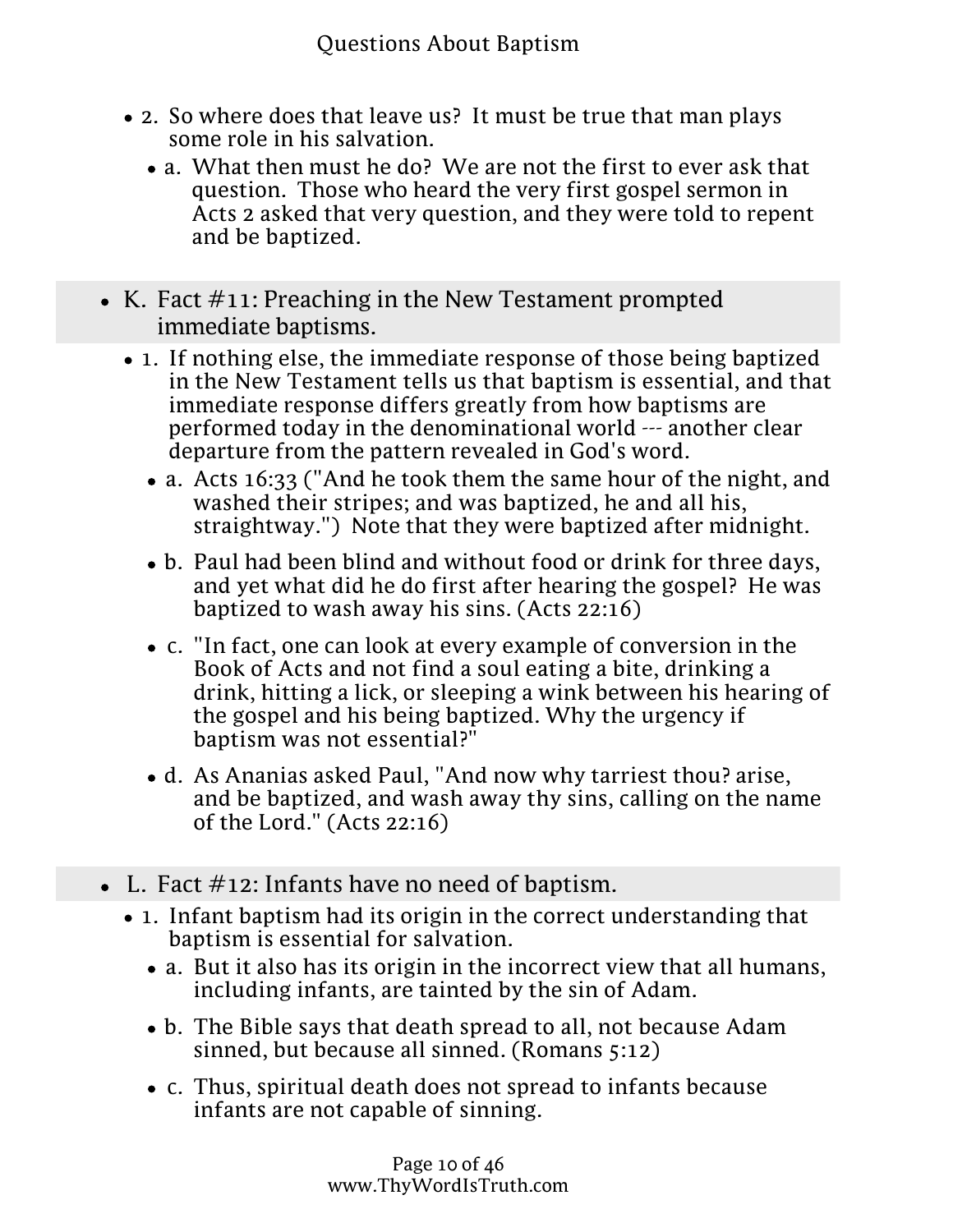- c. Thus, spiritual death does not spread to infants because infants are not capable of sinning.
- 2. Infants have no need of baptism.
	- a. A person does not die spiritually until that person sins. Baptism is a burial of a spiritually dead person so as to quicken that person to be raised to walk in newness of life. (Romans 6:1-4) Infants do not need to be baptized for the same reason that living people do not need to be buried.
	- b. Children do not inherit the sins of their parents. (Ezekiel 18:20)
	- c. Matthew 18:3 --- Verily I say unto you, Except ye be converted, and become as little children, ye shall not enter into the kingdom of heaven.
- 3. Infants cannot be baptized because baptism involves more than just getting wet, and all they are able to do is get wet.
	- a. 1 Peter 3:21 tells us that baptism is an answer of a good conscience toward God.
	- b. Acts 22:16 tells us that baptism involves calling on the name of the Lord.
	- c. Acts 2:38 tells us that repentance must precede baptism.
	- d. Mark 16:15-16 tells us that belief must precede baptism.
	- e. If infants cannot answer or call or repent, then they cannot be baptized.
- 4. What about household of Stephanas baptized by Paul in 1 Corinthians 1:16? What about the family of the Jailor who were baptized in Acts 16:33?
	- a. What about them? Where does it say that these groups included infants? Wouldn't one need to find such a reference to prove that infant baptism is part of God's plan?
	- b. Also, there is often an implied infant exception in the Bible.
		- 1. Romans 3:23 -- All have sinned and come short of the glory of God.
		- 2. It is very possible that when the Bible mentions that a certain household was baptized, it expects the reader to understand that infants are excluded. We know that expectation exists elsewhere on other topics.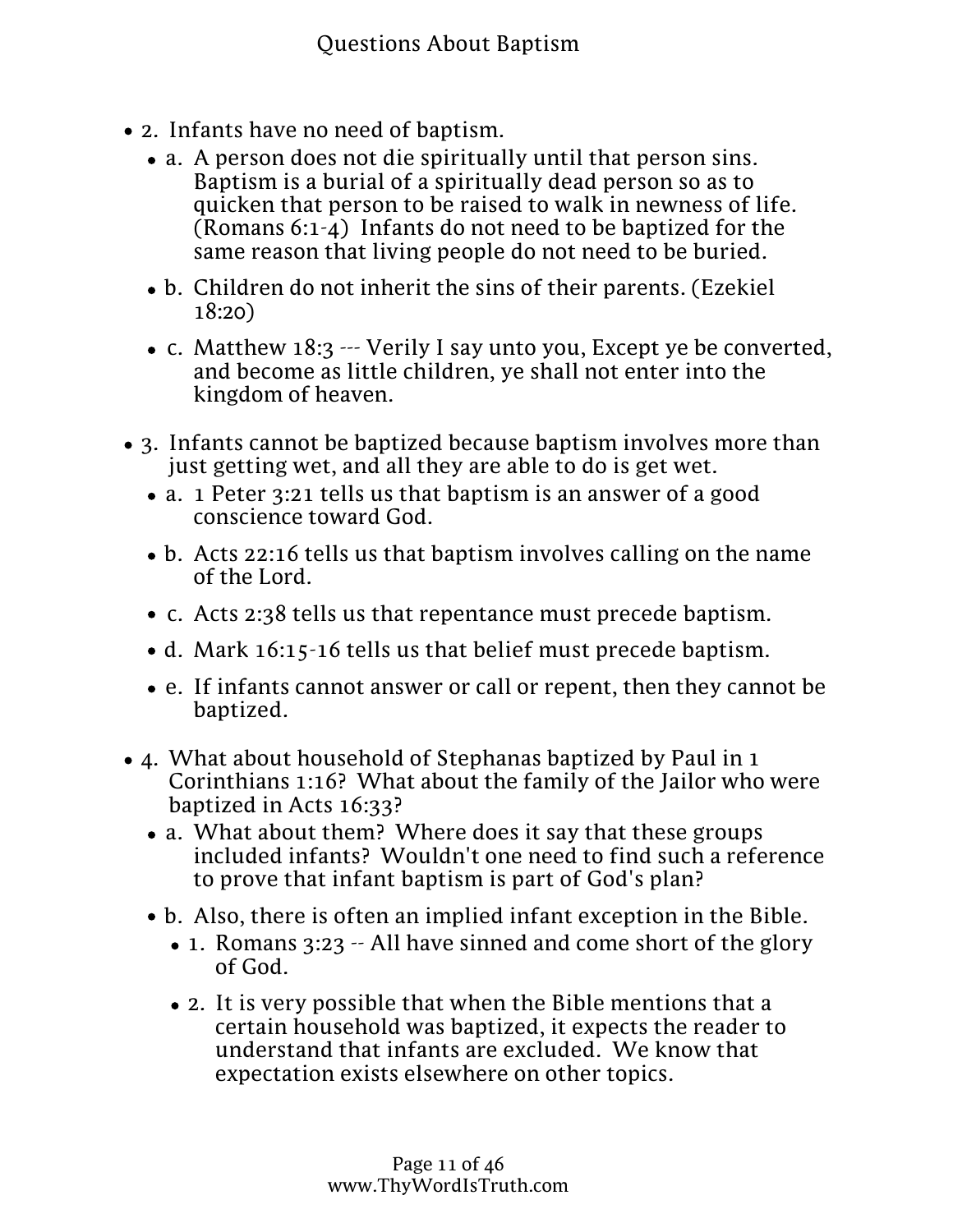- M. Fact  $\#13$ : The baptism of John was water baptism for the remission of sins.
	- 1. John the Baptist was the first person in the New Testament who preached and performed baptism.
		- a. Mark 1:4-5  $-$  "John did baptize in the wilderness, and preach the baptism of repentance for the remission of sins. And there went out unto him all the land of Judaea, and they of Jerusalem, and were all baptized of him in the river of Jordan, confessing their sins."
		- b. Matthew 3:1-6 -- "In those days came John the Baptist, preaching in the wilderness of Judaea, And saying, Repent ye: for the kingdom of heaven is at hand. For this is he that was spoken of by the prophet Esaias, saying, The voice of one crying in the wilderness, Prepare ye the way of the Lord, make his paths straight. And the same John had his raiment of camel's hair, and a leathern girdle about his loins; and his meat was locusts and wild honey. Then went out to him Jerusalem, and all Judaea, and all the region round about Jordan, And were baptized of him in Jordan, confessing their sins."
		- c. Luke 3:3-4 -- "And he came into all the country about Jordan, preaching the baptism of repentance for the remission of sins; As it is written in the book of the words of Esaias the prophet, saying, The voice of one crying in the wilderness, Prepare ye the way of the Lord, make his paths straight."
		- d. Notice from these verses that John's baptism was for the forgiveness of sins.
		- e. The difference between baptism before and after the cross is only a matter of vantage point and not a difference in the results or purpose of baptism.
		- f. But with that said we also know that the Great Commission baptism in the name of the Father, Son, and Holy Spirit replaced the baptism of John. Those who were rebaptized in Acts 19, for example, could not have been baptized according to the Great Commission because they had never heard of the Holy Spirit.
			- 1. Matthew 28:19 -- "Go ye therefore, and teach all nations, baptizing them in the name of the Father, and of the Son, and of the Holy Ghost."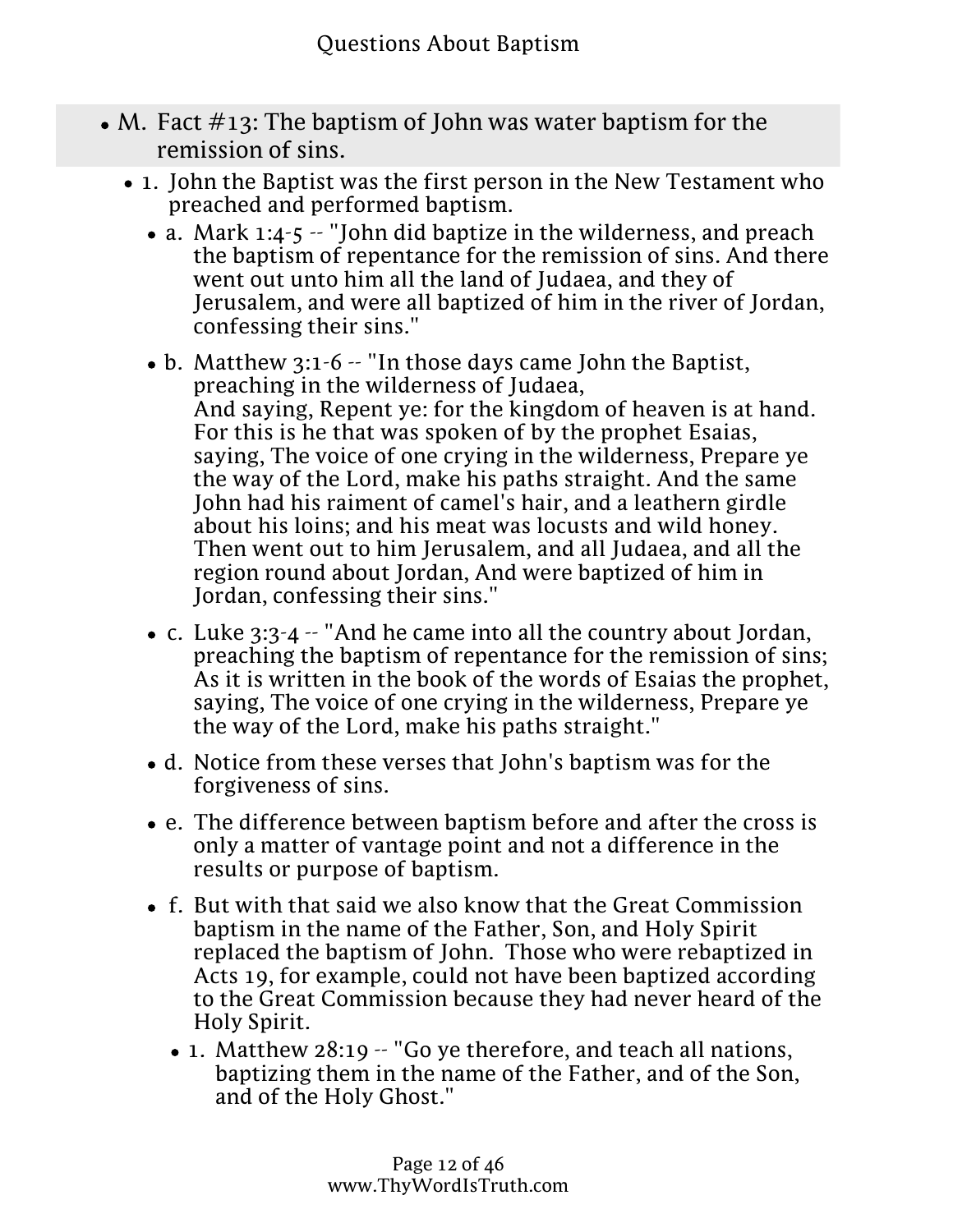- Holy Spirit.
- 1. Matthew 28:19 -- "Go ye therefore, and teach all nations,<br>bontizing Puestions About Baptism at hor and of the Son baptizing them in the name of the Father, and of the Son, and of the Holy Ghost."
- 2. Acts 19:2-6 -- "He said unto them, Have ye received the Holy Ghost since ye believed? And they said unto him, We have not so much as heard whether there be any Holy Ghost. And he said unto them, Unto what then were ye baptized? And they said, Unto John's baptism. Then said Paul, John verily baptized with the baptism of repentance, saying unto the people, that they should believe on him which should come after him, that is, on Christ Jesus. When they heard this, they were baptized in the name of the Lord Jesus. And when Paul had laid his hands upon them, the Holy Ghost came on them; and they spake with tongues, and prophesied."
- 2. We know that John baptized people in water.
	- a. Matthew 3:11 says that he baptized in water. "I indeed baptize you with water unto repentance."
- N. Fact  $\#14$ : The baptism of John was not the baptism in the Holy Spirit, and neither is the baptism of the Great Commission.
	- 1. Matthew 3:11 tells us that John baptized in water, but Jesus would (future tense) baptize them with the Holy Spirit and with fire.
		- a. "I indeed baptize you with water unto repentance: but he that cometh after me is mightier than I, whose shoes I am not worthy to bear: he shall baptize you with the Holy Ghost, and with fire."
		- b. John 7:39 and John 16:7 also tell us that the Spirit had not yet been given because Jesus was not yet glorified and had not yet departed.
			- $\bullet$  1. John 7:39  $\sim$  "But this spake he of the Spirit, which they that believe on him should receive: for the Holy Ghost was not yet given; because that Jesus was not yet glorified."
			- 2. John 16:7 -- "Nevertheless I tell you the truth; It is expedient for you that I go away: for if I go not away, the Comforter will not come unto you; but if I depart, I will send him unto you."
		- c. Acts 1:4-5 and Luke 24:49 tell us that the Holy Spirit baptism had not yet happened even at the time of Ascension, but it would happen not many days after that event.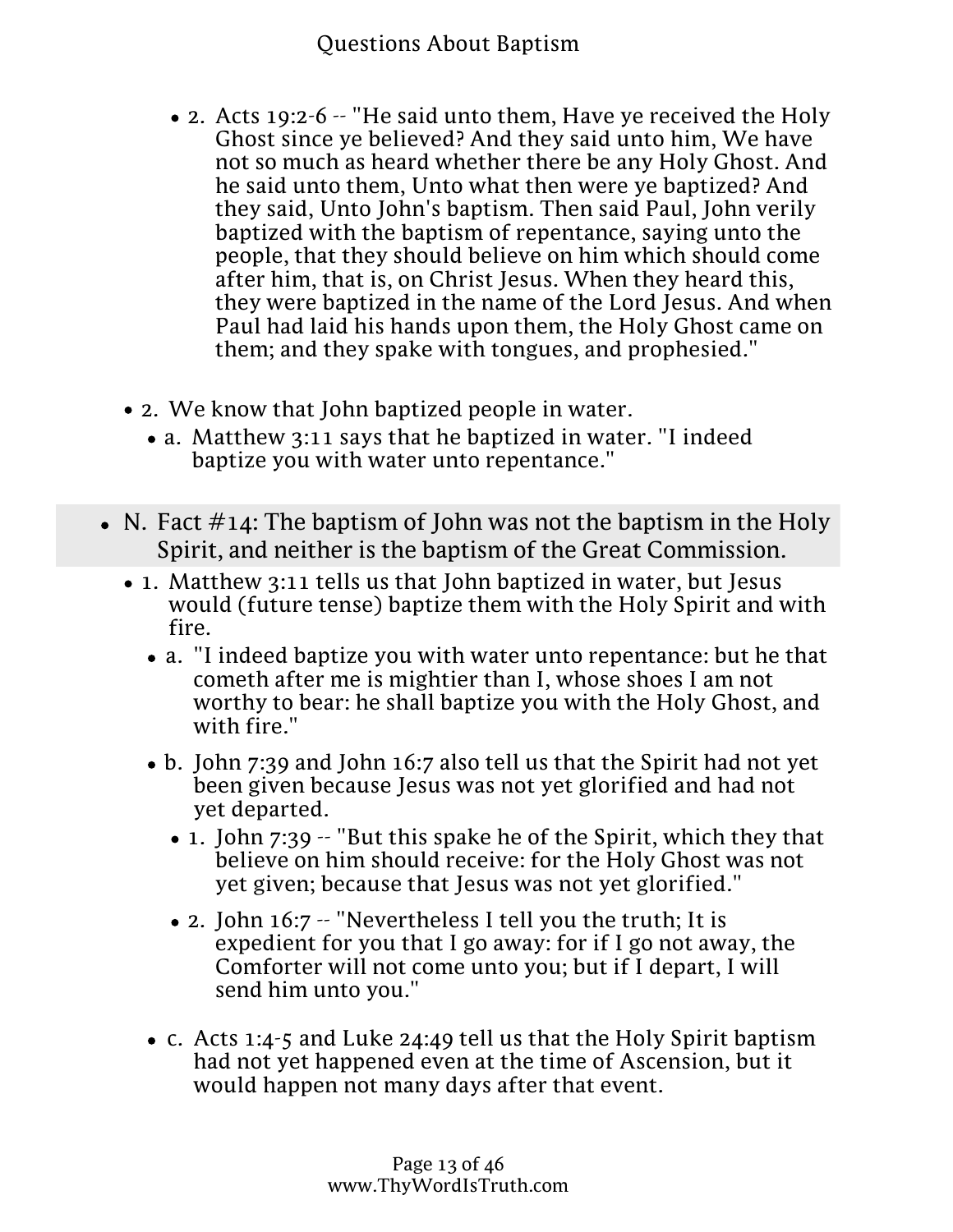- c. Acts 1:4-5 and Leskons: Aboul Baptism the Holy Spirit baptism had not yet happened even at the time of Ascension, but it would happen not many days after that event.
	- $\bullet$  1. Acts 1:4-5  $\sim$  "And, being assembled together with them, commanded them that they should not depart from Jerusalem, but wait for the promise of the Father, which, saith he, ye have heard of me. For John truly baptized with water; but ye shall be baptized with the Holy Ghost not many days hence."
	- 2. Luke 24:49 -- "And, behold, I send the promise of my Father upon you: but tarry ye in the city of Jerusalem, until ye be endued with power from on high."
- d. Note that the baptism of the Spirit was still future after three years of baptizing in water. Also note that John's baptism by water was baptism for the remission of sins. (Mark 1:4-5) Thus, we know that it is possible to have a water baptism for the remission of sins that is not a baptism of the Holy Spirit.
- 2. When did the baptism in the Holy Spirit occur?
	- a. Acts 2:33 tells us that the Holy Spirit was poured forth on Pentecost, which as Acts 1:4-5 (quoted above) said was not many days after the Ascension.
		- 1. Acts 2:33 -- "Therefore being by the right hand of God exalted, and having received of the Father the promise of the Holy Ghost, he hath shed forth this, which ye now see and hear."
	- b. Acts 3:13 tells us that Jesus had at that time been glorified by the Father, which John 7:38-39 and John 16:7 (both quoted above) told us must occur before the Holy Spirit would be given.
		- 1. Acts 3:13 -- "The God of Abraham, and of Isaac, and of Jacob, the God of our fathers, hath glorified his Son Jesus; whom ye delivered up, and denied him in the presence of Pilate, when he was determined to let him go."
- 3. Thus, no one was baptized in the Holy Spirit prior to Pentecost.
	- a. This tells us, for example, that Jesus could not have been commanding Nicodemus in John 3:5 to be baptized in the Holy Spirit because that baptism did not yet exist. The only baptism that Nicodemus could have obeyed at that point was water baptism (in fact, that is the only baptism that has ever been able to be obeyed).
	- period were those wagereiesttad the counsel of God. www.ThyWordIsTruth.com b. The only people who rejected John's baptism during this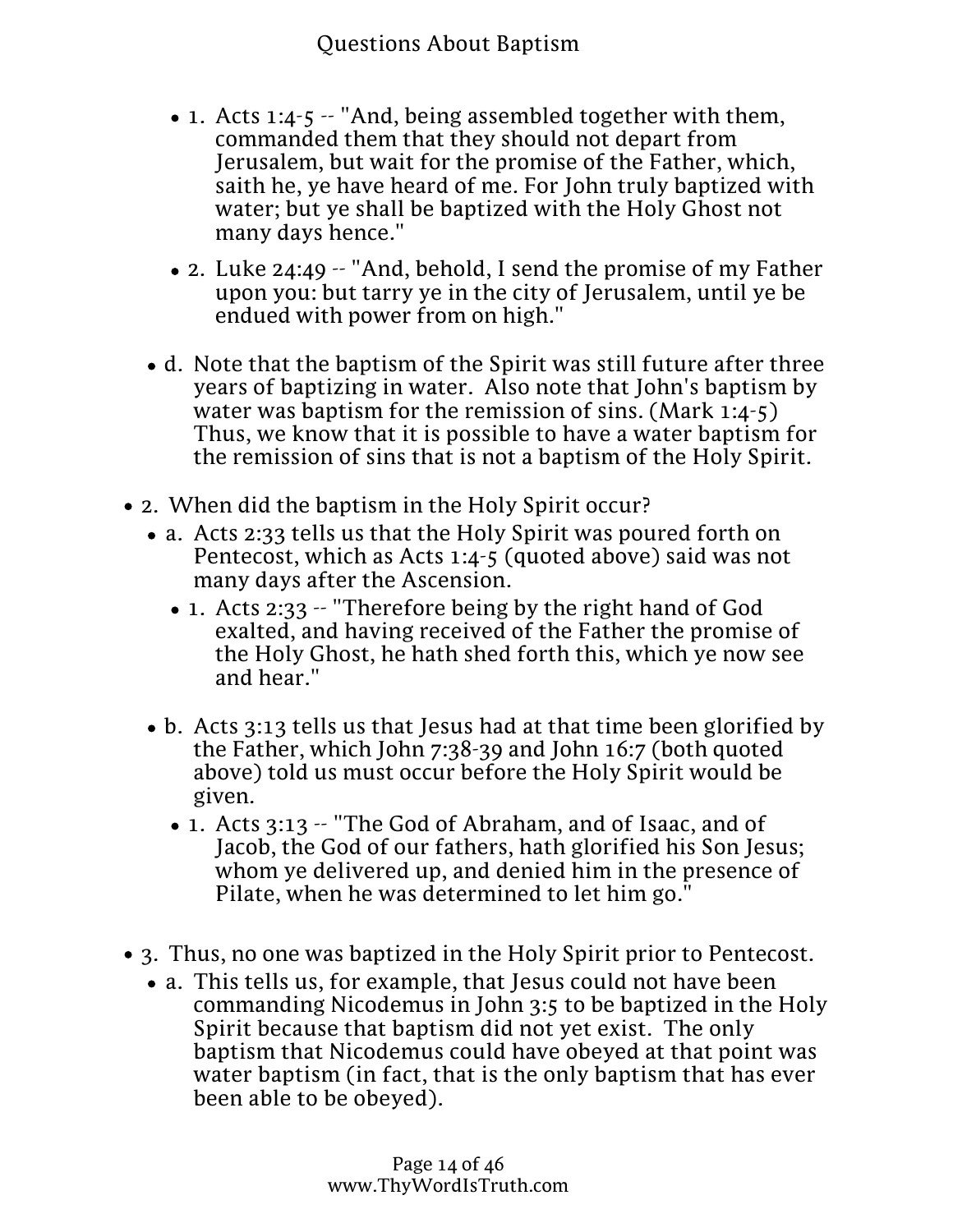- b. The only people who rejected John's baptism during this period were those who rejected the counsel of God.
	- 1. Luke 7:30 -- "But the Pharisees and lawyers rejected the counsel of God against themselves, being not baptized of him."
- 4. Jesus did no baptizing during this period, water or otherwise. (John  $4:2$ ). Why not?
	- a. Most likely to keep his baptism separate from the one that man performs.
	- b. Indeed, the separation goes even further. Man performs water baptism on earth; Jesus performed baptism of the Holy Spirit and baptism in fire from Heaven.
	- c. When men are found baptizing people in the New Testament, they are always performing water baptism. Why? Because they can perform no other. There is no example anywhere of men performing any other baptism or being commanded to be baptized in any other way than in water. Holy Spirit baptism was a promise, not a command.
- 5. The baptism of the Great Commission is also not the baptism in the Holy Spirit for the simple reason that the former is a command to be obeyed by man and the latter is a promise from Jesus that has already occurred. For more on this point, look below at our comments regarding the conversion of Cornelius.
- $\bullet$  O. Fact  $\#15$ : Jesus was baptized to fulfill all righteousness.
	- 1. Why was Jesus baptized?
		- a. We know it was not for forgiveness of sins because Jesus was sinless. (Hebrews 4:15)
		- b. In insisting that John baptize him, Jesus stated the reason for his baptism: "And Jesus answering said unto him, Suffer it to be so now: for thus it becometh us to fulfill all righteousness. Then he suffered him." Matthew 3:15.
		- c. Being baptized to "fulfill all righteousness" involved at least three things.
			- 1. John was God's messenger sent to Israel to prepare the way for Jesus. It was God's will that Jews be baptized of John.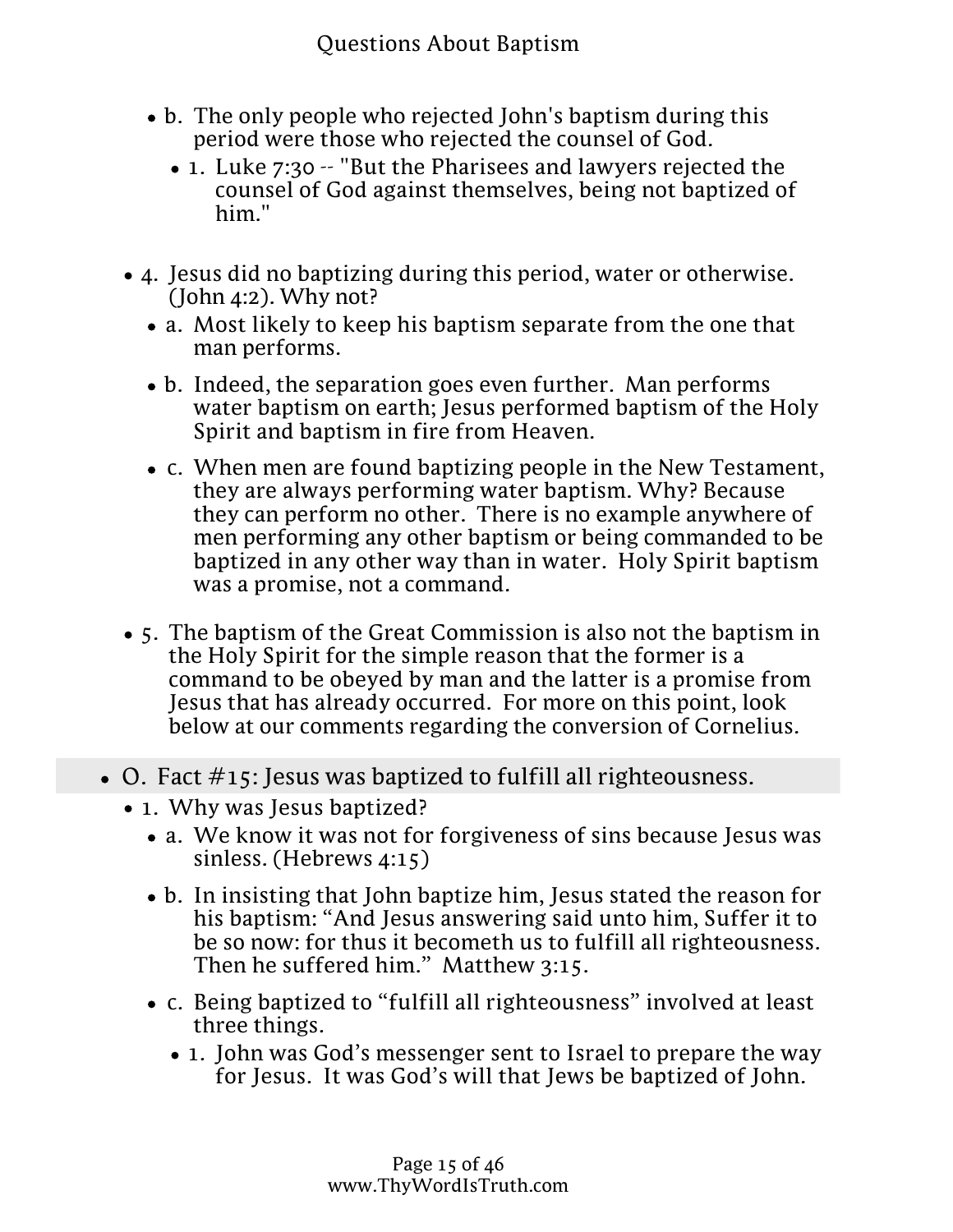- three thingsQuestions About Baptism c. Being baptized to "fulfill all righteousness" involved at least
	-

Jesus had no sins to remit by baptism, but it would have been sin for him to disobey the command.

- 2. While Jesus had no sin, Isaiah 53:12 tells us, "he was numbered with the transgressors; and he bare the sin of many." G. Campbell Morgan, in his commentary on Matthew 3:15 wrote, "There, in baptism as in incarnation and birth, and finally and for consummation, in the mystery of His Passion, we see the King identifying Himself with the people over whom He is to reign, in the fact of their deepest need, and direst failure."
- 3. God was pleased with Jesus' obedience: "And Jesus, when he was baptized, went up straightway out of the water: and, lo, the heavens were opened unto him, and he saw the Spirit of God descending like a dove, and lighting upon him: And lo a voice from heaven, saying, This is my beloved Son, in whom I am well pleased." Matthew 3:16-17.

# • III. Arguments Against the Essentiality of Baptism (and Why They are Wrong)

- A. History of the Controversy
	- 1. Most denominations promote the theory that baptism is simply a sign or a symbol of the salvation that one has previously received through faith alone. That is, they argue that if you believe and are saved, then you will be baptized, even though Jesus said that if you believe and are baptized, then you will be saved.
	- 2. This view, as with most departures from the word of God, is a fairly recent innovation.
	- 3. The understanding that baptism is the point in time at which God bestows salvation was the nearly unanimous view in Christendom for about 1500 years. It was a consensus shared by the early church fathers, Catholic theologians of the Middle Ages, and even Martin Luther.
	- 4. The other view was invented by Huldreich Zwingli in the 1520's. You may not have heard of him, but you have heard of his most famous follower: John Calvin. It was through Calvin's influence that this false view spread to most modern denominations.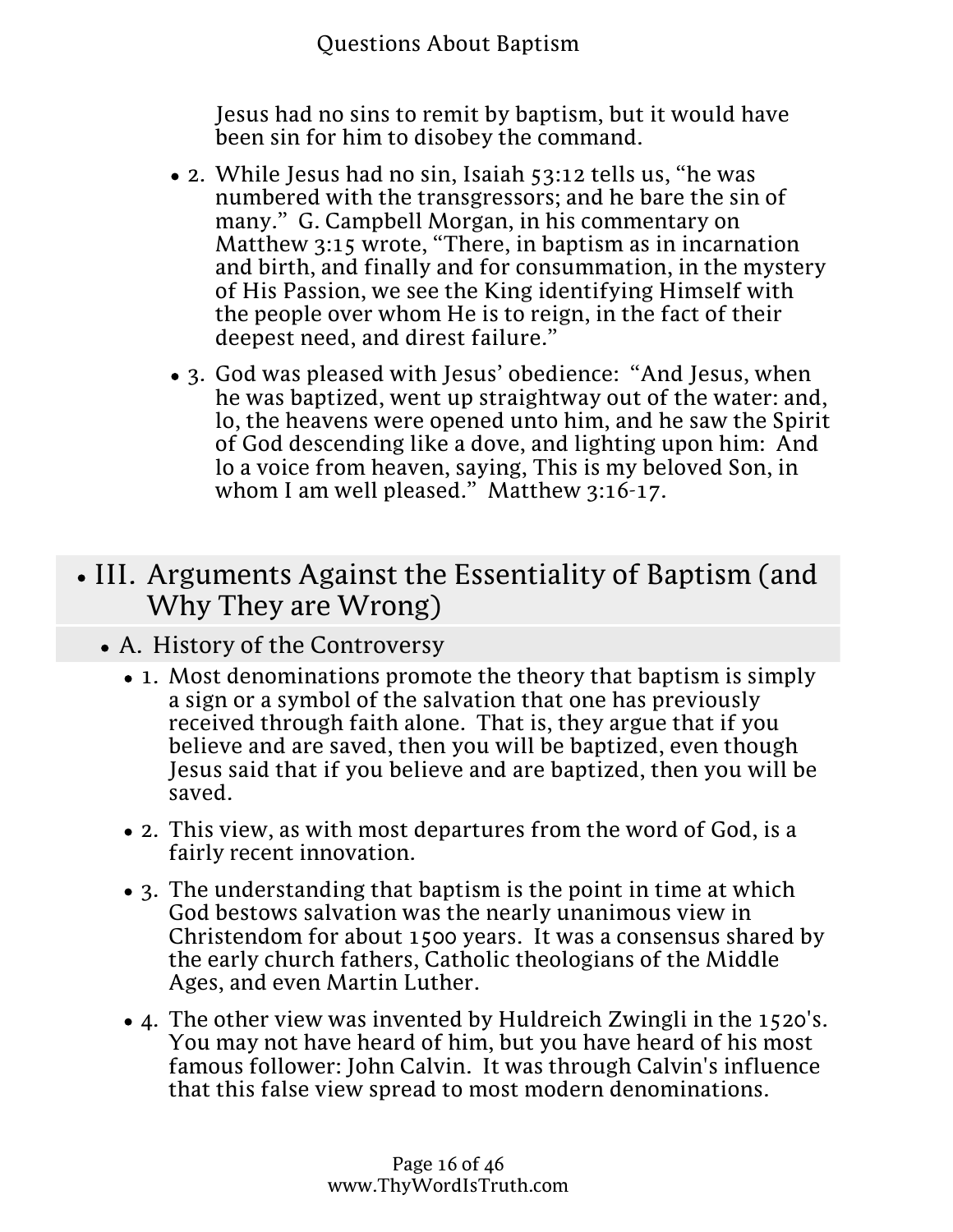- $\bullet$  B. Argument  $\#$ 1: Baptism is a work, and we are not saved by works.
	- 1. I think we can all agree that no act of obedience has any merit in and of itself. No one will ever be able to earn his own salvation. Salvation is a gift from God. The power to save man from sin is in the blood of Christ. We are saved by the grace of God. (Luke 17:10; Romans 4:1-6; Romans 5:15-18)
		- a. I have never met anyone who believes that baptism is essential yet who disagrees with any of those statements, yet we are often accused of such. Saying that baptism is essential to our salvation and saying that our salvation is a free gift are not contradictory!
	- 2. There is no question that salvation is by grace through faith (Titus 2:11-12; Romans 5:1). The question is not whether we are saved by grace through faith, but when does that occur.
		- a. At what point are we transfered from the kingdom of darkness into the kingdom of light? (Colossians 1:13) There must be a moment in time when that transfer occurs -- when is it?
		- b. Romans 6:4 tells us that our life's walk in faith begins at our baptism. ("Therefore we are buried with him by baptism into death: that like as Christ was raised up from the dead by the glory of the Father, even so we also should walk in newness of life.")
		- c. Galatians 3:27 tells us that the number of people who have put on Christ is precisely equal to the number of people who have been baptized. ("For as many of you as have been baptized into Christ have put on Christ.") How could that be true if people could be saved apart from baptism? Or perhaps there are some who believe we can be saved without putting on Christ?
	- 3. A question we often hear is: "How can water baptism, an act of man, be essential to salvation when the Bible says we are saved by faith apart from works?"
		- a. They generally cite Ephesians 2:8-9 ("For by grace are ye saved through faith; and that not of yourselves: it is the gift of God: Not of works, lest any man should boast.")
		- b. To respond we need to consider two questions: What is saving faith? Is baptism a part of the saving faith or is baptism a work?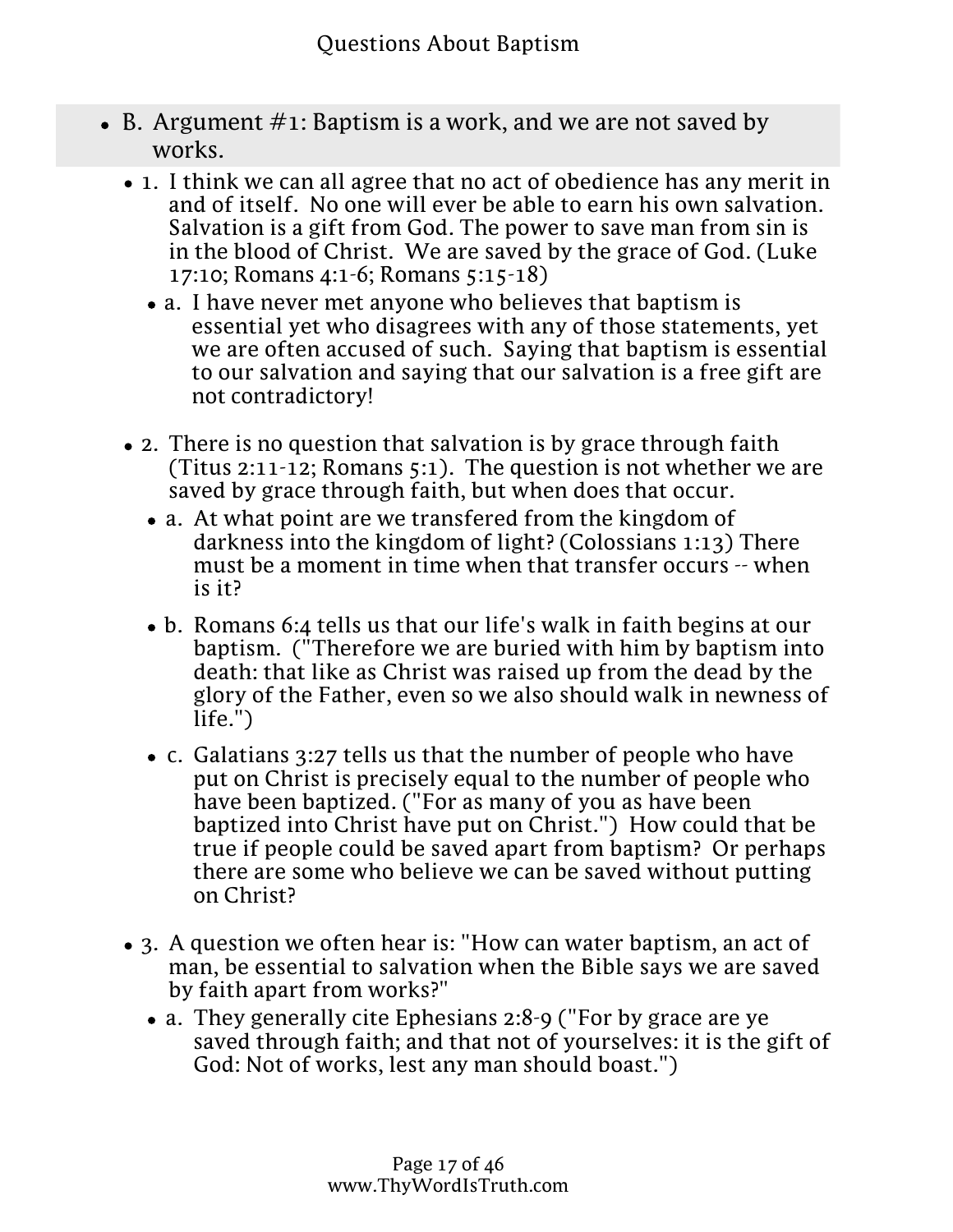by faith apart from works?"

- b. To respond we need to consider two questions: What is saving faith? Is baptism a part of the saving faith or is baptism a work?
- 4. What is the saving faith?
	- a. Two verses often pitted against each other are found in James and in Romans:
		- 1. James 2:24 -- "Ye see then how that by works a man is justified, and not by faith only."
		- 2. Romans 3:28 -- "Therefore we conclude that a man is justified by faith without the deeds of the law." (And Romans 4:4 -- "Now to him that worketh is the reward not reckoned of grace, but of debt.")
	- b. Our goal is not to to decide whether Paul was right or James was right because we know they were both right. Our goal is to determine what they were both telling us how about the one saving faith that was "once delivered unto the saints." (Jude 3)
	- c. Both James and Paul understood that faith requires action. Paul understood that the faith that saves is the faith that obeys. In fact he referred to the "obedience of faith" at the beginning (1:5) and the end (16:26) of Romans.
	- d. James likewise was not saying that faith does not save, but was instead telling us what kind of faith saves. He was not adding anything to faith (as in faith plus works) but was telling us what a saving faith must include.
	- e. James was dealing with people who defined faith precisely the same way that the Faith Only advocates do today. Only believe, they say. And James reminds them that the devils believe and tremble! (James 2:19) And James 2:14 asks "What doth it profit, my brethren, though a man say he hath faith, and have not works? can faith save him?"
	- f. When we study what the Bible says on the subject on faith, we find that a saving faith has two ingredients: trust and obedience. A faith that lacks either one is not a saving faith, but is a dead faith.
	- g. Hebrews 11:30 tells us that "by faith, the walls of Jericho fell down." When did those walls fall down? After the people obeyed the command of God. They may have believed with all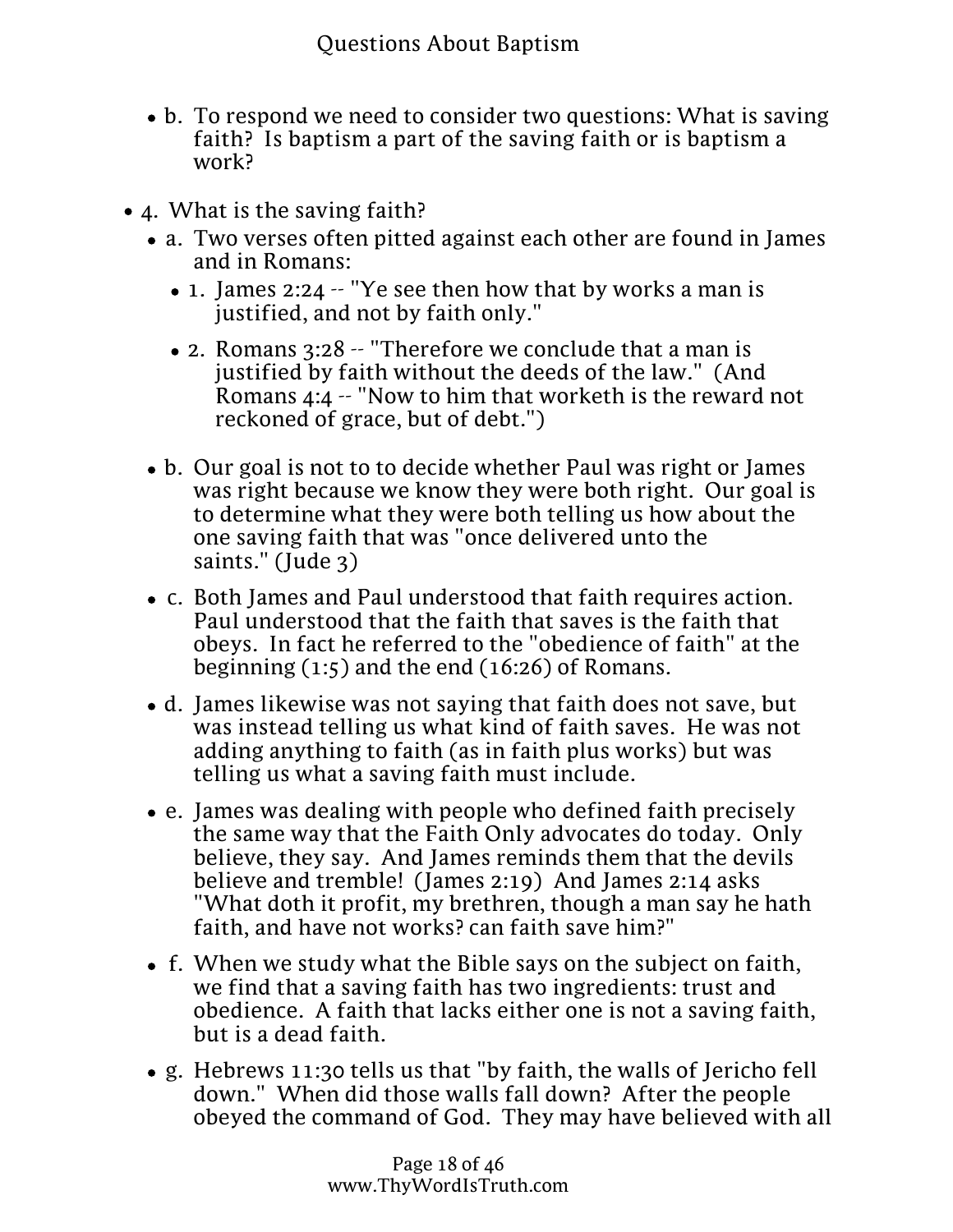their heart that those walls would fall down after they marched around the city as God commanded, but the walls did not fall down just because they believed they would.

- 5. Is baptism a part of the saving faith or is baptism a work?
	- a. Have you ever met anyone who believes they earned their redemption by being baptized? Would that even make sense seeing that baptism is not something you do but rather is something that is done to you? We hear (active), we believe (active), we repent (active), we confess (active), and we are baptized (passive)? And they call baptism a work!? (John 6:29 refers to belief as a work, but baptism is never called a work in the Bible. In fact, Titus 3:4-7 (quoted below) tells us just the opposite!)
	- b. Have you ever seen anyone come up out of the waters of baptism singing "How Great I Am"? Or instead have you seen people rejoicing as did the Eunuch in Acts 8:39?
	- c. Noah labored 100 years to save his household and no one that we know of accused him of trying to earn his salvation by obeying God and building the ark. Hebrews 11:7 tells us that Noah built that ark by faith. Did he earn his salvation by building that ark? Would he have been saved had he not built that ark?
		- 1. Hebrews 11:7 tells us that 100 years of ark building was faith. How then can anyone seriously label 5 seconds of obedience in baptism a meritorious work?
	- d. Those who believe they are saved from their sins at their baptism believe so because the Lord said so, and they take him at his word. That is called trust, not self righteousness.
	- e. Isn't this what Paul said in Titus 3:4-7?
		- 1. But after that the kindness and love of God our Saviour toward man appeared, Not by works of righteousness which we have done, but according to his mercy he saved us, by the washing of regeneration, and renewing of the Holy Ghost; Which he shed on us abundantly through Jesus Christ our Saviour; That being justified by his grace, we should be made heirs according to the hope of eternal life.
		- 2. Notice that Paul does not link baptism to our works of righteousness (which do not save) but to the mercy of God (which does save).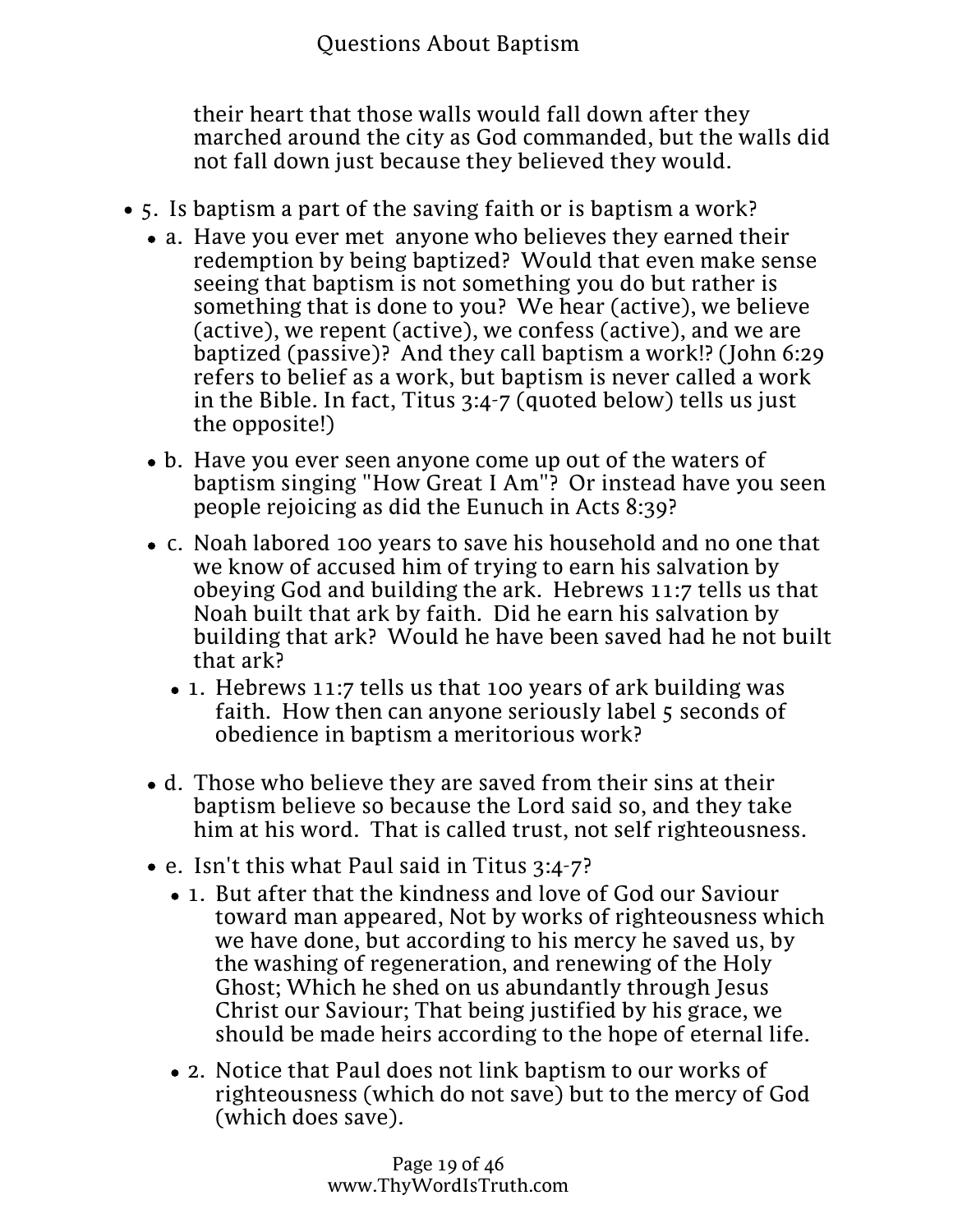- 2. Notice tha**Q Pastlidne Aboultibla baptism** to our works of righteousness (which do not save) but to the mercy of God (which does save).
- C. Argument #2: Baptism today is like circumcision in the Old Testament, and Abraham was justified by faith prior to his circumcision.
	- 1. Some argue that baptism in the New Testament parallels circumcision in the Old Testament. They then point to Romans 4:11 ("And [Abraham] received the sign of circumcision, a seal of the righteousness of the faith which he had while still uncircumcised.") in an effort to show that we are saved prior to our baptism.
	- 2. How are baptism and circumcision related?
		- a. Descendants of Abraham and Jacob were not brought into the Old Covenant by circumcision; they were physically born into that covenant, and they were circumcised as a sign of their membership in that covenant.
			- 1. (Genesis 17:11) "and you shall be circumcised in the flesh of your foreskins, and it shall be a sign of the covenant between Me and you."
		- b. Those who failed to be circumcised were said to have broken the covenant.
			- 1. (Genesis 17:14) "And the uncircumcised male child, who is not circumcised in the flesh of his foreskin, that person shall be cut off from his people; he has broken My covenant."
		- c. Thus, they were circumcised to remain under the covenant, not to enter the covenant.
		- d. In this sense, our baptism does not parallel circumcision under the Old Covenant, but rather parallels physical birth under the Old Covenant. Just as a Jew was physically born into the Old Covenant, we are spiritually born again into the New Covenant when we are baptized for the remission of our sins.
	- 3. But, you ask, what about Colossians 2:11-13?
		- a. "In Him you were also circumcised with the circumcision made without hands, by putting off the body of the sins of the flesh, by the circumcision of Christ, 12 buried with Him in baptism, in which you also were raised with Him through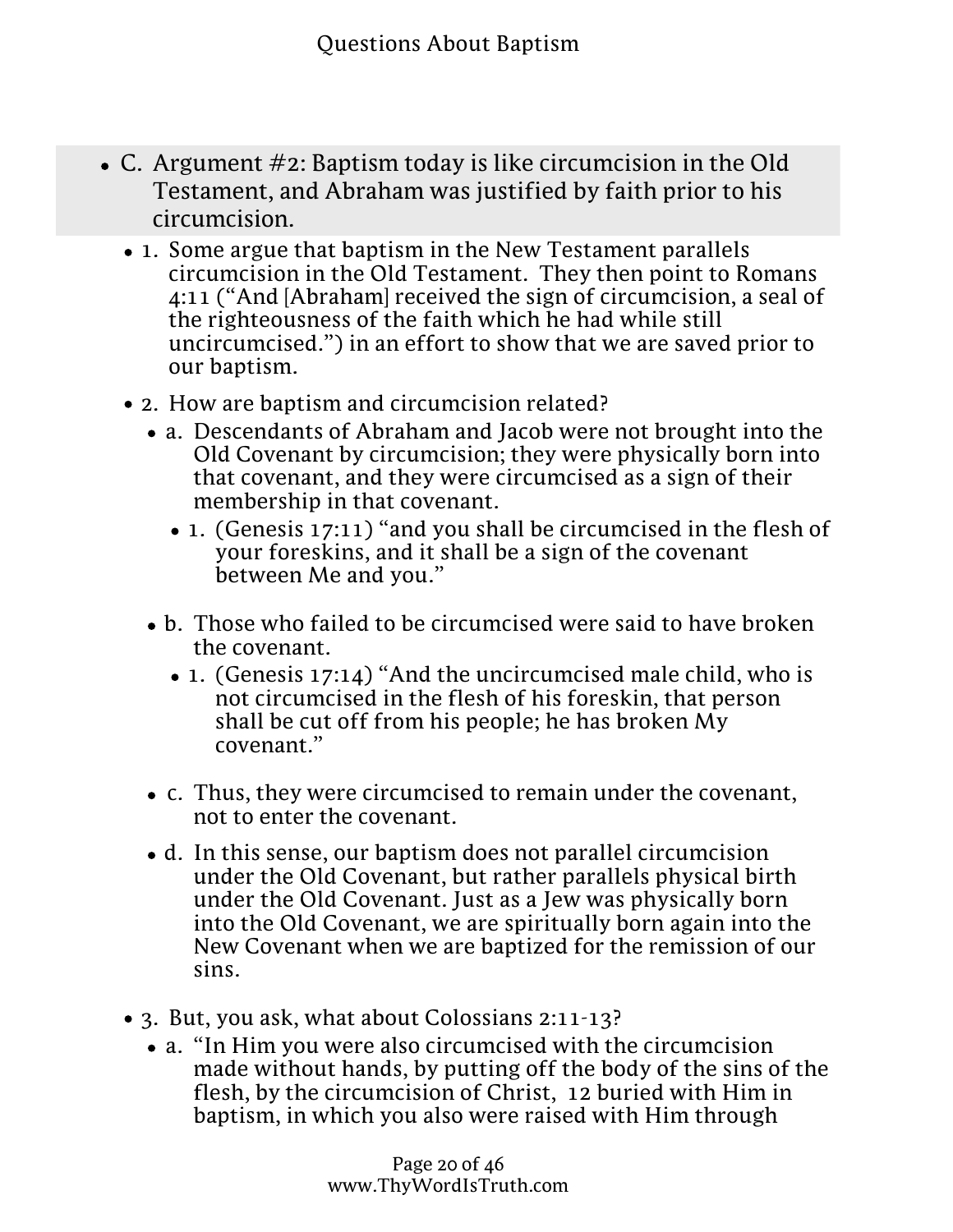$\bullet$  . But, you ask, what about Colossians 2:11-13? We ask that about Colossians 2:11-13?

faith in the working of God, who raised Him from the dead. 13 And you, being dead in your trespasses and the uncircumcision of your flesh, He has made alive together with Him, having forgiven you all trespasses."

- b. That passage compares baptism with circumcision to show that our baptism is the moment when sins are put away. (We know this also from Acts 22:16 ("Arise and be baptized, and wash away your sins, calling on the name of the Lord."))
- c. Baptism in the New Covenant corresponds to two events in the Old Covenant. First, it corresponds to physical birth in the Old Covenant because we enter the New Covenant at our baptism. Second, it corresponds to circumcision because we put off the old man at our baptism.
- 4. Both of these comparisons can be pushed to false extremes. The comparison with physical birth does not justify infant baptism. Neither does the comparison with circumcision suggest that we enter the New Covenant before our baptism. The source of that comparison in Colossians 2 shows that we put off the old man at the moment of our baptism – not before.
- D. Argument #3: Acts 2:38 really means we are baptized "because of" the remission of sins.
	- 1. Some argue that Acts 2:38, Mark 1:4, and Luke 3:3 should read "because of the remission of sins" rather than "for the remission of sin." That argument makes no sense grammatically or contextually.
		- a. Some argue that the "for" in Acts 2:38 should be read as it would on a wanted poster -- "Wanted for murder" (i.e., wanted because of murder rather than wanted in order to commit murder).
		- b. A. T. Robertson: "One will decide the use here according as he believes that baptism is essential to the remission of sins or not." He has that completely backwards, and his methodology explains why he mistranslates the verse.
		- c. The English may have this ambiguity about the meaning of "for," but there is no ambiguity in the underlying Greek.
	- 2. The Greek word "eis," which is translated "for, into, unto, etc." always means with a view to or toward and never means because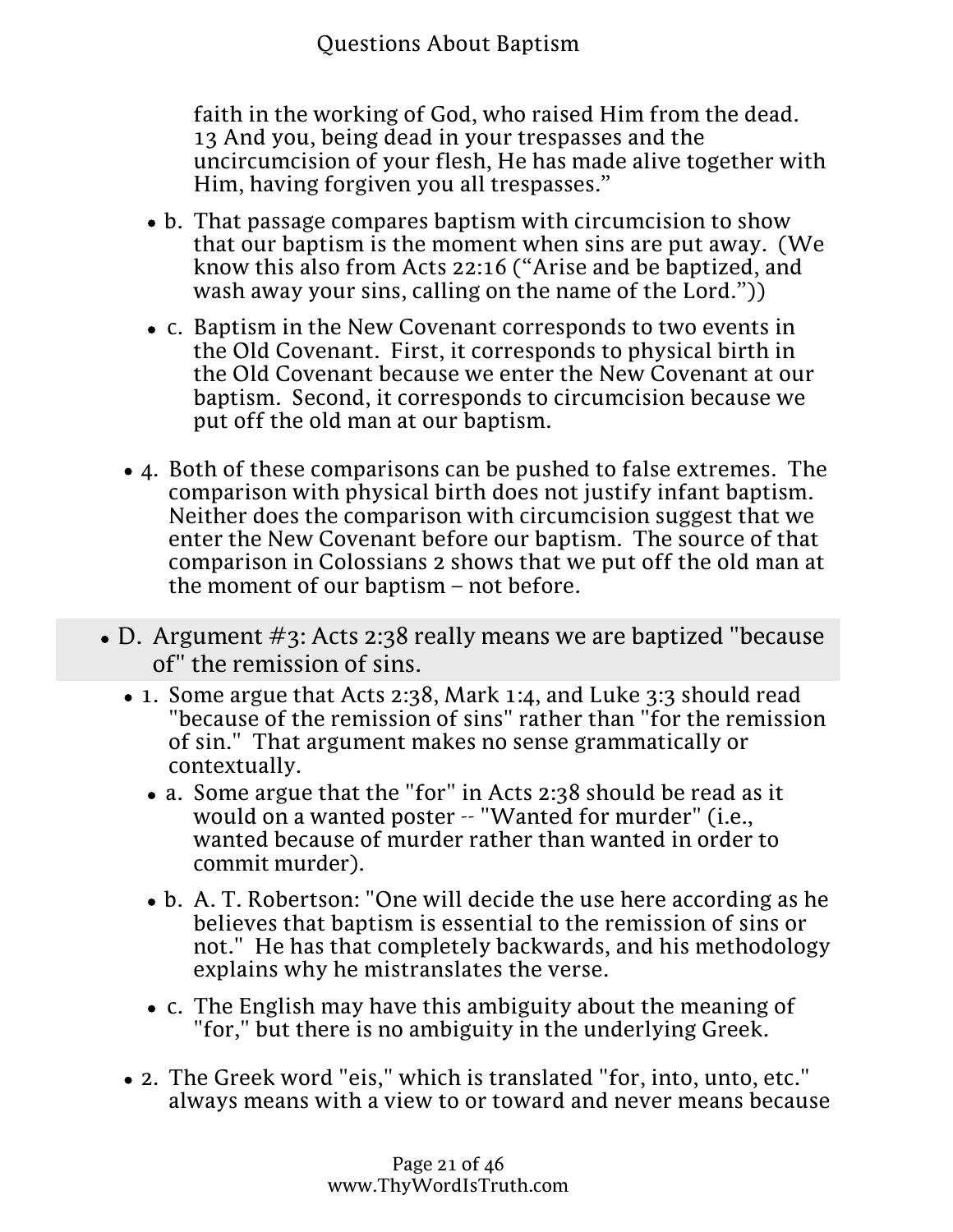of. It always takes the accusative case, which is the case of motion towards.

- a. Matthew 26:28 -- "For this is my blood of the new testament, which is shed for many for the remission of sins."
- b. Romans 10:10 -- "With the heart man believeth unto righteousness; and with the mouth confession is made unto salvation."
- 3. Some point to Matthew 12:41, which says "The men of Nineveh shall rise in judgment with this generation, and shall condemn it: because they repented at ["eis"] the preaching of Jonas."
	- a. First, notice that while the word "because" appears in Matthew 12:41, that is not where the Greek word "eis" is used in that verse. Instead, "eis" is translated "at" in that verse.
	- b. Did they repent because of the preaching or with a view toward the preaching?
	- c. The Bible tells us they repented with a view toward the preaching of Noah and the terrible destruction that he foretold and that they successfully avoided that fate by their repentance.
- 4. Also, Acts 2:38 is Peter's answer to the question in verse 37, "What must we do?" His listeners realized they were sinful, and they wanted to know what they had to do to get right with God. Peter's answer makes the most sense as an answer to that question -- what they must do to be saved.
	- a. Peter told them to repent and be baptized for the remission of their sins.
	- b. How would the answer "Repent and be baptized because your sins have been forgiven" make any sense at all in response to the question in verse 37?
- $\bullet$  E. Argument  $\#$ 4: John 3:16 is the gospel in miniature, and it says nothing about baptism.
	- 1. Some point to the absence of the word "baptism" in passages such as John 3:16, Acts 16:31, Acts 2:21, and Romans 10:13 and argue that this absence means that baptism is not necessary.
		- a. John 3:16 -- "For God so loved the world, that he gave his only begotten Son, that whosoever believeth in him should not perish, but have everlasting life."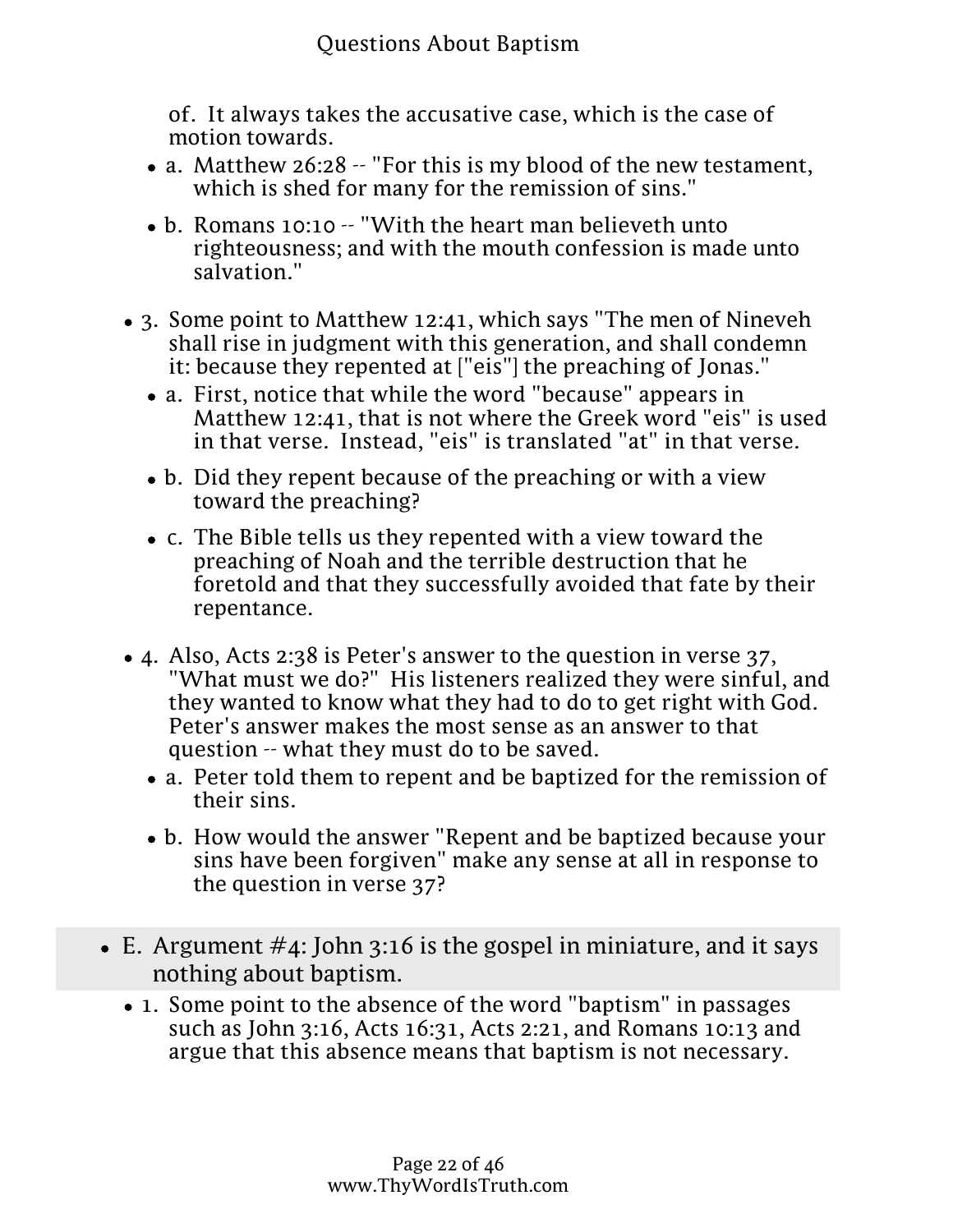- nothing about baptism.
- 1. Some point to **the absons Aboth Buyund** mbaptism" in passages such as John 3:16, Acts 16:31, Acts 2:21, and Romans 10:13 and argue that this absence means that baptism is not necessary.
	- a. John 3:16 -- "For God so loved the world, that he gave his only begotten Son, that whosoever believeth in him should not perish, but have everlasting life."
	- b. Acts 16:31 -- "And they said, Believe on the Lord Jesus Christ, and thou shalt be saved, and thy house."
	- c. Acts 2:21 -- "And it shall come to pass, that whosoever shall call on the name of the Lord shall be saved."
	- d. Romans 10:13 -- "For whosoever shall call upon the name of the Lord shall be saved."
- 2. First, we should pause to note the irony of those who get their understanding of baptism from verses that do not mention the word while ignoring the many verses that do mention the word!
- 3. Also, if our understanding of God's plan of salvation is to be taken from a single verse lifted out of context, then why not use Acts 27:31?
	- a. "Paul said to the centurion and to the soldiers, Except these abide in the ship, ye cannot be saved."
	- b. That verse would appear to indicate we are saved by remaining dry!
- 4. We must take into account the spiritual condition of those who were being told how to be saved.
	- a. With regard to the Philippian jailer in Acts 16:31, as far as Scripture reveals, this was the first time that the gospel had been preached on the continent of Europe. The jailer was most likely one who had never heard either what he needed to do to be saved or about Jesus. In fact, it is most likely that when he asked what he needed to do to be saved he was asking about his physical life, and not is spiritual life. Paul set a good example of turning an early question into a heavenly inquiry.
	- b. Those who had not heard enough to believe, were told to believe (Acts 16:31). That, of course, is the first step. But James very clearly tells us that it is not the final step.
	- c. Also, Acts 2:21 and Romans 10:13 tell us we must call on the name of the Lord, but Acts 22:16 tells us how we do that --- in water baptism.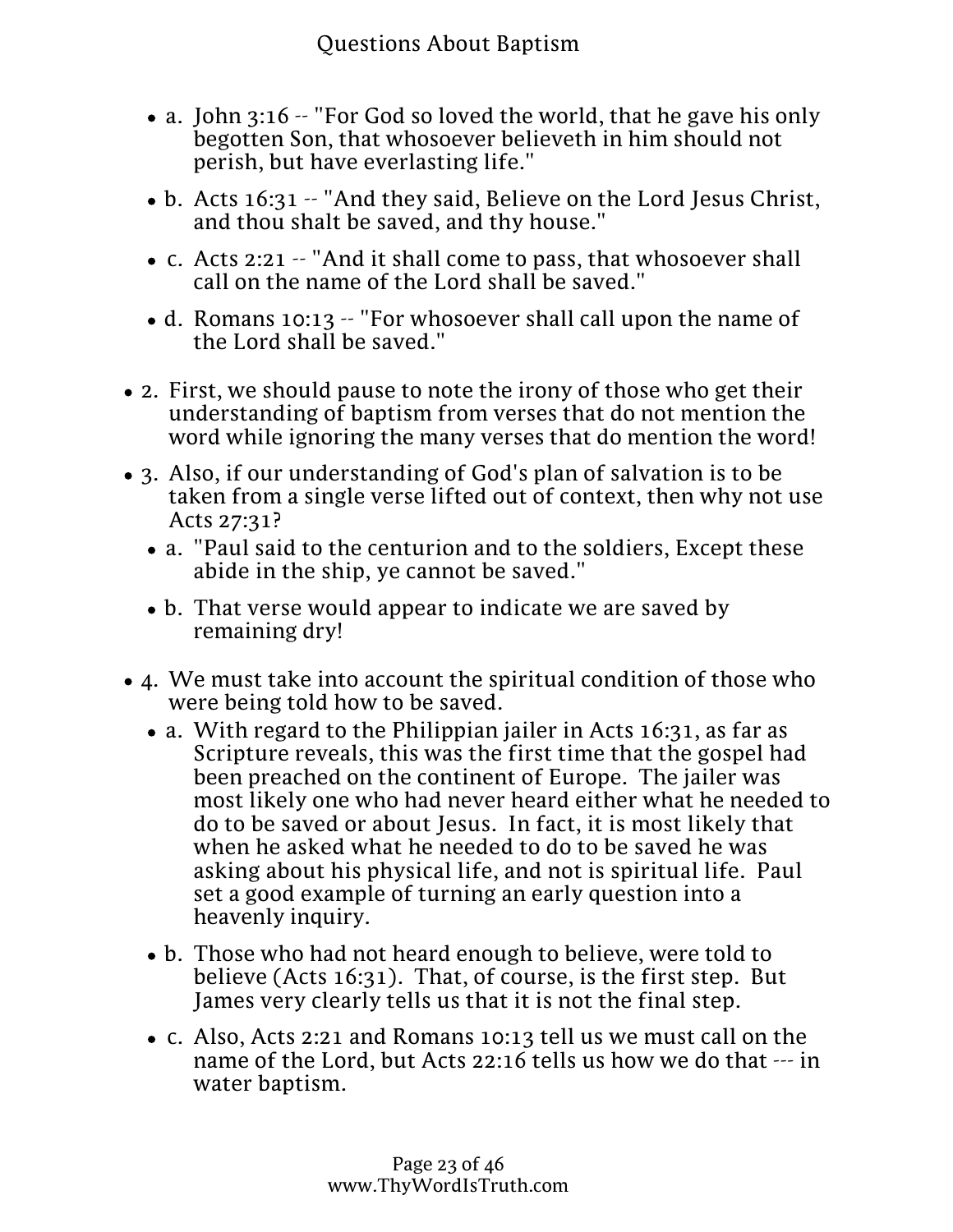- 5. We must also consider the context of these passages, and John 3:16 is a prime example.
	- a. The belief in John 3:16 includes obedience. Consider the immediate context in John 3:14-15 ("And as Moses lifted up the serpent in the wilderness, even so must the Son of man be lifted up: That whosoever believeth in him should not perish, but have eternal life.")
	- b. When we turn to Numbers 21:9 to see what this belief involved, we find that unless the people looked at the serpent they would not be saved. Did they earn their salvation by looking? Hardly. But was looking required? Absolutely. The word "believe" in John is in place of the word "look" in Numbers.
	- c. I doubt that anyone in those days was preaching that all you had to do was believe! "What do you mean I have to look to be saved? All I have to do is believe because if I looked then that would be a meritorious work by which I would be trying to earn my salvation." Would that have made any sense then? Does it make any more sense today when people say it about baptism?
- 6. The logical conclusion of those who believe that baptism is a work must be that man need do nothing to be saved. Because if man must do something, then under their definition that man is being saved by works. But how then do they explain the answer in the Bible to the question "What shall we do" in Acts 2:37? Their answer today would be "Nothing," but Peter's answer in Acts 2:38 was very different.
- F. Argument  $\#$ 5: The thief on the cross was saved without being baptized.
	- 1. Before we examine this issue, I think we can all agree that this was an unusual situation.
		- a. The thief was in no position to be baptized even if had wanted to or needed to. Those who want to stake their eternal destiny on the example of this thief should consider this point very carefully.
		- b. As an aside, you sometimes hear people argue about what would happen if someone decided to be baptized, but was killed on their way to the church. What would happen to them? Again, this is an unusual condition, and it would be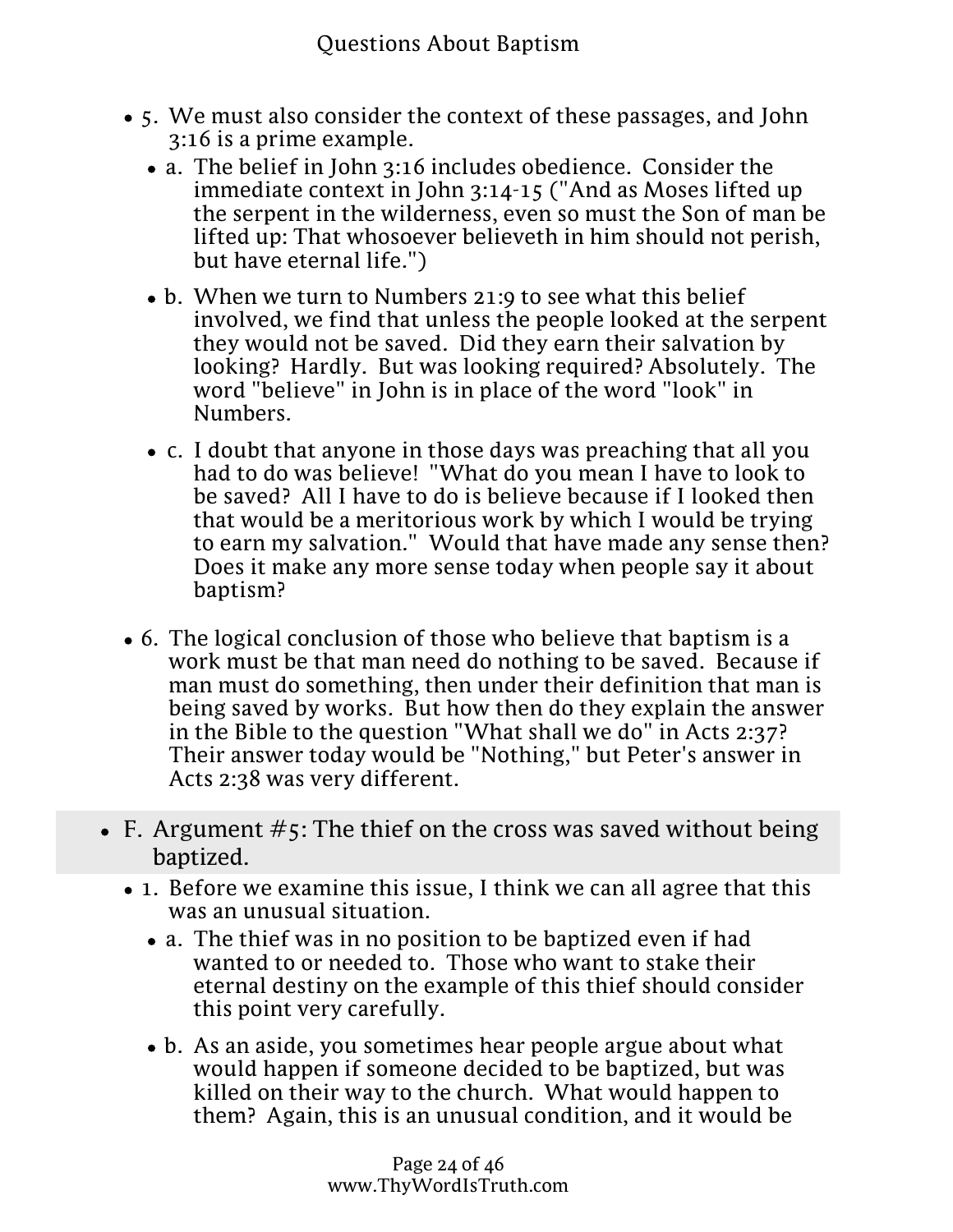dangerous to stake one's eternal destiny on such a situation - particularly when it did not apply to the person asking the question! Also, we know that for each person it will someday be too late too obey the gospel, either because of that person's death or because Jesus comes again. We can sit around all day and think up hypotheticals about which God will judge, but the words of Ananias apply to every man -- "And now why tarriest thou? arise, and be baptized, and wash away thy sins, calling on the name of the Lord." (Acts 22:16)

- 2. We should also note that there is much more evidence that the thief was baptized than that he was not.
	- a. Many assume that he was not baptized, but that assumption is baseless. The Bible certainly does not say that the thief was unbaptized.
	- b. We should note the widespread coverage and acceptance of John's baptism.
		- 1. Acts 13:23-25 --- "to all the people of Israel"
		- 2. Mark 1:4-5 --- "all the land of Judea"
		- 3. Matthew 3:5-6 --- "Jerusalem, all Judea, and all the region round about Jordan"
		- 4. Luke 3:7 --- multitude
		- 5. John 4:1 --- Jesus made and baptized more disciples than John
	- c. We should observe how informed the thief was.
		- 1. Luke 23:42 tells us he knew about the kingdom.
		- 2. He knew the kingdom was yet to come.
		- 3. He knew he needed Christ.
	- d. Although the Bible is silent on the issue, the evidence weighs in favor of the thief having been baptized under the baptism of John.
	- e. It is not enough, however, to establish that the assumption that the thief on the cross is more likely than not incorrect because both conclusions (that he was or was not baptized) are assumptions. Even if the circumstantial evidence for the conclusion that the thief was baptized is based on undisputed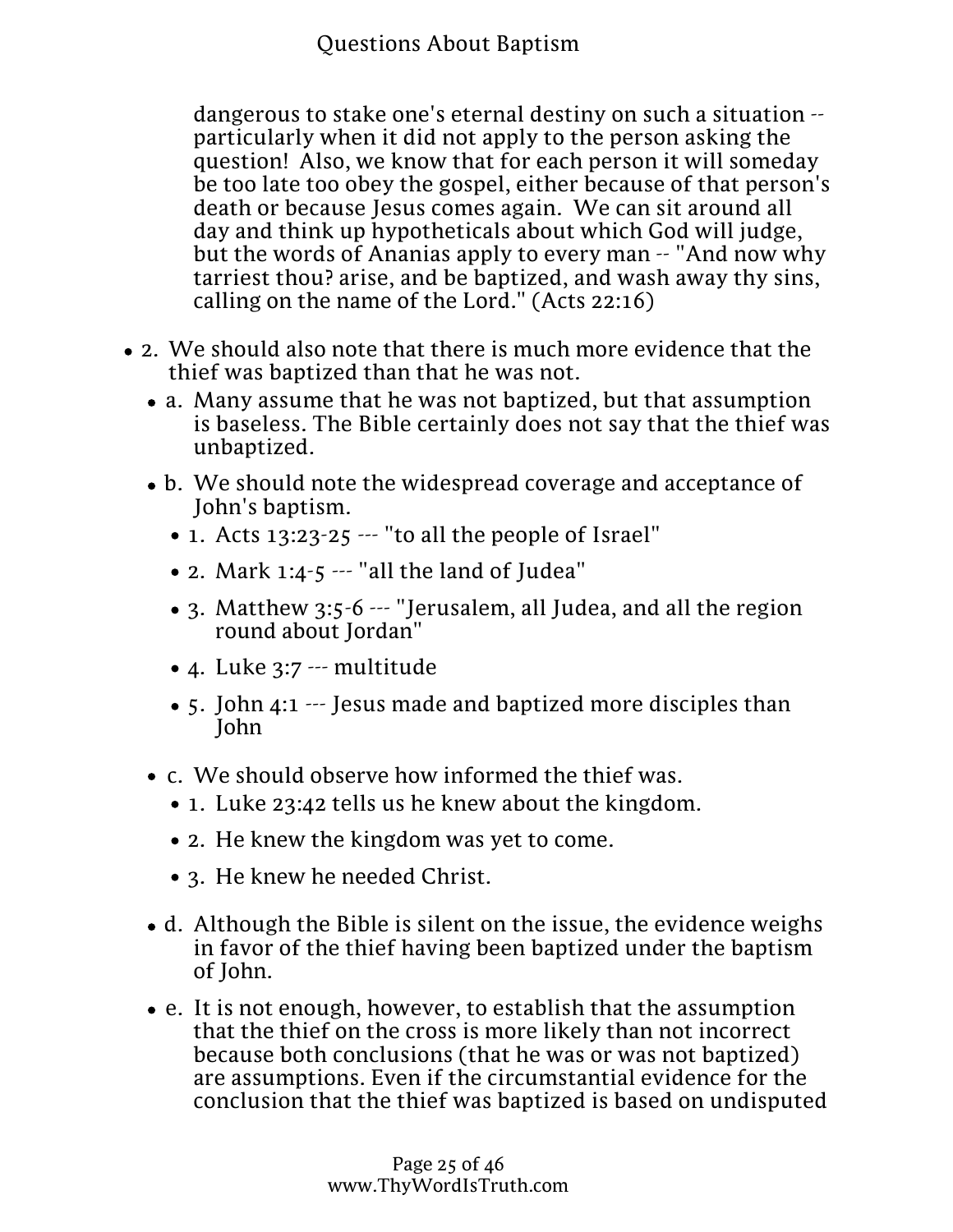Biblical facts, it is still an assumption and is not necessarily so. Thus, whether the thief on the cross was saved without being baptized remains a valid question.

- 3. But whether he was or was not baptized, the promises made by Jesus to the thief were made before Jesus died, and the thief died before the first gospel sermon in Acts 2. No one today is similarly situated with this thief!
- 4. We know that Jesus had the power on Earth to forgive sins.
	- a. Mark 2:10 -- "But that ye may know that the Son of man hath power on earth to forgive sins."
	- b. See also Matthew 9:6 and Luke 5:24.
	- c. These statements, including the one to this thief, were all made prior to the death of the testator.
		- 1. Hebrews 9:16 -- "For where a testament is, there must also of necessity be the death of the testator."
	- d. While Jesus was alive, even on the cross, the Mosaic Code was in effect. It became ineffective after his death. (Romans 7:1-7)
	- e. Thus, the thief survived the Mosaic Code only briefly (John 19:31-33) and received his forgiveness prior to the death of Jesus and the effectiveness of the New Covenant (Hebrews 9:15-20).
- 5. Here is a question you may not have considered: Why did Jesus forgive the thief from the cross but not forgive those who crucified him from the cross? Instead, he asked God to forgive them. Why?
	- a. Because those at the foot of the cross were not about to die. Instead, they would still be alive after his ascension and would be alive to hear the first gospel sermon, at which time Peter charged them with killing the Son of God. Jesus' prayer from the cross on their behalf was answered in Acts 2 when they heard and obeyed the gospel.
- G. Argument #6: Cornelius was saved prior to being baptized.
	- 1. To respond to this argument, we need to consider Holy Spirit baptism. Earlier we saw that from Matthew 3:11 that the baptism in the Holy Spirit was different from the baptism of John and was something Christ would do. We also saw that it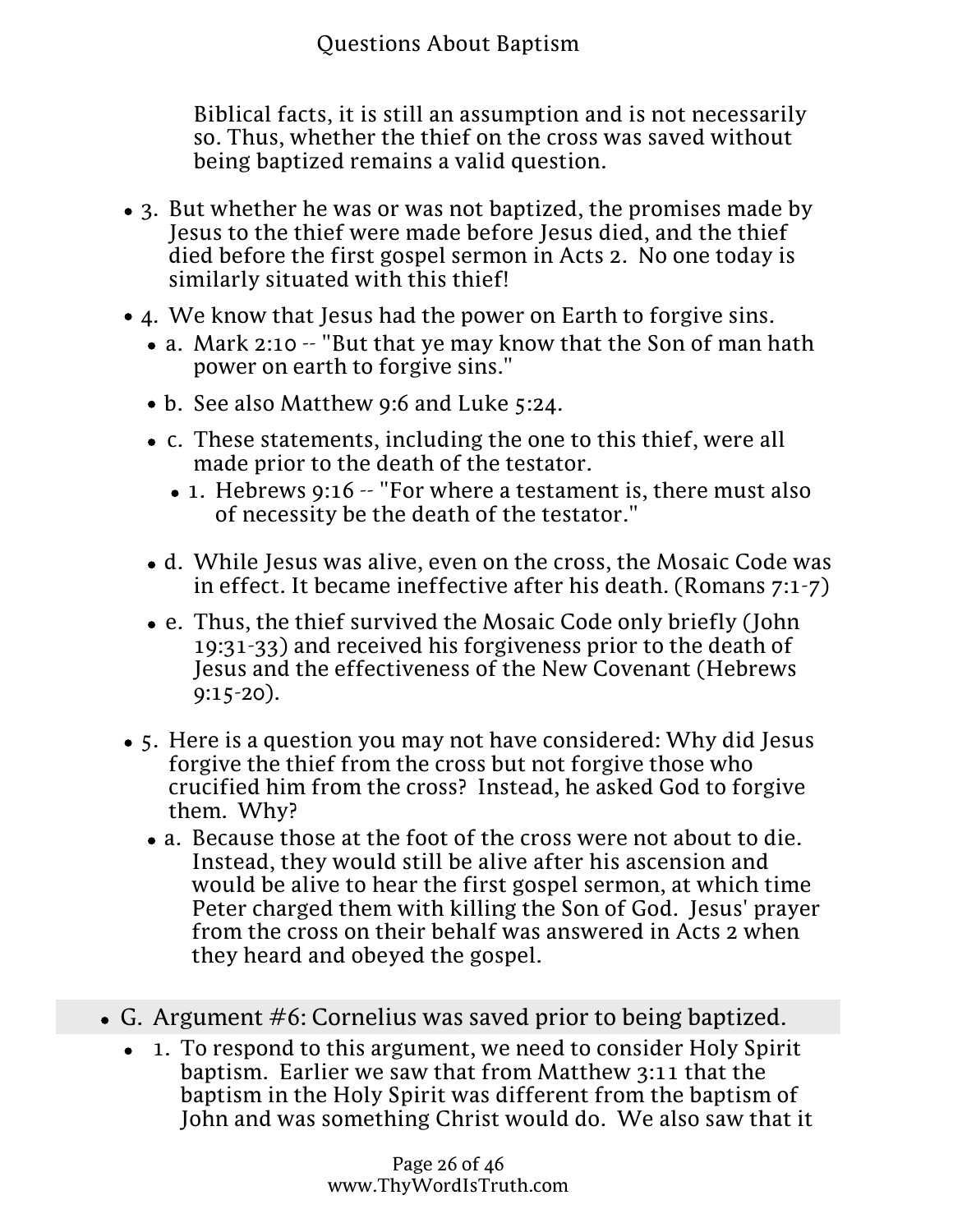

 $\bullet$ 

was something that occurred on the Day of Pentecost. (See the discussion of these points earlier in these notes.)

- 2. Holy Spirit baptism was performed on the Day of Pentecost in Acts 2, and after that it was either performed once again or it was never performed again (depending on how we understand the events involving Cornelius found in Acts 10-11).
- 3. The terms "pouring forth" or "baptizing in" the Spirit do not occur after Pentecost except in the past tense or the perfect tense.
	- a. Aside: Some argue that the use of the phrase "pouring out" of the Spirit in Acts 2:17 to denote the baptism in the Holy Spirit sanctions a mode of baptism in which water is poured on a person as opposed to immersion in water. But the pouring out of the Spirit was in sufficient quantity to immerse the world. How do we know that? Because Jesus had promised an immersion in the Holy Spirit.
- 4. Some assert that Holy Spirit baptism occurred a second time in Acts 10-11 when Peter preached the gospel to Cornelius and came to fully understand that the gospel was for all -- Jew and Gentile alike.
- 5. I have so taught in the past, but after studying for this lesson, it now seems very likely to me that the baptism in the Spirit and the baptism in fire promised by Jesus were each one time events -- one occurring at Pentecost and the other in AD 70 with the destruction of Jerusalem.
- 6. Here are the two verses in Acts 10-11 most pertinent to our discussion here:
	- a. Acts 10:44-45 While Peter yet spake these words, the Holy Ghost fell on all them which heard the word. And they of the circumcision which believed were astonished, as many as came with Peter, because that on the Gentiles also was poured out the gift of the Holy Ghost.
	- b. We should note that this event preceded the water baptism in Acts 10:47-48 -- "Can any man forbid water, that these should not be baptized, which have received the Holy Ghost as well as we? And he commanded them to be baptized in the name of the Lord. Then prayed they him to tarry certain days."
- 7. Let's back up to Acts 2 and note an important fact about the baptism in the Spirit in that chapter: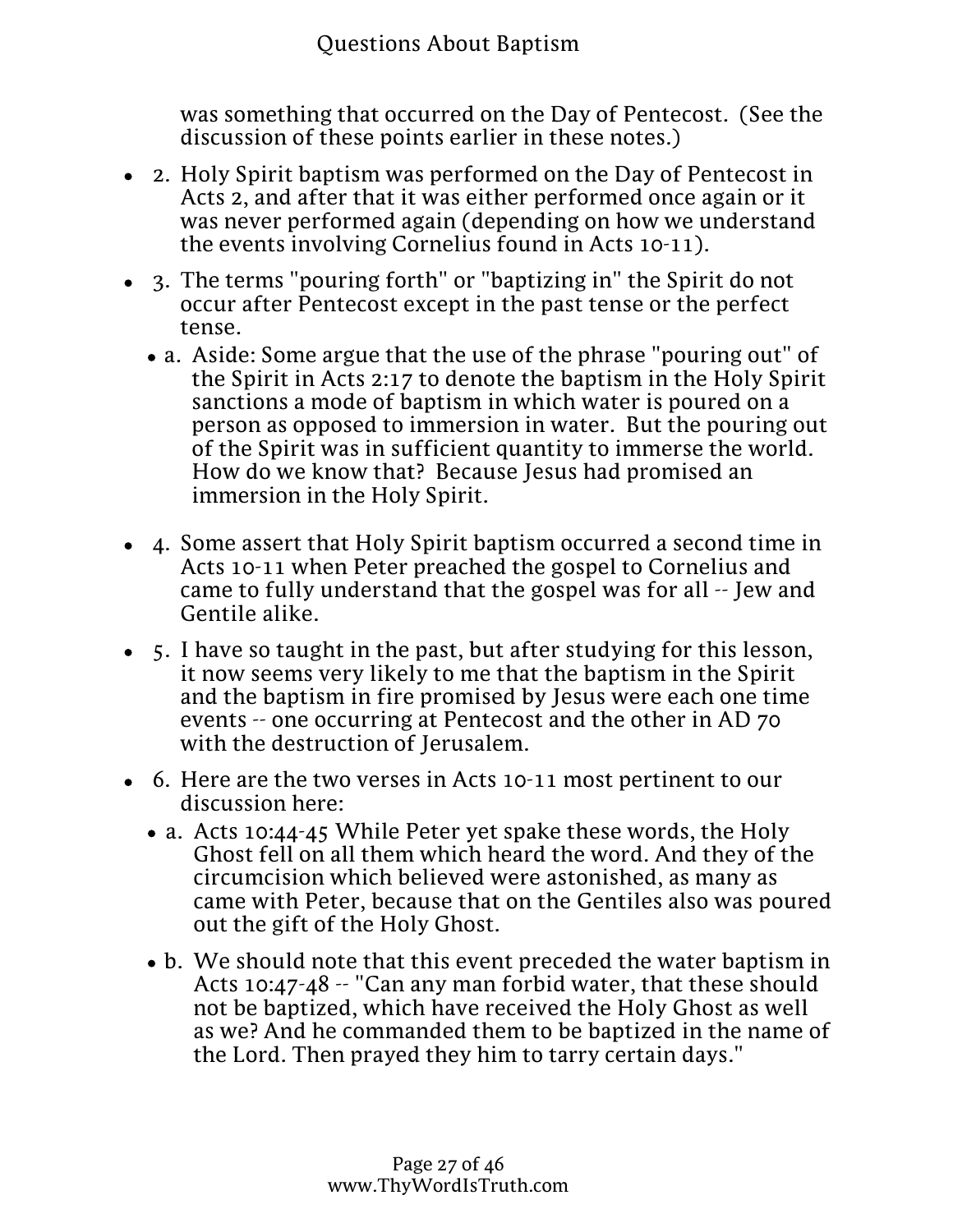- 7. Let's back up to Acts 2 and note an important fact about the baptism in the Spirit in that chapter:
	- a. It was for all --- Acts 2:17 "And it shall come to pass in the last days, saith God, I will pour out of my Spirit upon all flesh." (quoting Joel 2)
- 8. Now Acts 10:44 says that the Holy Spirit "fell" on Cornelius and his household, and verse 45 says that the Jewish believers were astonished because the gift of the Holy Ghost was poured out on the Gentiles.
- 9. Does the "pouring out" in verse 45 refer to the "falling on" in verse 44?
	- a. Many say yes, and if so then this is the second and final example of a baptism in the Holy Spirit in the New Testament. And that view may very well be correct. If it is, then the baptism in the Holy Spirit was repeated for the express purpose of convincing Peter that the gospel was for all flesh.
	- b. But the answer may very well be no. Instead, the "pouring out" in verse 45 may refer all the way back to the original pouring out in Acts 2 that was prophesied in Joel, that was promised by Jesus, and that happened on Pentecost.
	- c. Supporting this latter view is that "was poured" in verse 45 is in the perfect tense, which in Greek denotes a past completed action that results in a continued state of being. In other words, the action of pouring had been completed in the past but the results were continuing.
	- d. If Luke had wanted to say that the Spirit had just been poured out he could have used a simple past tense as he did in Acts 2:33 "having received of the Father the promise of the Holy Ghost"
	- e. Another point in favor of the latter view is that verse 45 says that the Spirit has been poured out on the Gentiles and not just on Cornelius and his household. Peter seems to have finally realized that the "all flesh" in Joel 2 and in Acts 2 included both Jew and Gentile --- and that happened in Acts 2 not in Acts 10, even though Peter did not realize it until Acts 10.
- 10. Why were the Jewish believers astonished?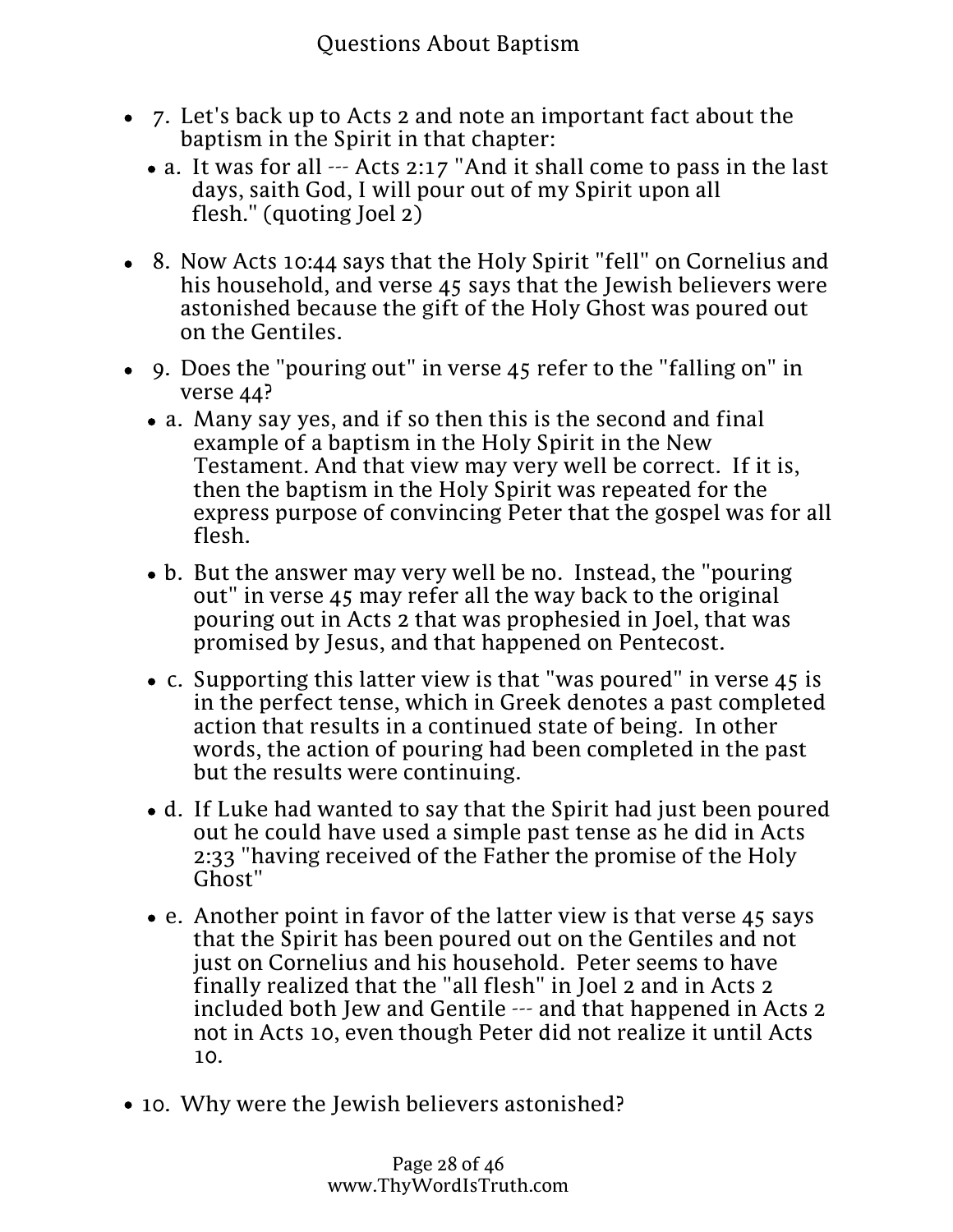- 10. Why were the Jewish believers astonished?
	- a. Certainly they were astonished because they realized that the "all flesh" in Acts 2 included Gentiles, but they were no doubt also astonished that the Holy Spirit fell on Cornelius prior to his being saved.
	- b. How do we know that Cornelius was not yet saved? When Acts 10 begins we meet Cornelius who, although a devout man, was not right with God. (10:2) He was told to send for Peter, who would tell him what he needed to do. (10:6; 11:14) The Holy Spirit fell on Cornelius "as [Peter] began to speak." (11:15) That is, Peter had not yet had an opportunity to tell Cornelius what he needed to do to be saved. When Peter finally did proclaim that message, he told Cornelius to be baptized in water. (10:47-48)
	- c. Why then did the Spirit fall on Cornelius? Peter tells us in 11:16. The Spirit fell on Cornelius not for the sake of Cornelius but for the sake of Peter -- so that Peter would remember the promise of Christ in Matthew 3:11 and the events of Acts 2 (referred to as "at the beginning" in 11:15). It was a sign for Peter and those with Peter, all of whom were astonished at the sign.
- 11. One final issue is what is meant by the "gift" in 11:17.
	- a. This "gift" cannot be the promised gift in Acts 2:38 because that gift follows baptism and Cornelius had not yet been baptized.
	- b. The gift of the Holy Spirit is given in one sense to everyone, but in another sense it is given only to those who obey the gospel.
	- c. We see this very distinction in Acts 2 where the Holy Spirit is poured out on "all flesh" but only those who obey the gospel in Acts 2:38 will receive the gift of the Holy Spirit. In Acts 2:17 God gave the gift of the Holy Spirit to all flesh, but in Acts 2:38 Peter told us how we can receive that gift. It is the former sense that Peter refers to in 11:17. Cornelius received it in the latter sense when he was baptized in 10:47-48.
	- d. We see the same distinction with the gift of God's son. John 3:16 tells us that God so loved the world, that he gave his only begotten son -- the gift was to all. But the latter half of John 3:16 tells us that not all will receive that gift.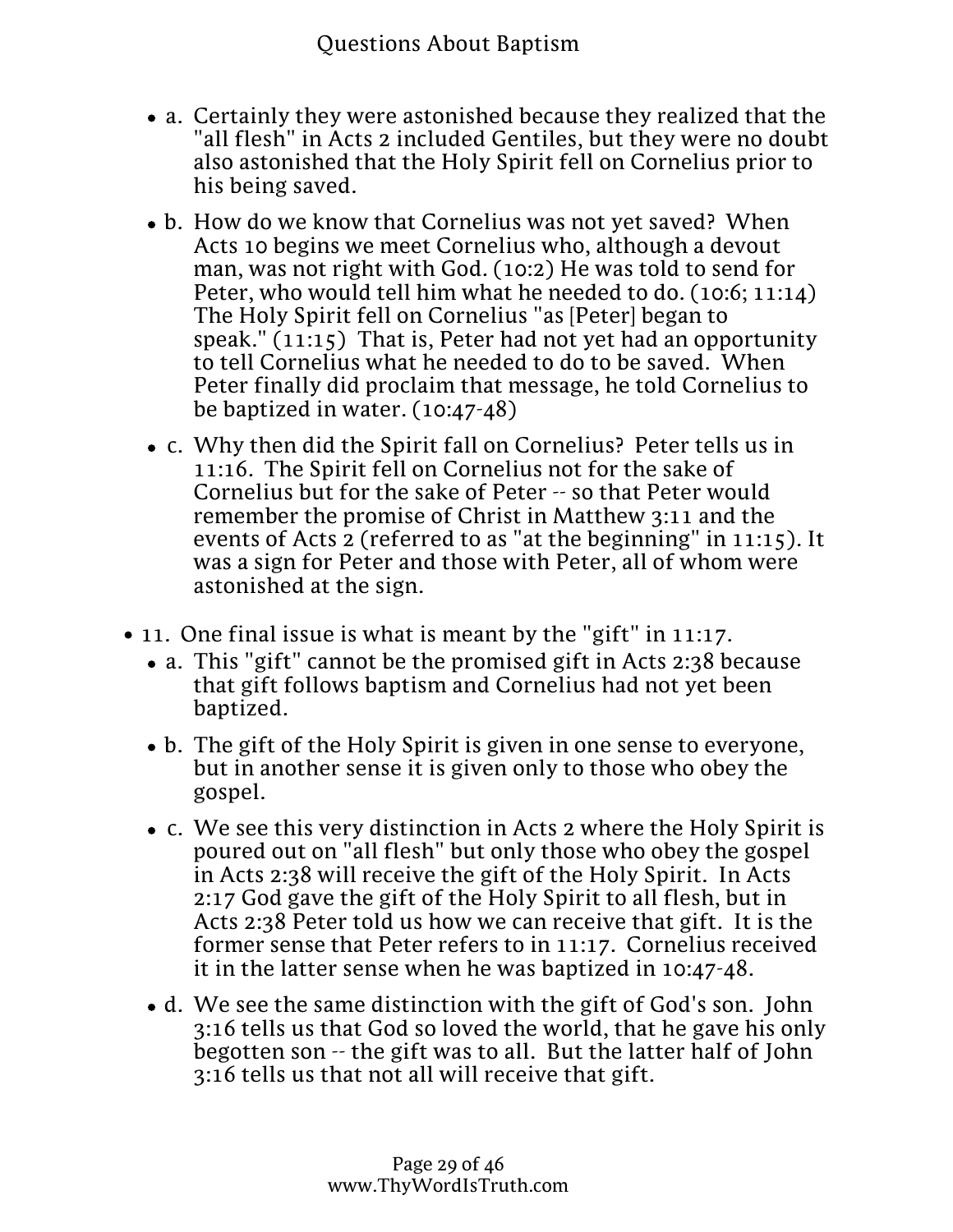- $\bullet$  H. Argument #7: Mark 16:16 does not say that those who are not baptized are lost.
	- 1. Mark 16:16 -- "He that believeth and is baptized shall be saved; but he that believeth not shall be damned."
		- a. Some argue that if baptism were really essential then Jesus would have said "he that believeth not and is baptized not shall be damned."
		- b. The first issue I have with that argument is that the way it is typically phrase it is logically flawed right from the start. The opposite of "believing and being baptized" is not "not believing AND not being baptized" but rather is "not believing OR not being baptized."
		- c. If both belief and baptism are essential, then you are lost if you fail to do either one.
		- d. Thus, the should argue that if baptism were really essential then Jesus would have said "he that believeth not OR is baptized not shall be damned."
	- 2. This is a weak argument even with this initial correction, but we will consider it because it is so common.
		- a. "If you pick up a Bible, open it, read Matthew, read Mark, read Luke, and read John, then you will have read the gospels. If you do not pick up a Bible, then you will not have read the gospels."
		- b. Now is that second part understandable and true, or do I need instead to say, "If you don't pick up a Bible, or if you don't open it, or if you don't read Matthew, or if you don't read Mark, or if you don't read Luke, or if you don't read John, then you will not have read the gospels"?
		- c. Do you see what I mean when I say this is a weak argument?
	- 3. Jesus has told us what will happen if we believe and are baptized. Do you really want to show up on Judgment Day and complain to Jesus that he didn't tell us what would happen if we did not believe or were not baptized? I think that on that Day two things will happen: Jesus will disagree that he never told you, and He will tell you again.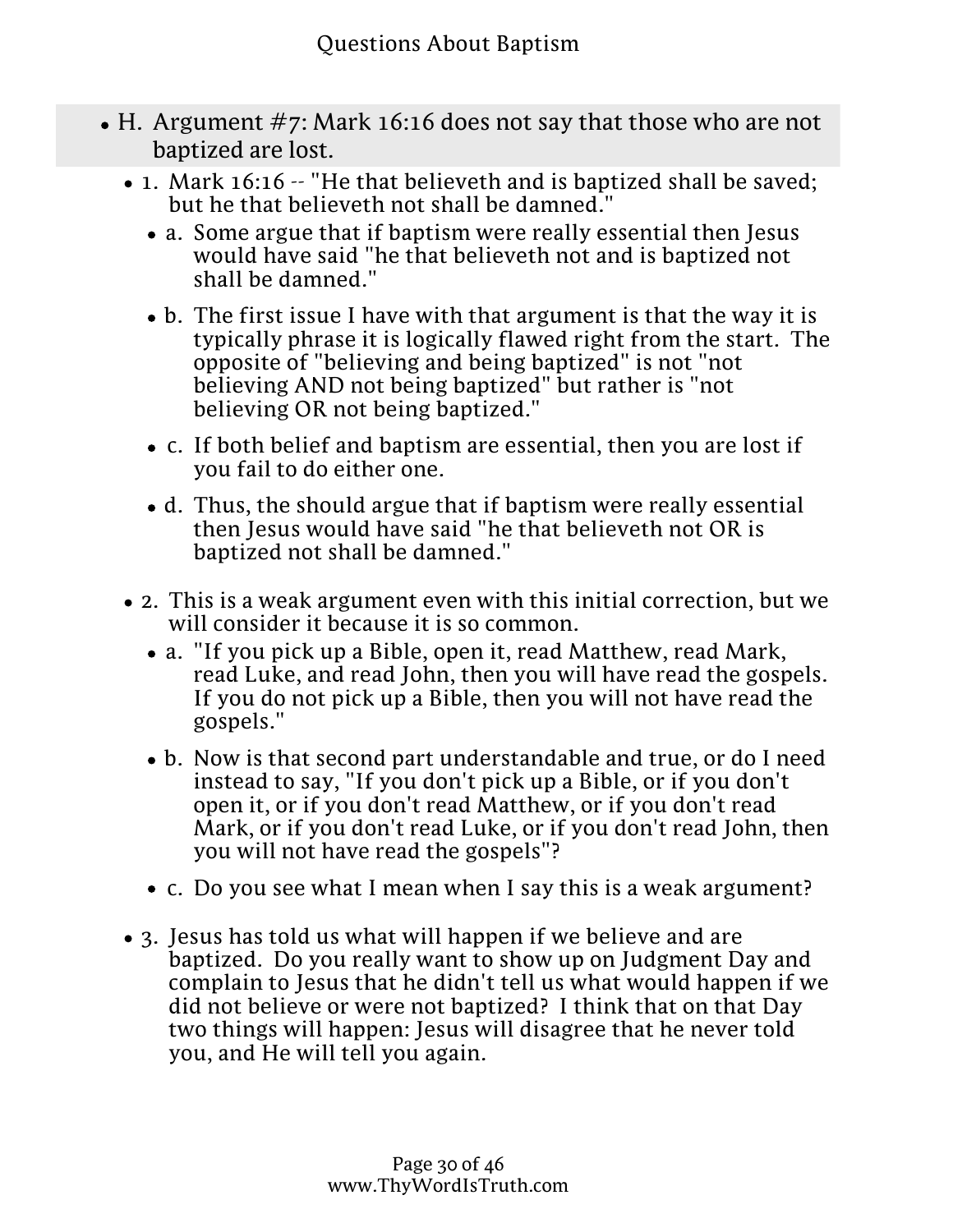- I. Argument  $#8$ : Paul said in 1 Corinthians 1:17 that Christ did not send him to baptize, but to preach the gospel.
	- 1. In 1 Corinthians 1:17, Paul wrote, "For Christ sent me not to baptize, but to preach the gospel."
	- 2. To understand this verse we must consider the context and determine why Paul turned his attention to baptism in a discussion involving divisions in the church.
	- 3. The commentators almost all agree that a driving force behind the factions must have been the identity of the person who baptized them.
		- a. Those baptized by Paul no doubt were filled with great pride, and it likely deflated them somewhat to discover that Paul had no recollection of the event!
		- b. There must have been other additional sources of the division, but this must have been a major factor.
	- 4. For Christ sent me not to baptize.
		- a. We must read that verse in context. The issue here is not whether one must be baptized -- indeed, Paul is operating under the assumption that they ALL had been baptized. The issue is whether it is important WHO baptized you.
		- b. Do I have a greater status in the church because I was baptized by Brother So and So? The answer is, of course, no - and that is the point Paul is making here.
		- c. Christ did not send him to physically walk into the water and perform the physical act of baptism -- but that does not mean that Christ did not send him to preach baptism because we know in fact that Christ did that very thing. (Matthew 28:19)
	- 5. Paul cannot possibly be contrasting baptism with preaching the gospel because it is not possible to preach the gospel without also preaching baptism.
		- a. Philip, for example, preached Jesus to the Ethiopian Eunuch in Acts 8:35, and in the very next verse the Eunuch wanted to be baptized.
		- b. The very first gospel sermon in Acts 2 ended with Peter telling his listeners to be baptized for the remission of their sins.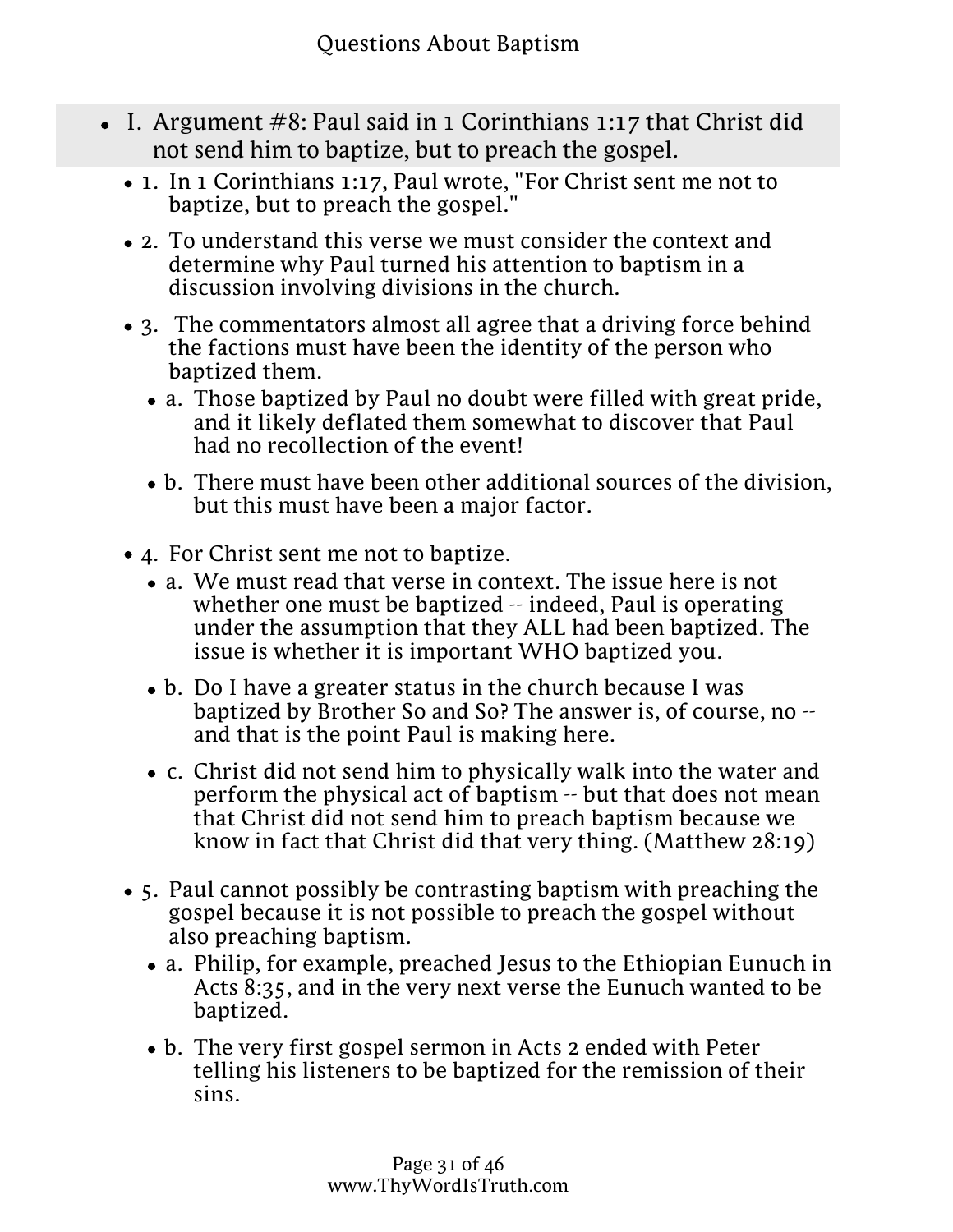- b. The very first gospel sermon in Acts 2 ended with Peter<br>tolling his lining and populated the remission of t telling his listeners to be baptized for the remission of their sins.
- c. Paul's very own sins had been washed away at his baptism. (Acts 22:16)
- 6. William Barclay makes some good points on this verse:
	- a. "It is not to be thought that Paul is belittling baptism. ... The point is this baptism was into the name of Jesus. That phrase in Greek implies the closest possible connection. To give money into a man's name was to pay it into his account. To sell a slave into a man's name was to give that slave into his undisputed possession. A soldier swore loyalty into the name of Caesar; he belonged absolutely to the Emperor. Into the name of implied utter possession. ... All that Paul is saying is, "I am glad that I was so busy preaching, because if I had baptized it would have given some of you the excuse to say that you were baptized into my possession instead of into Christ's." He is not making little of baptism; he is simply glad that no act of his could be misconstrued as annexing men for himself and not for Christ."
- $\bullet$  J. Argument #9: How can getting wet make any difference to our eternal destiny? It just doesn't make any sense to me.
	- 1. Naaman nearly made the same mistake in 2 Kings 5:1-18. (Read those verses if you are not already familiar with the story.)
	- 2. Despite what countless denominational commentators have had to say about these verses, the comparisons between these events and baptism are striking.
		- a. Both involve water. (Acts 8:36)
		- b. Both involve immersion in water. (Acts 8:38)
		- c. Both involve cleansing. (Acts 22:16)
		- d. Both involve being made new. (Romans 6:4) Both involve becoming like a little child. (Matthew 18:3)
		- e. Both involve obedience to God's command. (Acts 2:38)
	- 3. As we know, God has a plan of salvation. But Naaman also had a plan of salvation. Let's take a look at Naaman's Plan of Salvation.
		- a. Naaman's plan involves constant excitement. He thought Elisha should come out, wave his hand all around, and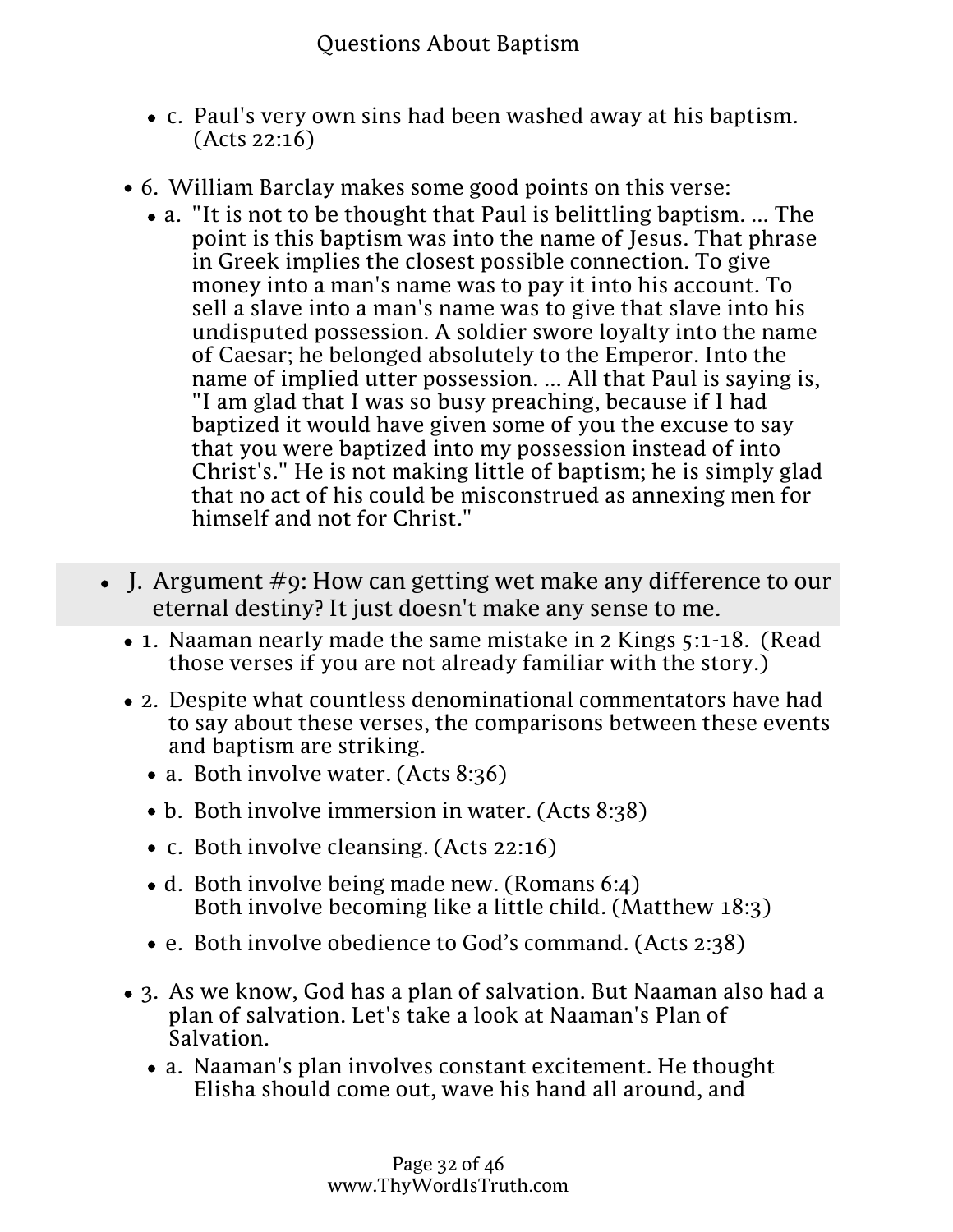- Questions About Baptism  $3.$  As we know  $\alpha$  yields a plane of plane of salvation. But I had also had a plane  $x$ plan of salvation. Let's take a look at Naaman's Plan of Salvation.
- 

dramatically call on the name of the Lord. God's plan was much to dull for Naaman.

- b. Naaman's plan involves personal convenience. There were a lot of rivers back home in Syria. God's plan was much too inconvenient.
- c. Under Naaman's plan, if you get your feelings hurt then you don't have to do anything at all. If one of God's servants hurts your feelings, then you should just get really mad and go away.
- d. Under Naaman's plan, you are in charge of determining what you need to do to be saved. If what you are commanded to do by God doesn't make sense to you or isn't what you expect, then you can just ignore it and do what you want to do instead.
- e. Under Naaman's plan, just showing up is all you really need to do. Was he really supposed to do something else?
- f. Under Naaman's plan, you get preferential treatment if you are rich and powerful.
- g. Under Naaman's plan, partial obedience is okay. After all, Naaman was willing to wash himself in a river, just not the river that Elisha had in mind.
- 4. And what would have been the result had Naaman persisted in following his own plan?
	- a. He would have died in his leprosy, just as those who today follow their own plan with regard to the Gospel will die in their sins.
- 5. The Old Testament is here for our instruction, and we would be hard pressed to find a more instructive story than that of Naaman the leper.
- 6. Finally, it is interesting to notice that there are some misconceptions around today that not even Naaman fell for!
	- a. Naaman knew that belief alone was not enough. He believed the prophet could cure him even when he was back in Syria. (Otherwise, why did he travel this great distance.) But he knew belief alone was not enough. He never questioned that some action would be required either on his part or Elisha's part.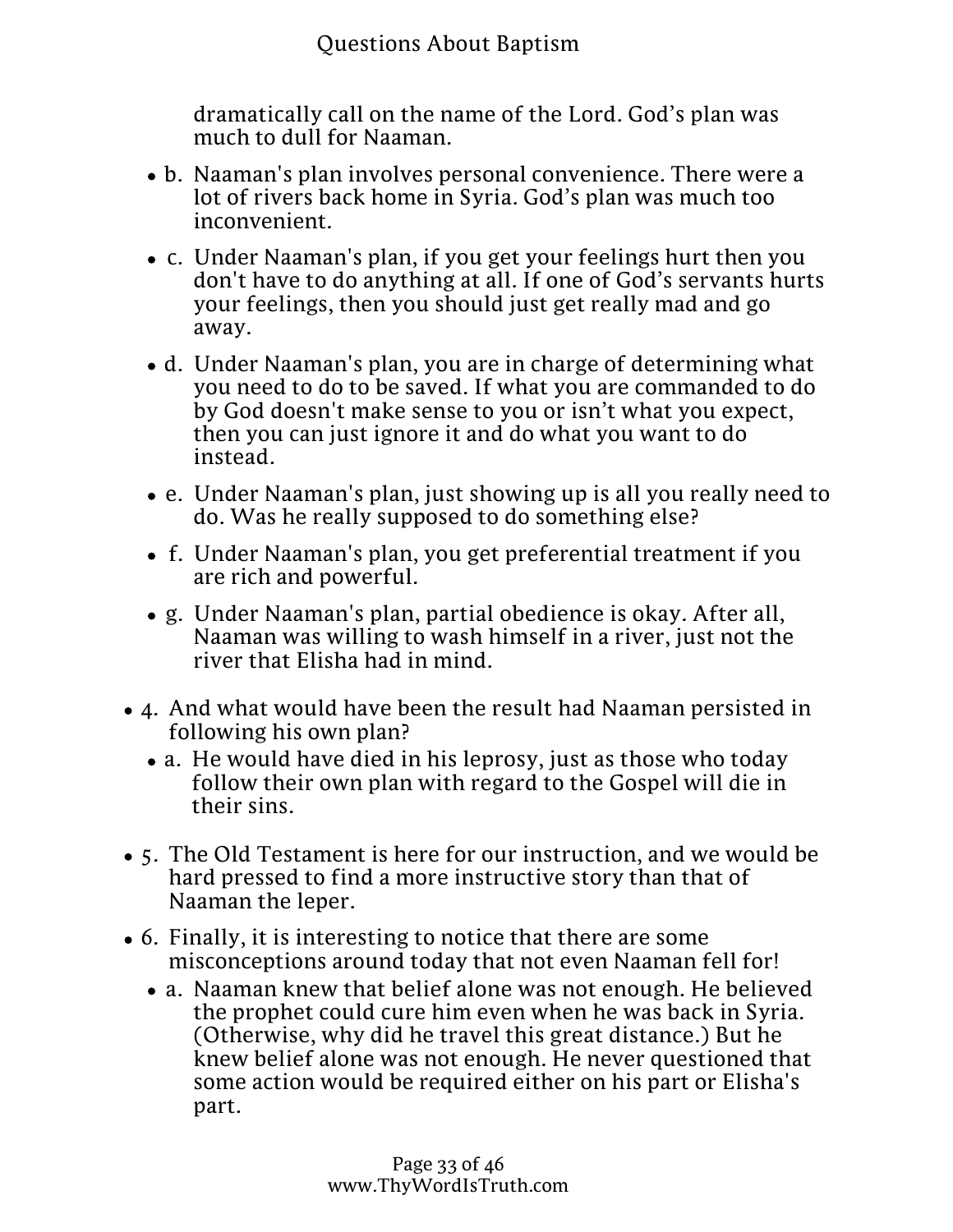knew belief alone was not enough. He never questioned that<br>some action Questions About Baptism on his nert or Elishe's (Otherwise, why did he travel this great distance.) But he some action would be required either on his part or Elisha's part.

- b. Naaman knew that he had not been "predestined" to die of leprosy without regard to any action on his part. While it was true that he had leprosy, Naaman understood that his condition need not be permanent. He believed he could be healed.
- c. Naaman understood that he had not been a leper from his birth. In fact, what he wanted and eventually obtained was to return to the condition he was in at his physical birth.
- d. Naaman most likely understood that he could catch leprosy again if he came in contact with lepers. He no doubt was very careful after his cleansing to avoid catching that terrible disease again.
- e. Finally, Naaman's gratitude shows us that he did not believe he had earned his cleansing
- K. Argument  $\#$ 10: All you need to do to be saved is just accept the Lord Jesus Christ as your personal savior, make him Lord of your life, and pray the sinner's prayer.
	- 1. "Wait! Salvation by works! Prayer is a work, and we are not saved by works!"
		- a. Why don't we ever hear that? It seems some in the denominational world are a bit inconsistent on the issue of works. After all, prayer is something we do whereas baptism is something that is done to us. Wouldn't it seem that prayer is more of a work than baptism?
	- 2. And look at Acts 2:36.
		- a. Did Peter say that they needed to make Jesus Lord of their life? No. He told them that Jesus was already Lord of their life. What they needed to do what to trust in him and obey him.
		- b. After all, is Jesus is King of kings and Lord of lords (as 1 Timothy 6:15 tells us he is), then how could it be that he is not my king and my lord without regard to whether I obey him? I obey him because he is King and Lord, not to make him King and Lord!
	- 3. The so-called "Sinner's Prayer" that you hear so much about today from denominational preachers does not appear anywhere in the Bible.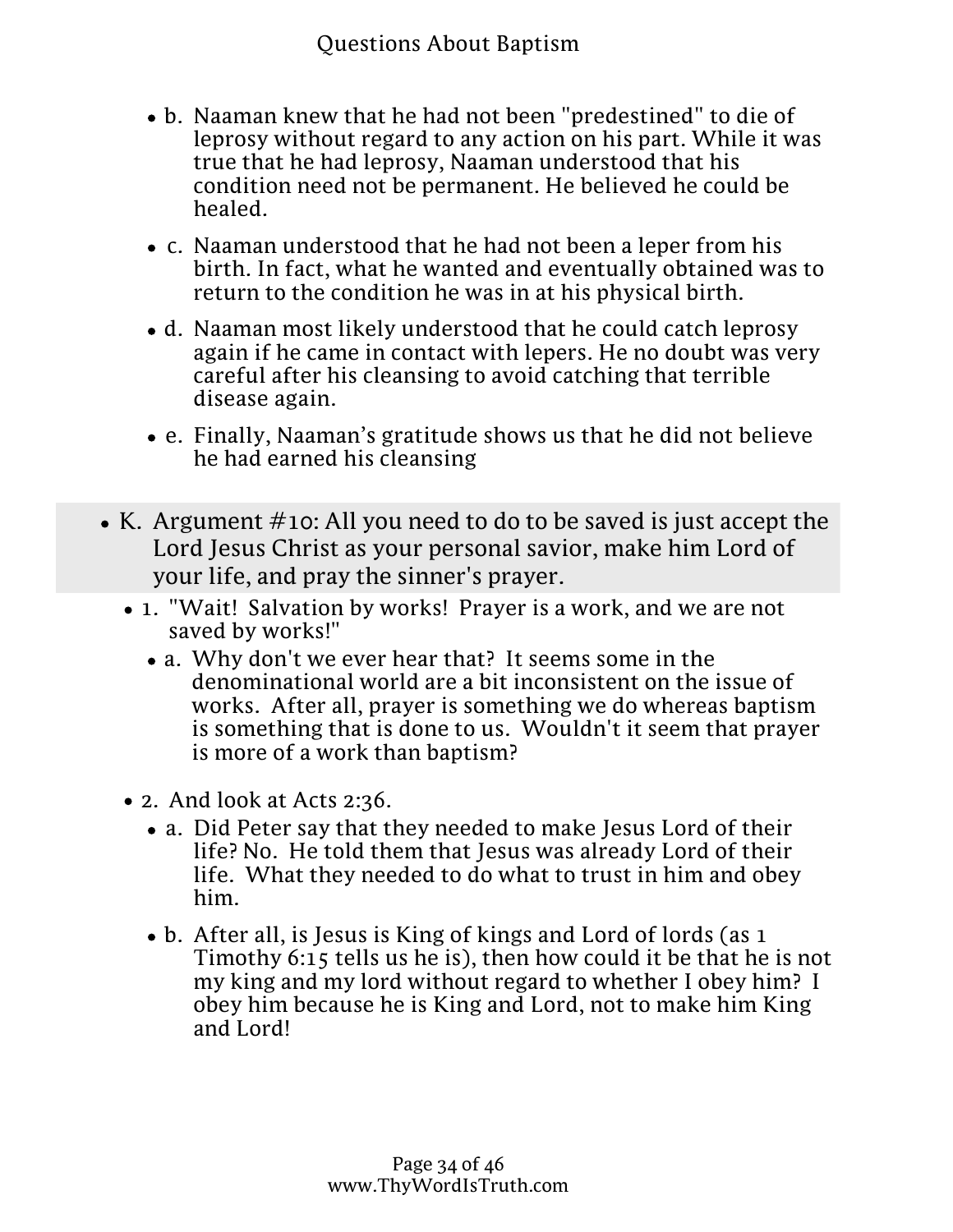- 3. The so-called "Sinner's Prayer" that you hear so much about today from denominational preachers does not appear anywhere in the Bible.
	- a. Indeed, nowhere in the Bible was anyone ever told to pray the "Sinner's Prayer" to be saved.
		- 1. Every example of conversion in the book of Acts involved baptism and not one involved anything called the "sinner's prayer." Should that tell us something? Does anyone really think that men can just rewrite God's plan of salvation and then expect to be right with him on judgment day?
	- b. By contrast, there are numerous examples showing that prayer alone does not save.
	- c. Saul, for example, prayed following his meeting with Jesus on the road to Damascus (Acts 9:11), but Saul was still in his sins when Ananias met him three days later (Acts 22:16).
	- d. Cornelius prayed to God always, and yet there was something else he needed to do to be saved (Acts 10:2, 6, 33, 48).
	- e. If prayer alone did not save Saul or Cornelius, it will not save you either. You must obey the gospel.
- IV. Conclusion
	- A. If you have not been baptized for the remission of your sins, then:
		- 1. You are not in Christ. (Romans 6:3)
		- 2. You have not put on Christ. (Galatians 3:27)
		- 3. You have not been added to the Lord's church. (1 Corinthians 12:13, 27-28)
		- 4. You are not walking in newness of life. (Romans 6:4)
		- 5. You are still in your sins. You have not been washed. (Acts 22:16)
	- B. And note that the command is to be baptized "for the remission of sins."
		- 1. We must be immersed for the right reason.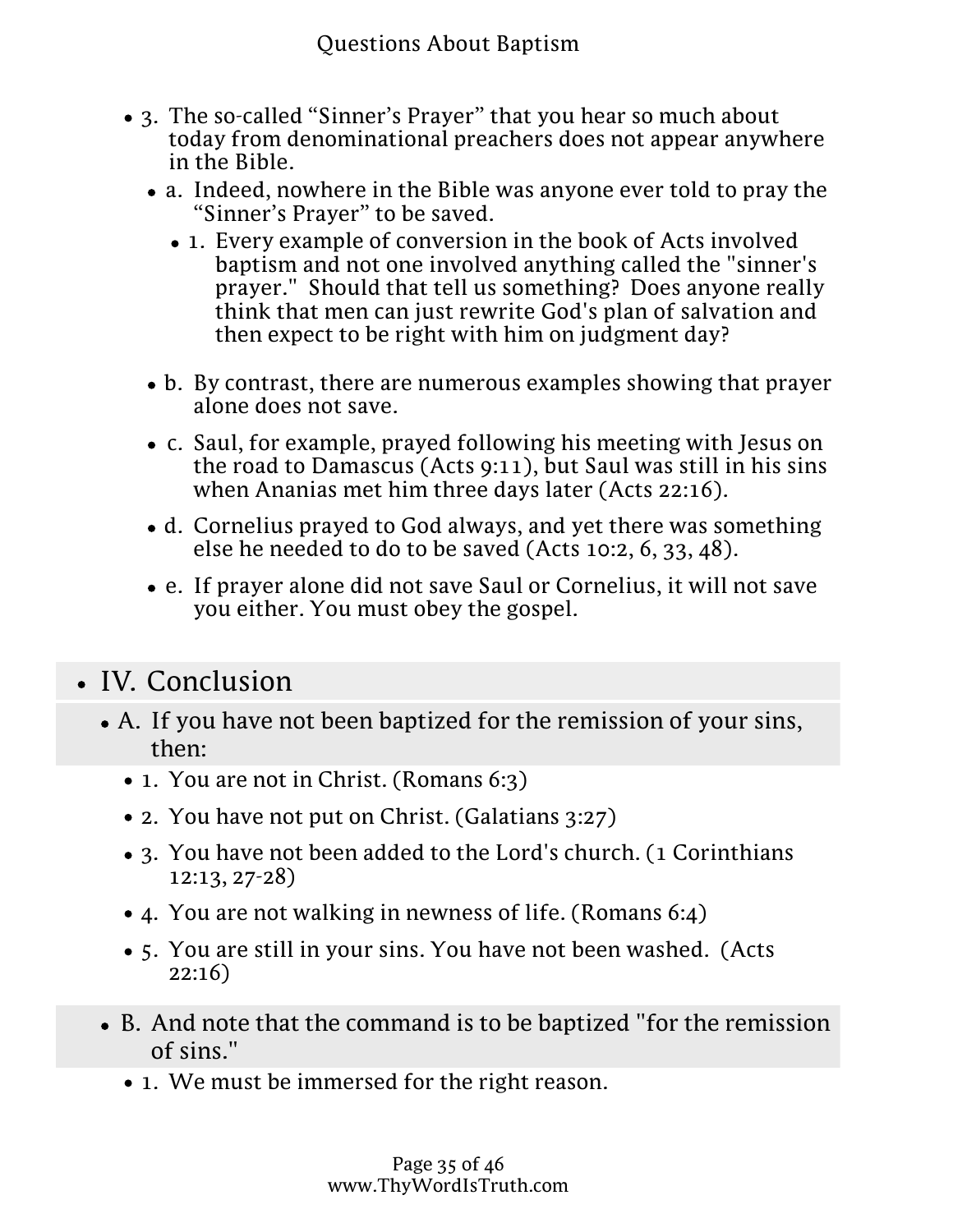- Questions About Baptism B. And note that the command is to be baptized "for the remission of sins."
	- 1. We must be immersed for the right reason.
	- 2. Earlier we said that the issue was not whether we are saved by grace through faith, but when that occurs. Some might then wonder whether this issue is really that important. Why does it matter when salvation occurs so long as it occurs?
	- 3. But that is the real issue -- does it occur if one is never baptized for the remission of sins? To be baptized for the remission of sins, you must understand when you are being saved.
	- 4. If when you were baptized you thought your sins had already been forgiven, then you were not baptized for the remission of your sins. Instead, all that happened to you was that you got wet.
- C. Despite all that the Bible says on the subject of baptism, many will never believe the truth on that subject but will instead go to their graves and die in their sin after a lifetime of refusing to obey the gospel and be baptized for the remission of their sins. Why?
	- 1. Satan delights in twisting the commands of God.
	- 2. God told Eve that she would surely die if she ate of the fruit, and Satan told her she would not surely die.
	- 3. Jesus tells us that we will be saved if we believe and are baptized. Satan tells us that all we need to believe. And Satan knows all about belief, because he believes and trembles.
	- 4. But there is no need for us to tremble if we obey the gospel --and that gospel has not changed since the first day it was proclaimed.
	- 5. A good illustration of modern attitudes is found in The Standard Manual For Baptist Churches by Edward T. Hiscox, p. 22:
		- a. "It is most likely that in the Apostolic age when there was by 'one Lord, one faith, and one baptism,' and no differing denomination existed, that baptism of a convert by that very act constituted him a member of the church, and at once endowed him with all the rights and privileges of full membership. In that sense, 'baptism was the door into the church.' Now is it different....'
		- b. A good question is, "By what right and by whose authority is it different?" It cannot be by the authority of Scripture because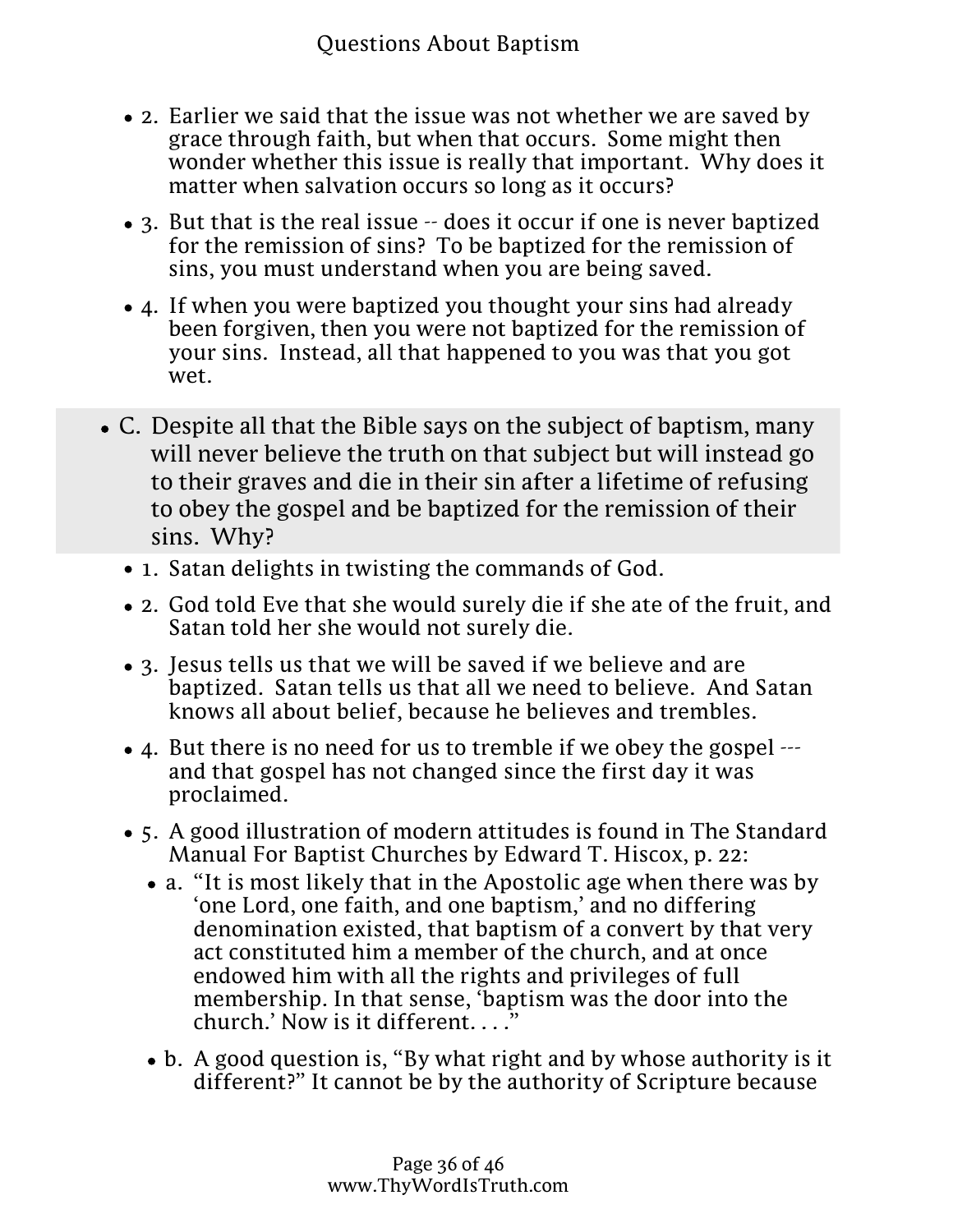Scripture reads the same now as it did in the first century. It must, therefore, be by the authority of man.

- 6. Matthew 28:18-20 --- " And Jesus came and spake unto them, saying, All power is given unto me in heaven and in earth. Go ye therefore, and teach all nations, baptizing them in the name of the Father, and of the Son, and of the Holy Ghost: Teaching them to observe all things whatsoever I have commanded you: and, lo, I am with you alway, even unto the end of the world. Amen.
- 7. Acts 2:36-38 --- Therefore let all the house of Israel know assuredly, that God hath made that same Jesus, whom ye have crucified, both Lord and Christ. Now when they heard this, they were pricked in their heart, and said unto Peter and to the rest of the apostles, Men and brethren, what shall we do? Then Peter said unto them, Repent, and be baptized every one of you in the name of Jesus Christ for the remission of sins, and ye shall receive the gift of the Holy Ghost.
- V. All Verses in the Bible That Include Some Form of the Word "Baptism"
	- A. In the Gospels:
		- 1. Matthew 3:1 In those days came John the Baptist, preaching in the wilderness of Judaea,
		- 2. Matthew 3:6 And were baptized of him in Jordan, confessing their sins.
		- 3. Matthew 3:7 But when he saw many of the Pharisees and Sadducees come to his baptism, he said unto them, O generation of vipers, who hath warned you to flee from the wrath to come?
		- 4. Matthew 3:11 I indeed baptize you with water unto repentance: but he that cometh after me is mightier than I, whose shoes I am not worthy to bear: he shall baptize you with the Holy Ghost, and with fire:
		- 5. Matthew 3:13 Then cometh Jesus from Galilee to Jordan unto John, to be baptized of him.

Page 37 of 46 www.ThyWordIsTruth.com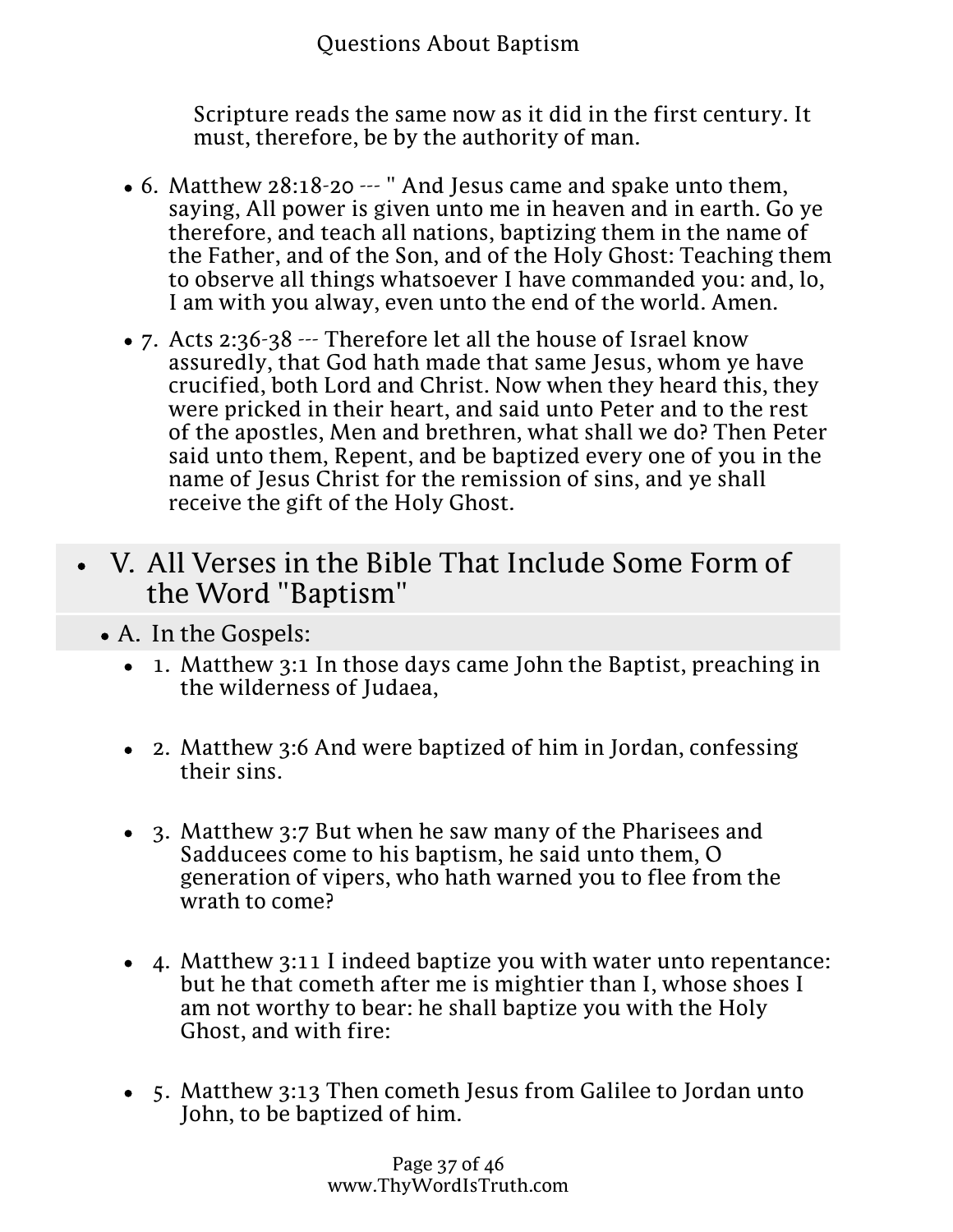- 6. Matthew 3:14 But John forbad him, saying, I have need to be baptized of thee, and comest thou to me?
- 7. Matthew 3:16 And Jesus, when he was baptized, went up straightway out of the water: and, lo, the heavens were opened unto him, and he saw the Spirit of God descending like a dove, and lighting upon him:
- 8. Matthew 11:11 Verily I say unto you, Among them that are born of women there hath not risen a greater than John the Baptist: notwithstanding he that is least in the kingdom of heaven is greater than he.
- 9. Matthew 11:12 And from the days of John the Baptist until now the kingdom of heaven suffereth violence, and the violent take it by force.
- 10. Matthew 14:2 And said unto his servants, This is John the Baptist; he is risen from the dead; and therefore mighty works do shew forth themselves in him.
- 11. Matthew 14:8 And she, being before instructed of her mother, said, Give me here John Baptist's head in a charger.
- 12. Matthew 16:14 And they said, Some say that thou art John the Baptist: some, Elias; and others, Jeremias, or one of the prophets.
- 13. Matthew 17:13 Then the disciples understood that he spake unto them of John the Baptist.
- 14. Matthew 20:22 But Jesus answered and said, Ye know not what ye ask. Are ye able to drink of the cup that I shall drink of, and to be baptized with the baptism that I am baptized with? They say unto him, We are able.
- with: but to sit on my right hand, and on my left, is not mine to give, but it shall be given to them for whom it is prepared of my 15. Matthew 20:23 And he saith unto them, Ye shall drink indeed of my cup, and be baptized with the baptism that I am baptized Father.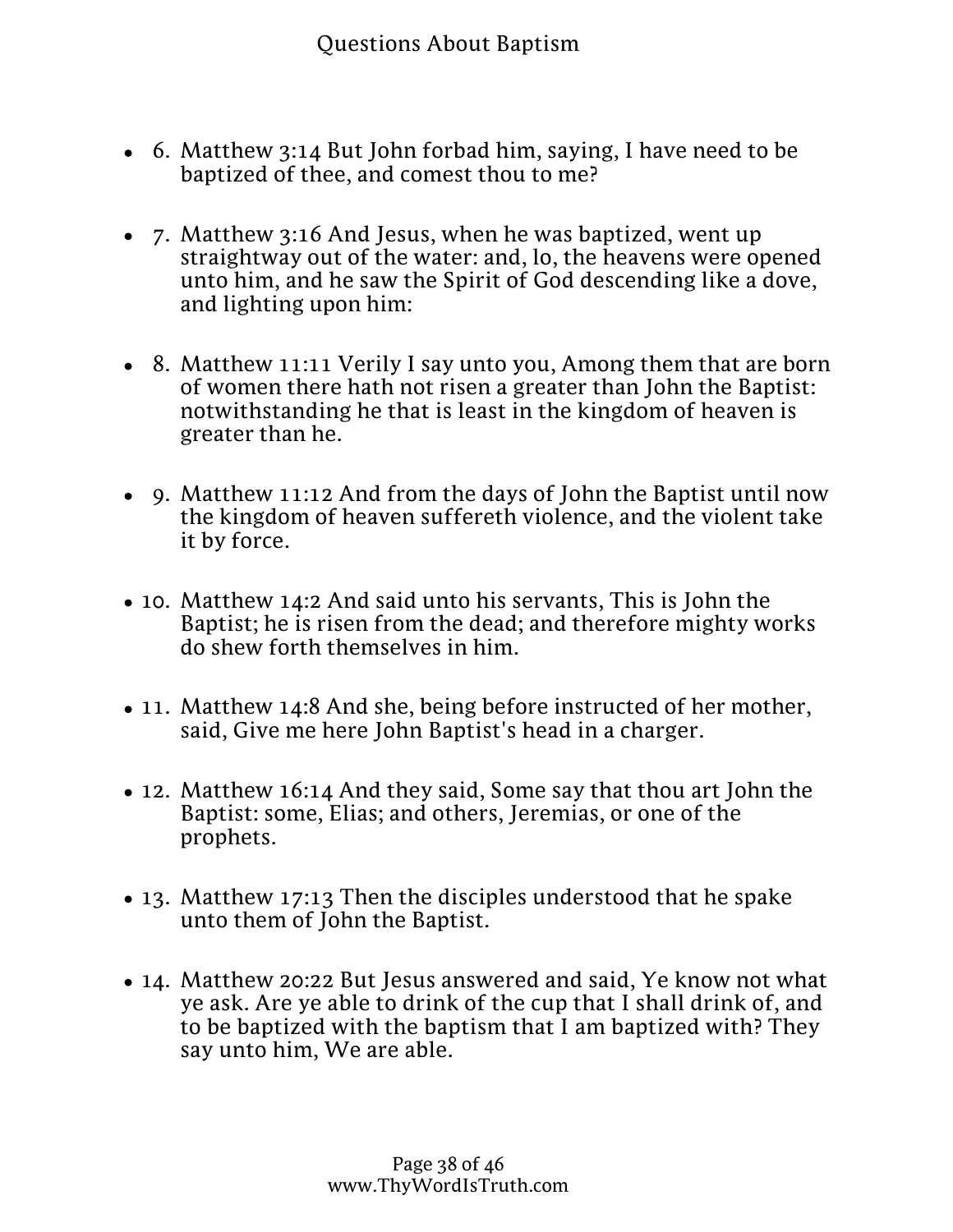- 15. Matthew 20:23 And he saith unto them, Ye shall drink indeed of my cup, and be baptized with the baptism that I am baptized with: but to sit on my right hand, and on my left, is not mine to give, but it shall be given to them for whom it is prepared of my Father.
- 16. Matthew 21:25 The baptism of John, whence was it? from heaven, or of men? And they reasoned with themselves, saying, If we shall say, From heaven; he will say unto us, Why did ye not then believe him?
- 17. Matthew 28:19 Go ye therefore, and teach all nations, baptizing them in the name of the Father, and of the Son, and of the Holy Ghost:
- 18. Mark 1:4 John did baptize in the wilderness, and preach the baptism of repentance for the remission of sins.
- 19. Mark 1:5 And there went out unto him all the land of Judaea, and they of Jerusalem, and were all baptized of him in the river of Jordan, confessing their sins.
- 20. Mark 1:8 I indeed have baptized you with water: but he shall baptize you with the Holy Ghost.
- 21. Mark 1:9 And it came to pass in those days, that Jesus came from Nazareth of Galilee, and was baptized of John in Jordan.
- 22. Mark 6:14 And king Herod heard of him; (for his name was spread abroad:) and he said, That John the Baptist was risen from the dead, and therefore mighty works do shew forth themselves in him.
- 23. Mark 6:24 And she went forth, and said unto her mother, What shall I ask? And she said, The head of John the Baptist.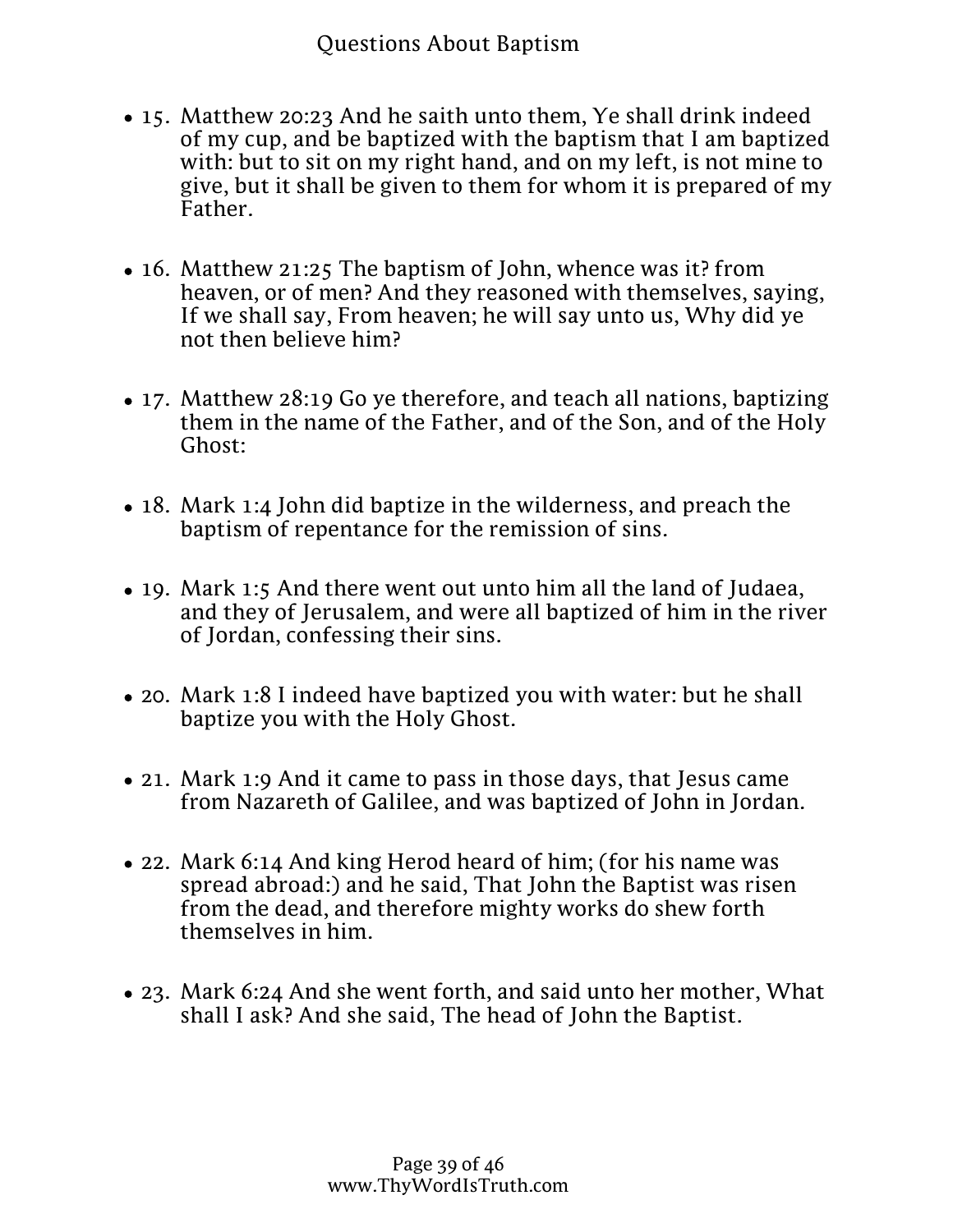- 23. Mark 6:24 And she went forth, and said unto her mother, What<br>chall Lask 2 And Stions, Apput Baptism and no Pantist shall I ask? And she said, The head of John the Baptist.
- 24. Mark 6:25 And she came in straightway with haste unto the king, and asked, saying, I will that thou give me by and by in a charger the head of John the Baptist.
- 25. Mark 8:28 And they answered, John the Baptist: but some say, Elias; and others, One of the prophets.
- 26. Mark 10:38 But Jesus said unto them, Ye know not what ye ask: can ye drink of the cup that I drink of? and be baptized with the baptism that I am baptized with?
- 27. Mark 10:39 And they said unto him, We can. And Jesus said unto them, Ye shall indeed drink of the cup that I drink of; and with the baptism that I am baptized withal shall ye be baptized:
- 28. Mark 11:30 The baptism of John, was it from heaven, or of men? answer me.
- 29. Mark 16:16 He that believeth and is baptized shall be saved; but he that believeth not shall be damned.
- 30. Luke 3:3 And he came into all the country about Jordan, preaching the baptism of repentance for the remission of sins;
- 31. Luke 3:7 Then said he to the multitude that came forth to be baptized of him, O generation of vipers, who hath warned you to flee from the wrath to come?
- 32. Luke 3:12 Then came also publicans to be baptized, and said unto him, Master, what shall we do?
- 33. Luke 3:16 John answered, saying unto them all, I indeed baptize you with water; but one mightier than I cometh, the latchet of whose shoes I am not worthy to unloose: he shall baptize you with the Holy Ghost and with fire: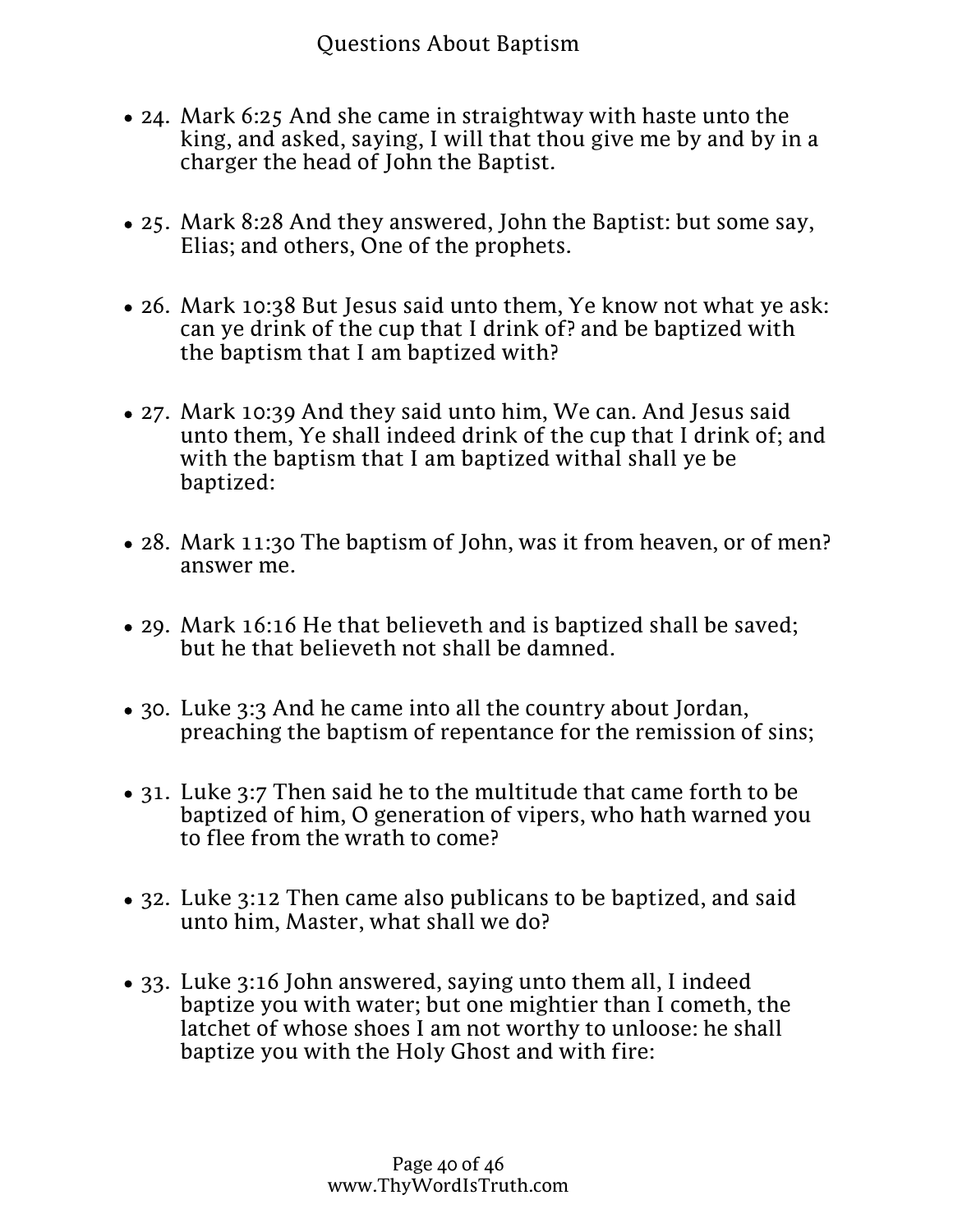latchet of whose shoes I am not worthy to unloose: he shall<br>bontize you with AllOHs About Baptism; the fire baptize you with water; but one mightier than I cometh, the baptize you with the Holy Ghost and with fire:

- 34. Luke 3:21 Now when all the people were baptized, it came to pass, that Jesus also being baptized, and praying, the heaven was opened,
- 35. Luke 7:20 When the men were come unto him, they said, John Baptist hath sent us unto thee, saying, Art thou he that should come? or look we for another?
- 36. Luke 7:28 For I say unto you, Among those that are born of women there is not a greater prophet than John the Baptist: but he that is least in the kingdom of God is greater than he.
- 37. Luke 7:29 And all the people that heard him, and the publicans, justified God, being baptized with the baptism of John.
- 38. Luke 7:30 But the Pharisees and lawyers rejected the counsel of God against themselves, being not baptized of him.
- 39. Luke 7:33 For John the Baptist came neither eating bread nor drinking wine; and ye say, He hath a devil.
- 40. Luke 9:19 They answering said, John the Baptist; but some say, Elias; and others say, that one of the old prophets is risen again.
- 41. Luke 12:50 But I have a baptism to be baptized with; and how am I straitened till it be accomplished!
- 42. Luke 20:4 The baptism of John, was it from heaven, or of men?
- 43. John 1:25 And they asked him, and said unto him, Why baptizest thou then, if thou be not that Christ, nor Elias, neither that prophet?
- 44. John 1:26 John answered them, saying, I baptize with water: but there standeth one among you, whom ye know not;
- Page  $41$  of  $46$ www.ThyWordIsTruth.com 45. John 1:28 These things were done in Bethabara beyond Jordan, where John was baptizing.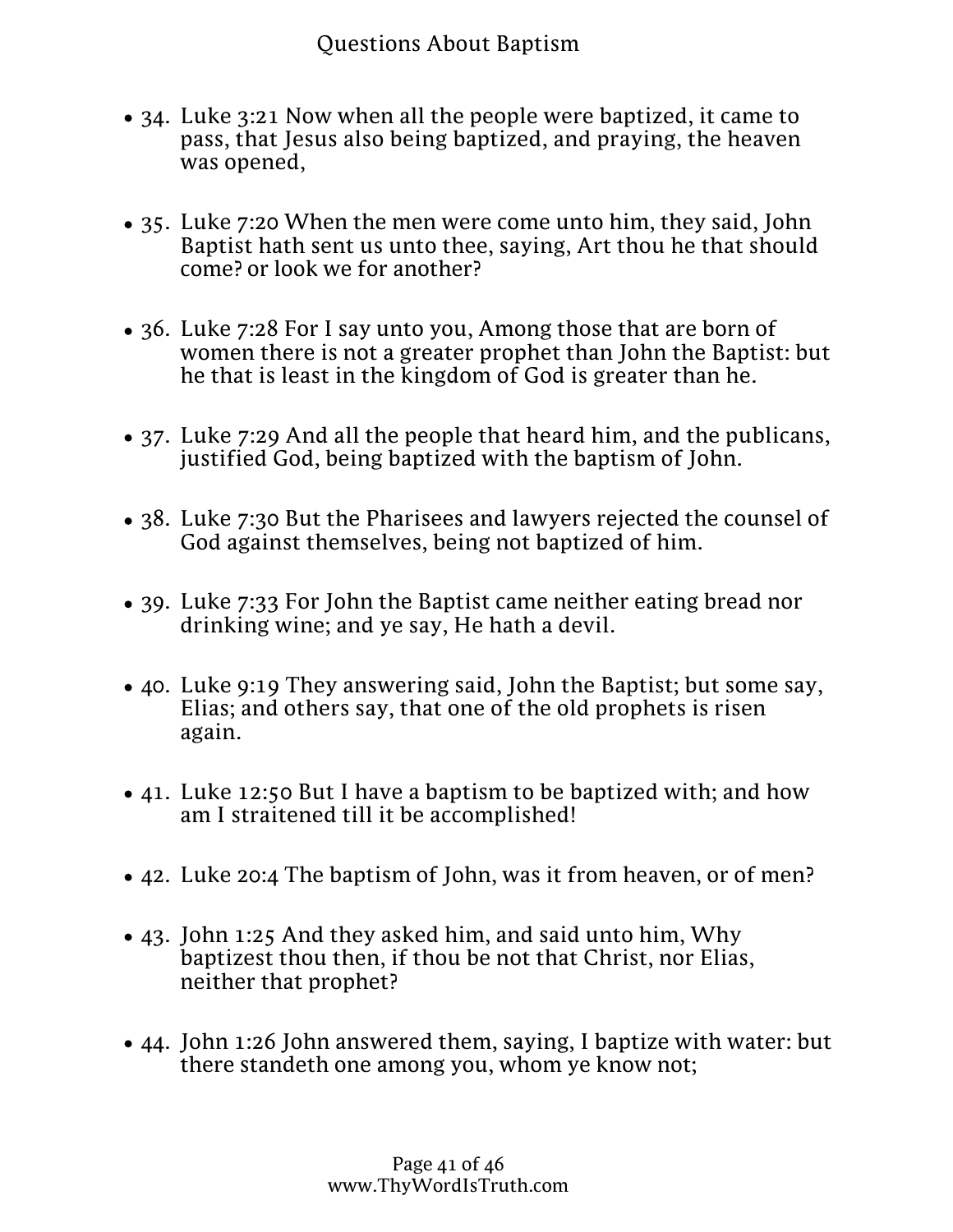- 45. John 1:28 These things were done in Bethabara beyond Jordan, where John was baptizing.
- 46. John 1:31 And I knew him not: but that he should be made manifest to Israel, therefore am I come baptizing with water.
- 47. John 1:33 And I knew him not: but he that sent me to baptize with water, the same said unto me, Upon whom thou shalt see the Spirit descending, and remaining on him, the same is he which baptizeth with the Holy Ghost.
- 48. John 3:22 After these things came Jesus and his disciples into the land of Judaea; and there he tarried with them, and baptized.
- 49. John 3:23 And John also was baptizing in Aenon near to Salim, because there was much water there: and they came, and were baptized.
- 50. John 3:26 And they came unto John, and said unto him, Rabbi, he that was with thee beyond Jordan, to whom thou barest witness, behold, the same baptizeth, and all men come to him.
- 51. John 4:1 When therefore the Lord knew how the Pharisees had heard that Jesus made and baptized more disciples than John,
- 52. John 4:2 (Though Jesus himself baptized not, but his disciples,)
- 53. John 10:40 And went away again beyond Jordan into the place where John at first baptized; and there he abode.
- $\bullet$  B. In Acts:
	- 1. Acts 1:5 For John truly baptized with water; but ye shall be baptized with the Holy Ghost not many days hence.
	- 2. Acts 1:22 Beginning from the baptism of John, unto that same day that he was taken up from us, must one be ordained to be a witness with us of his resurrection.

Page 42 of 46 www.ThyWordIsTruth.com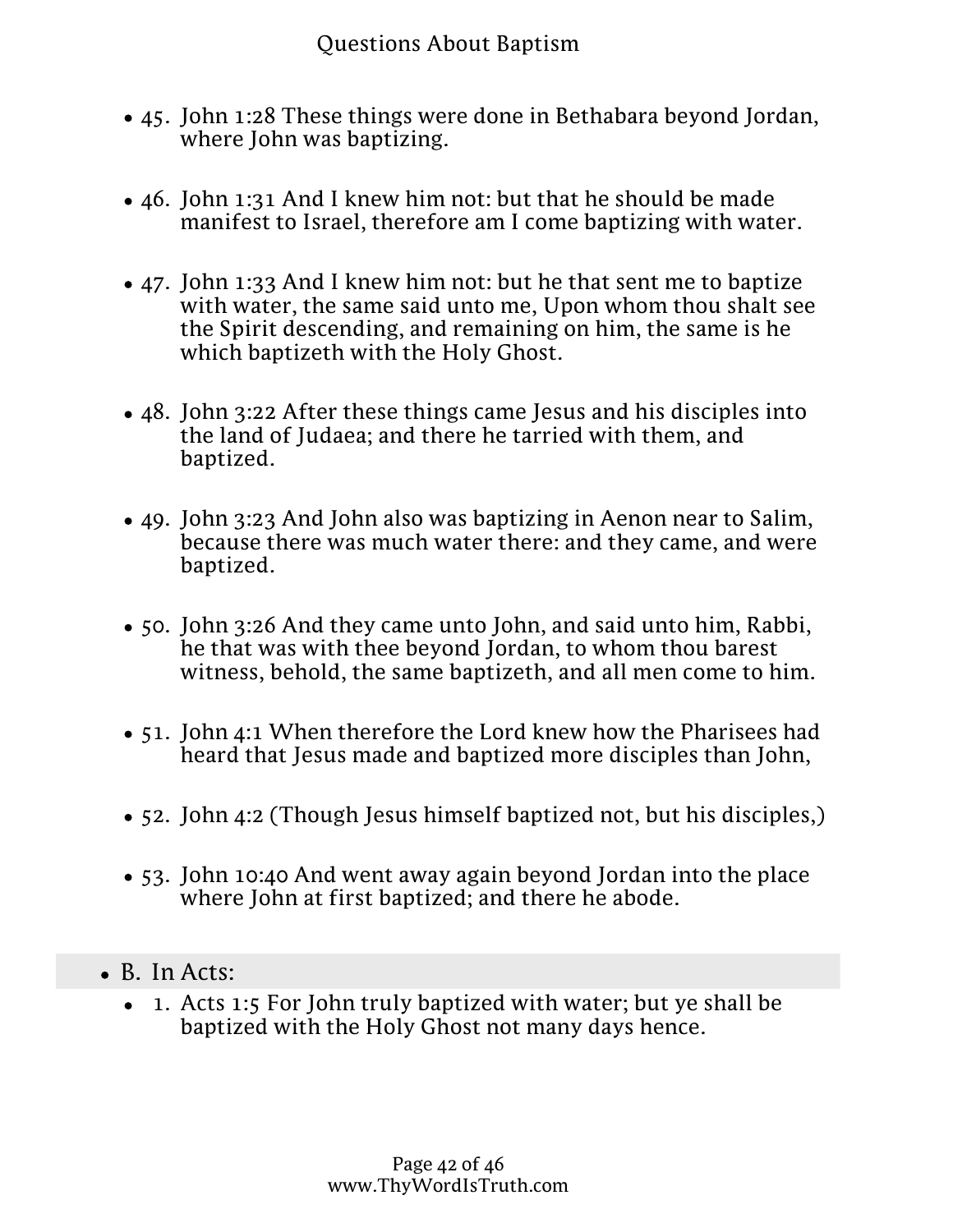B. In Acts:

- 2. Acts 1:22 Beginning from the baptism of John, unto that same day that he was taken up from us, must one be ordained to be a witness with us of his resurrection.
- 3. Acts 2:38 Then Peter said unto them, Repent, and be baptized every one of you in the name of Jesus Christ for the remission of sins, and ye shall receive the gift of the Holy Ghost.
- 4. Acts 2:41 Then they that gladly received his word were baptized: and the same day there were added unto them about three thousand souls.
- 5. Acts 8:12 But when they believed Philip preaching the things concerning the kingdom of God, and the name of Jesus Christ, they were baptized, both men and women.
- 6. Acts 8:13 Then Simon himself believed also: and when he was baptized, he continued with Philip, and wondered, beholding the miracles and signs which were done.
- 7. Acts 8:16 (For as yet he was fallen upon none of them: only they were baptized in the name of the Lord Jesus.)
- 8. Acts 8:36 And as they went on their way, they came unto a certain water: and the eunuch said, See, here is water; what doth hinder me to be baptized?
- 9. Acts 8:38 And he commanded the chariot to stand still: and they went down both into the water, both Philip and the eunuch; and he baptized him.
- 10. Acts 9:18 And immediately there fell from his eyes as it had been scales: and he received sight forthwith, and arose, and was baptized.
- 11. Acts 10:37 That word, I say, ye know, which was published throughout all Judaea, and began from Galilee, after the baptism which John preached;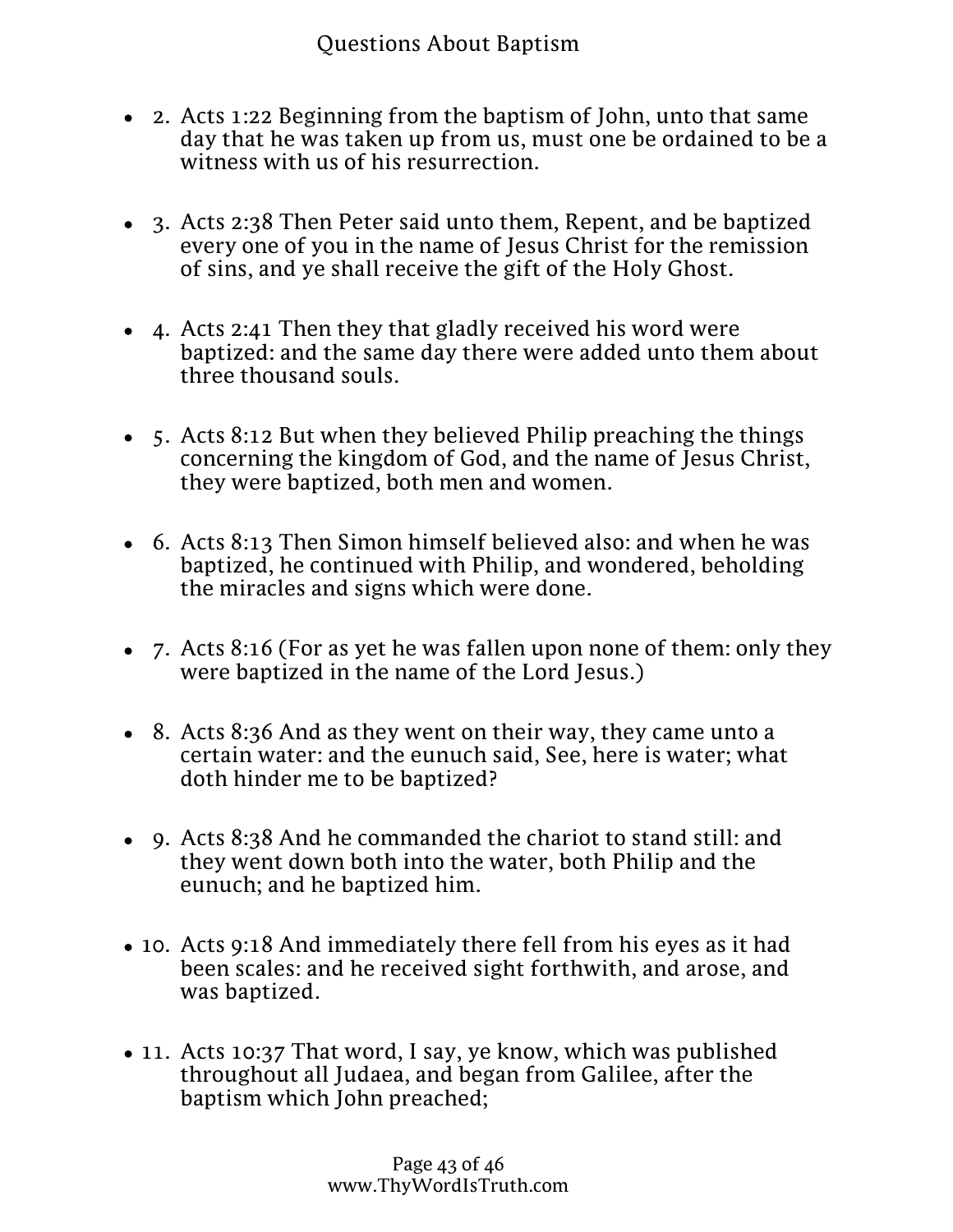- 12. Acts 10:47 Can any man forbid water, that these should not be baptized, which have received the Holy Ghost as well as we?
- 13. Acts 10:48 And he commanded them to be baptized in the name of the Lord. Then prayed they him to tarry certain days.
- 14. Acts 11:16 Then remembered I the word of the Lord, how that he said, John indeed baptized with water; but ye shall be baptized with the Holy Ghost.
- 15. Acts 13:24 When John had first preached before his coming the baptism of repentance to all the people of Israel.
- 16. Acts 16:15 And when she was baptized, and her household, she besought us, saying, If ye have judged me to be faithful to the Lord, come into my house, and abide there. And she constrained us.
- 17. Acts 16:33 And he took them the same hour of the night, and washed their stripes; and was baptized, he and all his, straightway.
- 18. Acts 18:8 And Crispus, the chief ruler of the synagogue, believed on the Lord with all his house; and many of the Corinthians hearing believed, and were baptized.
- 19. Acts 18:25 This man was instructed in the way of the Lord; and being fervent in the spirit, he spake and taught diligently the things of the Lord, knowing only the baptism of John.
- 20. Acts 19:3 And he said unto them, Unto what then were ye baptized? And they said, Unto John's baptism.
- 21. Acts 19:4 Then said Paul, John verily baptized with the baptism of repentance, saying unto the people, that they should believe on him which should come after him, that is, on Christ Jesus.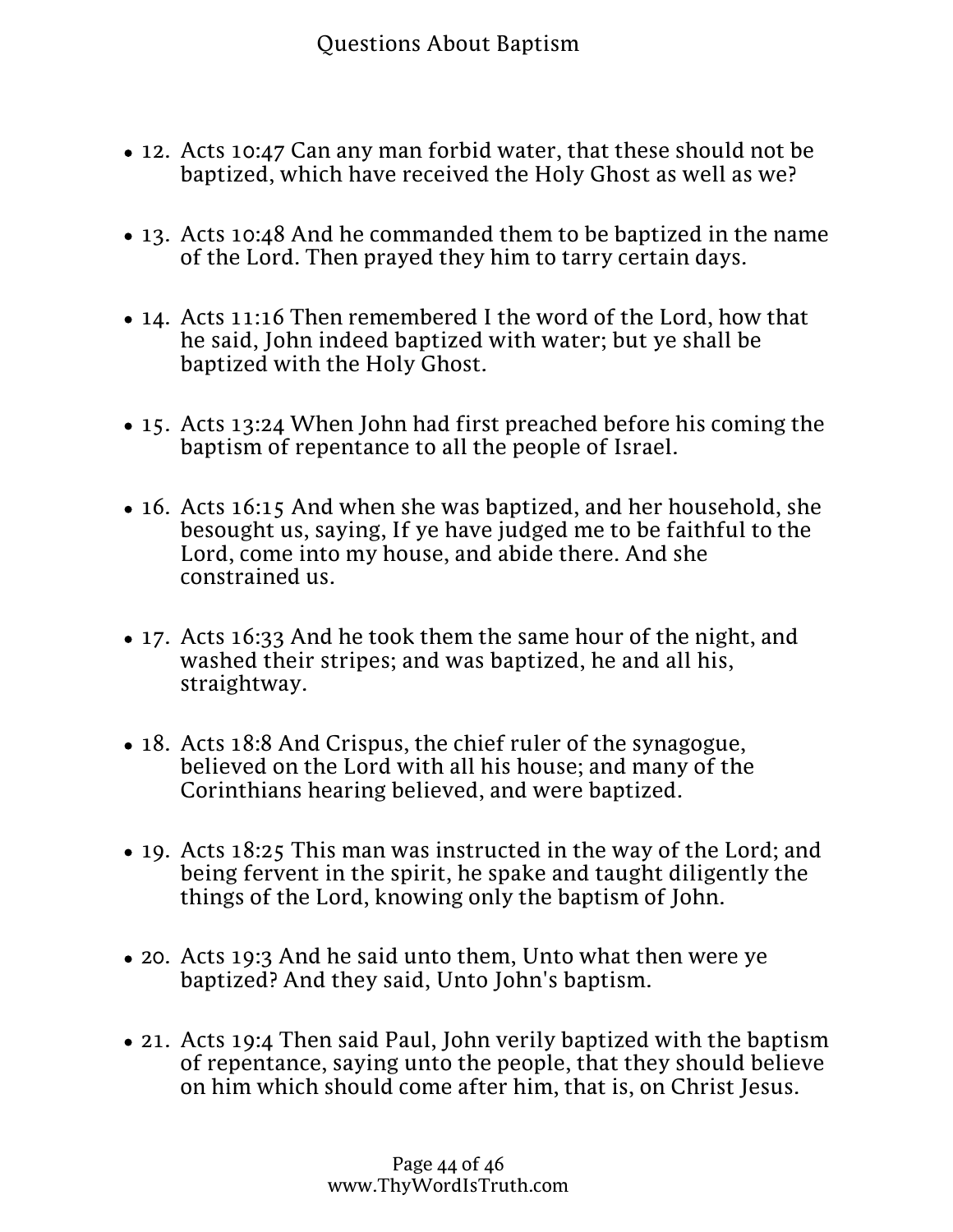- of repentance saying unto the people, that they should believe 21. Acts 19:4 Then said Paul, John verily baptized with the baptism on him which should come after him, that is, on Christ Jesus.
- 22. Acts 19:5 When they heard this, they were baptized in the name of the Lord Jesus.
- 23. Acts 22:16 And now why tarriest thou? arise, and be baptized, and wash away thy sins, calling on the name of the Lord.
- C. In the Epistles:
	- 1. Romans 6:3 Know ye not, that so many of us as were baptized into Jesus Christ were baptized into his death?
	- 2. Romans 6:4 Therefore we are buried with him by baptism into death: that like as Christ was raised up from the dead by the glory of the Father, even so we also should walk in newness of life.
	- 3. 1 Corinthians 1:13 Is Christ divided? was Paul crucified for you? or were ye baptized in the name of Paul?
	- 4. 1 Corinthians 1:14 I thank God that I baptized none of you, but Crispus and Gaius;
	- 5. 1 Corinthians 1:15 Lest any should say that I had baptized in mine own name.
	- 6. 1 Corinthians 1:16 And I baptized also the household of Stephanas: besides, I know not whether I baptized any other.
	- 7. 1 Corinthians 1:17 For Christ sent me not to baptize, but to preach the gospel: not with wisdom of words, lest the cross of Christ should be made of none effect.
	- 8. 1 Corinthians 10:2 And were all baptized unto Moses in the cloud and in the sea;
	- 9. 1 Corinthians 12:13 For by one Spirit are we all baptized into one body, whether we be Jews or Gentiles, whether we be bond or free; and have been all made to drink into one Spirit.